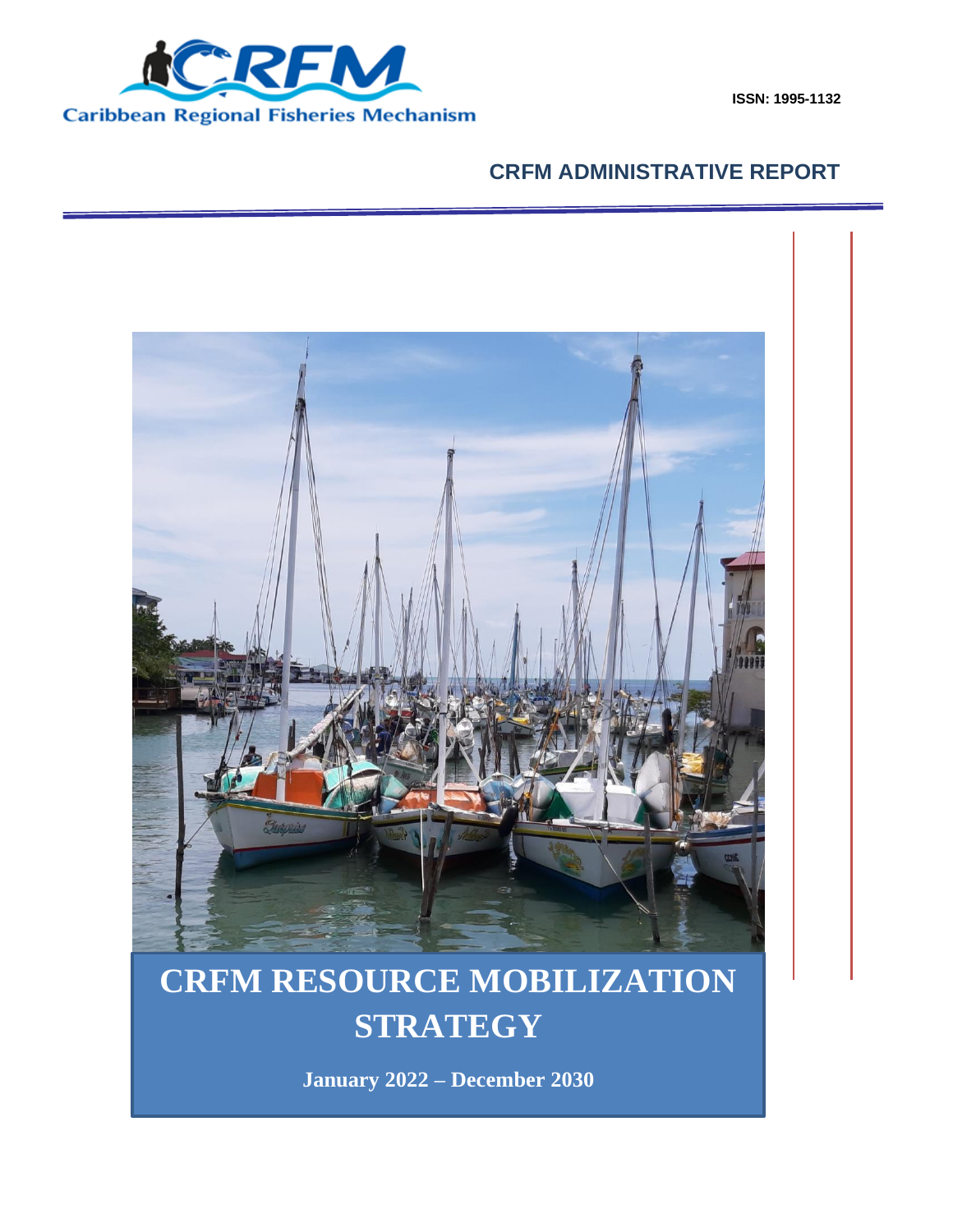# **CRFM ADMINISTRATIVE REPORT**

**CRFM RESOURCE MOBILIZATION STRATYGY** 

**January 2022 to December 2030**

**[www.crfm.int](http://www.crfm.int/)**

**[www.youtube.com/TheCRFM](http://www.youtube.com/TheCRFM)**

**[www.facebook.com/CarFisheries](http://www.facebook.com/CarFisheries)**

**[www.twitter.com/CaribFisheries](http://www.twitter.com/CaribFisheries)**

CRFM Secretariat Belize 2021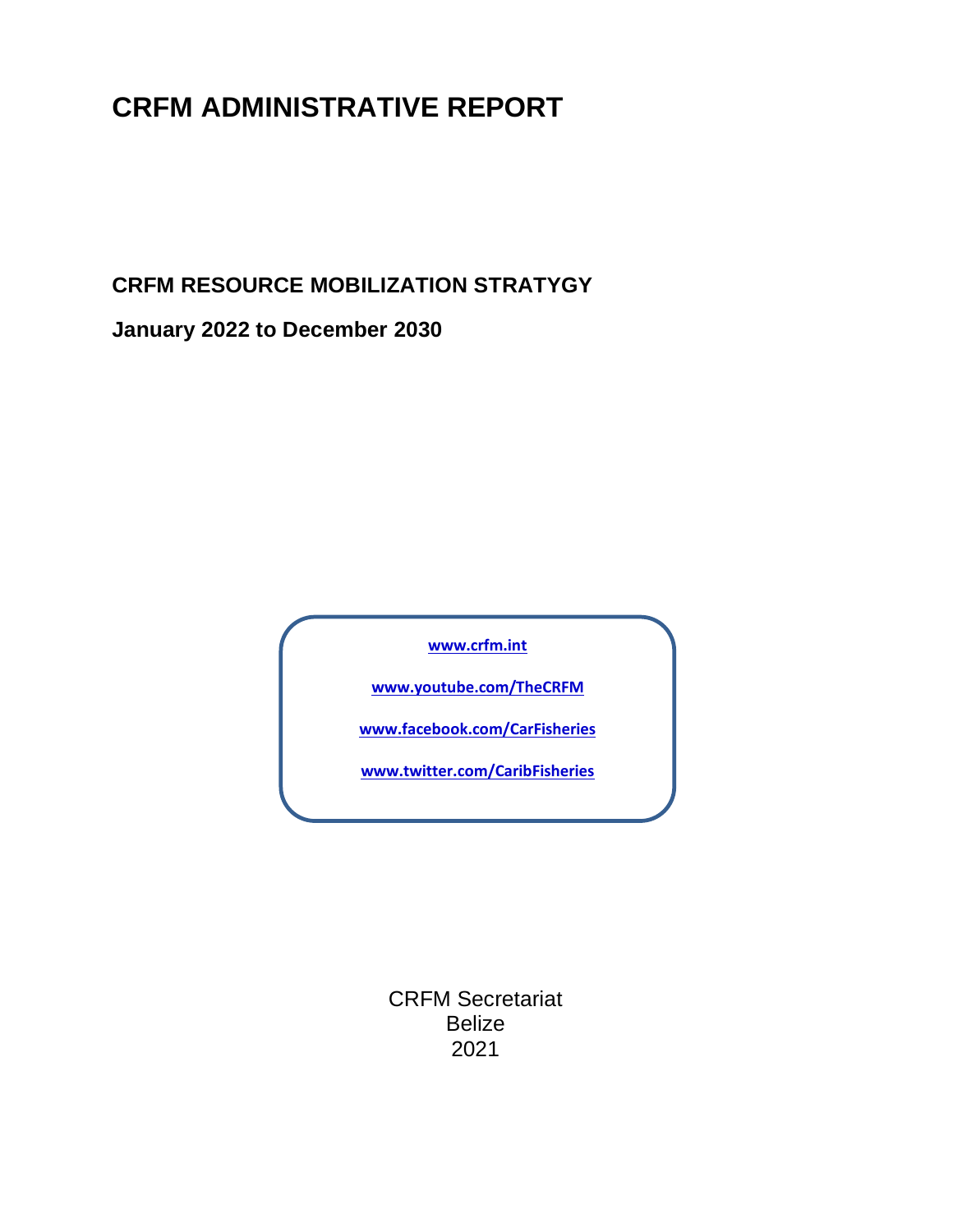## **CRFM ADMINISTRATIVE REPORT**

## **CRFM RESOURCE MOBILIZATION STRATEGY JANUARY 2022 – DECEMBER 2030**

*Copyright* © 2021 *by Caribbean Regional Fisheries Mechanism* All rights reserved.

Reproduction, dissemination and use of material in this publication for educational or noncommercial purposes are authorized without prior written permission of the CRFM, provided the source is fully acknowledged. No part of this publication may be reproduced, disseminated on used for any commercial purposes or resold without the prior written permission of the CRFM.

Correct Citation: CRFM 2021. CRFM Resource Mobilization Strategy, January 2022 to December 2030. CRFM Administrative Report.

**ISSN: 1995-1132**

Published by the Caribbean Regional Fisheries Mechanism Secretariat, Belize City, Belize and St. Vincent and the Grenadines.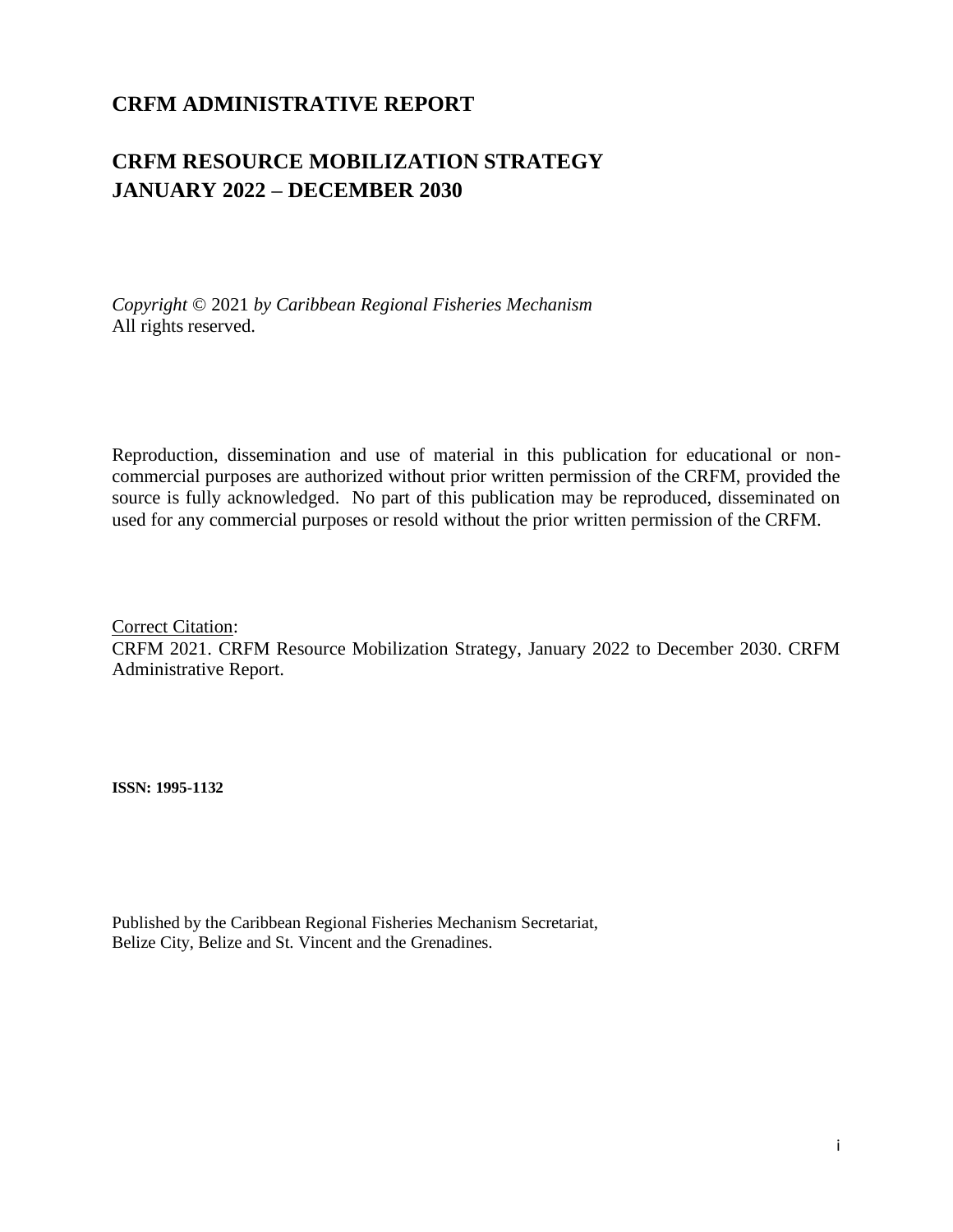## **ACRONYMS**

| <b>CAHFSA</b>      | Caribbean Agricultural Health and Food Safety Agency                |  |  |
|--------------------|---------------------------------------------------------------------|--|--|
| <b>CARICOM</b>     | <b>Caribbean Community</b>                                          |  |  |
| <b>CARIFICO</b>    | Caribbean Fisheries Co-management                                   |  |  |
| <b>CCCFP</b>       | <b>Caribbean Community Common Fisheries Policy</b>                  |  |  |
| <b>CCRIF SPC</b>   | Caribbean Catastrophe Risk Insurance Facility Segregated Portfolio  |  |  |
|                    | Company                                                             |  |  |
| <b>CIF</b>         | <b>Climate Investment Funds</b>                                     |  |  |
| CLME+              | Sustainable Management of the Shared Living Marine Resources of the |  |  |
|                    | Caribbean and North Brazil Shelf Large Marine Ecosystem             |  |  |
| <b>CNFO</b>        | Caribbean Network of Fisherfolk Organisation                        |  |  |
| <b>CRFM</b>        | Caribbean Regional Fisheries Mechanism                              |  |  |
| <b>CRMS&amp;AP</b> | Community Resource Mobilization Strategy and Action Plan            |  |  |
| <b>CROSQ</b>       | <b>CARICOM Regional Organization for Standards and Quality</b>      |  |  |
| <b>CTA</b>         | Technical Centre for Agricultural and Rural Cooperation             |  |  |
| <b>DAC</b>         | Development Assistance Committee                                    |  |  |
| <b>FAO</b>         | Food and Agriculture Organization of the United Nations             |  |  |
| <b>FORUM</b>       | Caribbean Fisheries Forum                                           |  |  |
| <b>GNI</b>         | Gross National Income (GNI)                                         |  |  |
| <b>IDP</b>         | International Development Partnership                               |  |  |
| <b>IFCM</b>        | Interim Fisheries Coordinating Mechanism                            |  |  |
| <b>IICA</b>        | Inter-American Institute for Cooperation on Agriculture             |  |  |
| O                  | International Oceans Institute                                      |  |  |
| <b>IOC</b>         | <b>UNESCO Intergovernmental Oceanographic Commission</b>            |  |  |
| <b>IUU</b>         | Illegal, Unreported, and Unregulated                                |  |  |
| <b>LDCs</b>        | <b>Least Developed Countries</b>                                    |  |  |
| <b>NACA</b>        | Network of Aquaculture Centres in the Asia-Pacific Region           |  |  |
| <b>NGOs</b>        | Non-Governmental Organisations                                      |  |  |
| <b>NOAA</b>        | National Oceanic and Atmospheric Administration                     |  |  |
| <b>ODA</b>         | Official Development Assistance                                     |  |  |
| <b>OECD</b>        | Organization for Economic Co-operation and Development              |  |  |
| <b>OECS</b>        | Organisation of Eastern Caribbean States                            |  |  |
| <b>OSPESCA</b>     | Central American Fisheries and Aquaculture Organization             |  |  |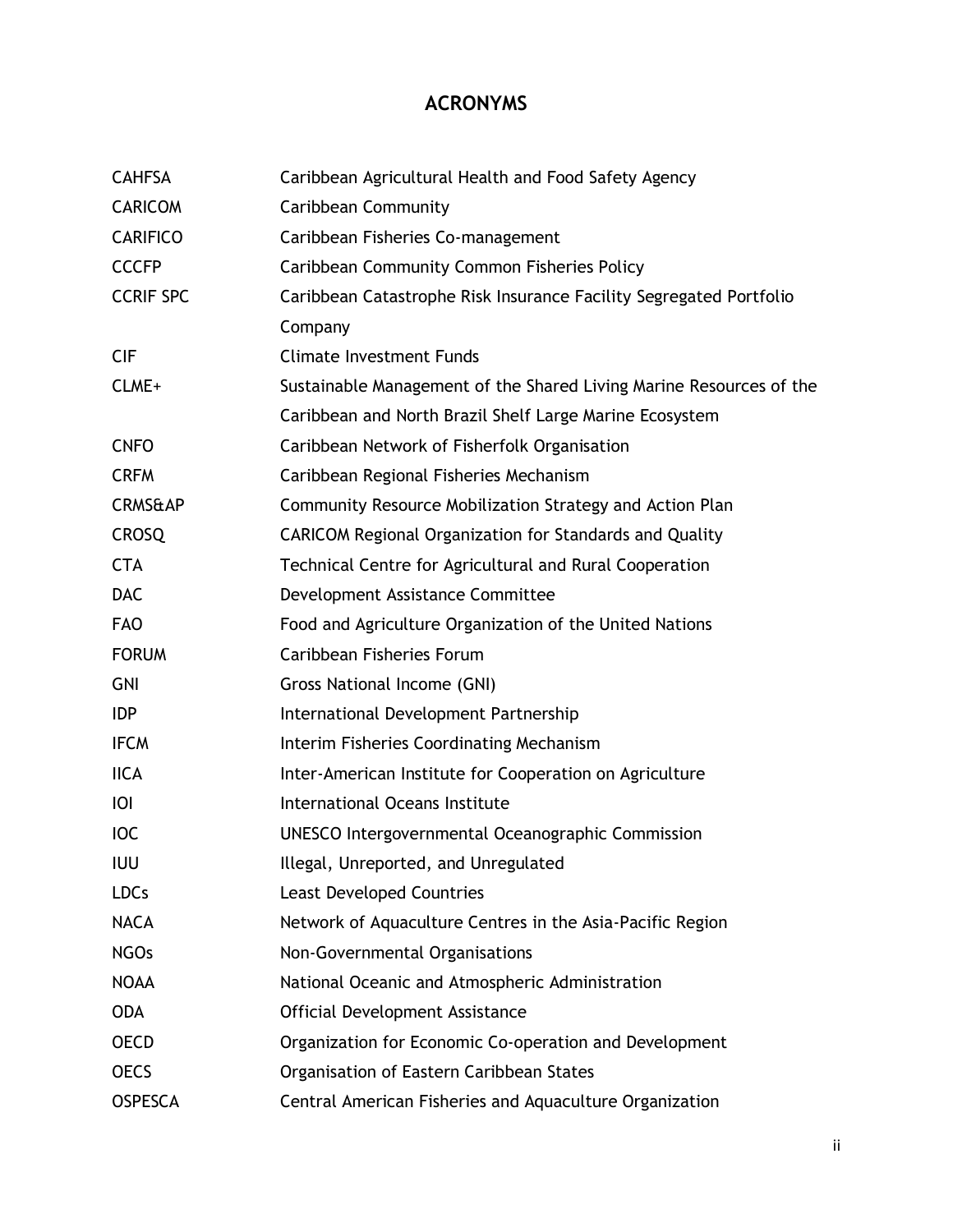| <b>PPCR</b>           | Pilot Program for Climate Resilience                                   |  |  |  |
|-----------------------|------------------------------------------------------------------------|--|--|--|
| <b>PPP</b>            | Public-private partnerships                                            |  |  |  |
| <b>RMTU</b>           | Resource Mobilization Technical Unit (RMTU)                            |  |  |  |
| <b>SCF</b>            | Strategic Climate Fund                                                 |  |  |  |
| <b>SDGs</b>           | Sustainable Development Goals                                          |  |  |  |
| <b>SPS</b>            | Sanitary and Phytosanitary Measures                                    |  |  |  |
| <b>TNC</b>            | The Nature Conservancy                                                 |  |  |  |
| <b>TOR</b>            | Terms of Reference                                                     |  |  |  |
| UN                    | <b>United Nations</b>                                                  |  |  |  |
| <b>UWI</b>            | University of the West Indies                                          |  |  |  |
| <b>UNESCO GRO-FTP</b> | United Nations Educational, Scientific and Cultural Organization - GRO |  |  |  |
|                       | Fisheries Training programme (Formerly United Nations University,      |  |  |  |
|                       | <b>Fisheries Training Programme)</b>                                   |  |  |  |
| <b>WECAFC</b>         | Western Central Atlantic Fisheries Commission                          |  |  |  |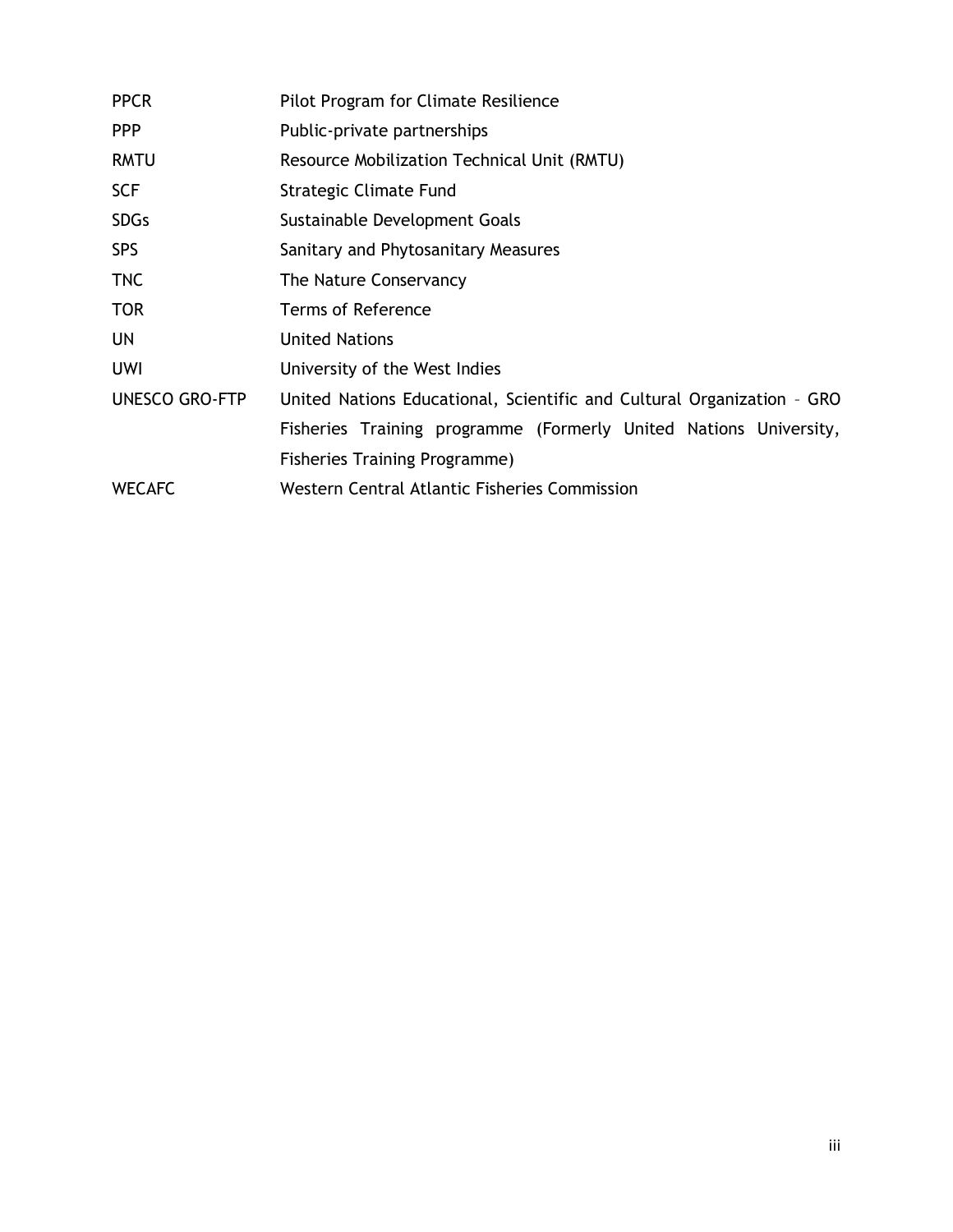# **Contents**

| 1.0 |     |                                                                                                   |  |
|-----|-----|---------------------------------------------------------------------------------------------------|--|
|     |     |                                                                                                   |  |
|     |     |                                                                                                   |  |
|     |     |                                                                                                   |  |
|     |     |                                                                                                   |  |
|     |     |                                                                                                   |  |
|     |     |                                                                                                   |  |
|     |     |                                                                                                   |  |
|     |     |                                                                                                   |  |
|     |     |                                                                                                   |  |
|     |     |                                                                                                   |  |
|     |     |                                                                                                   |  |
|     |     |                                                                                                   |  |
|     |     |                                                                                                   |  |
|     |     | Principle 1- Consistency with Regional Needs and Priorities for Sustainable Use of Aquatic Living |  |
|     |     |                                                                                                   |  |
|     |     | Principle 2- Promoting Efficiency and Effectiveness in Delivery of Services 11                    |  |
|     |     | Principle 3- Strengthening National, Regional and International Coherency and Synergy  11         |  |
|     |     | Principle 4- Strengthening Human and Institutional Capacity and Technology Transfer  11           |  |
|     |     |                                                                                                   |  |
|     |     |                                                                                                   |  |
|     |     |                                                                                                   |  |
|     | 5.1 |                                                                                                   |  |
|     | 5.2 |                                                                                                   |  |
|     | 5.3 | Insufficient Skills or Capacity within the Secretariat for Resource Mobilization:  14             |  |
|     | 5.4 |                                                                                                   |  |
|     | 5.5 |                                                                                                   |  |
|     | 5.6 |                                                                                                   |  |
|     | 5.7 |                                                                                                   |  |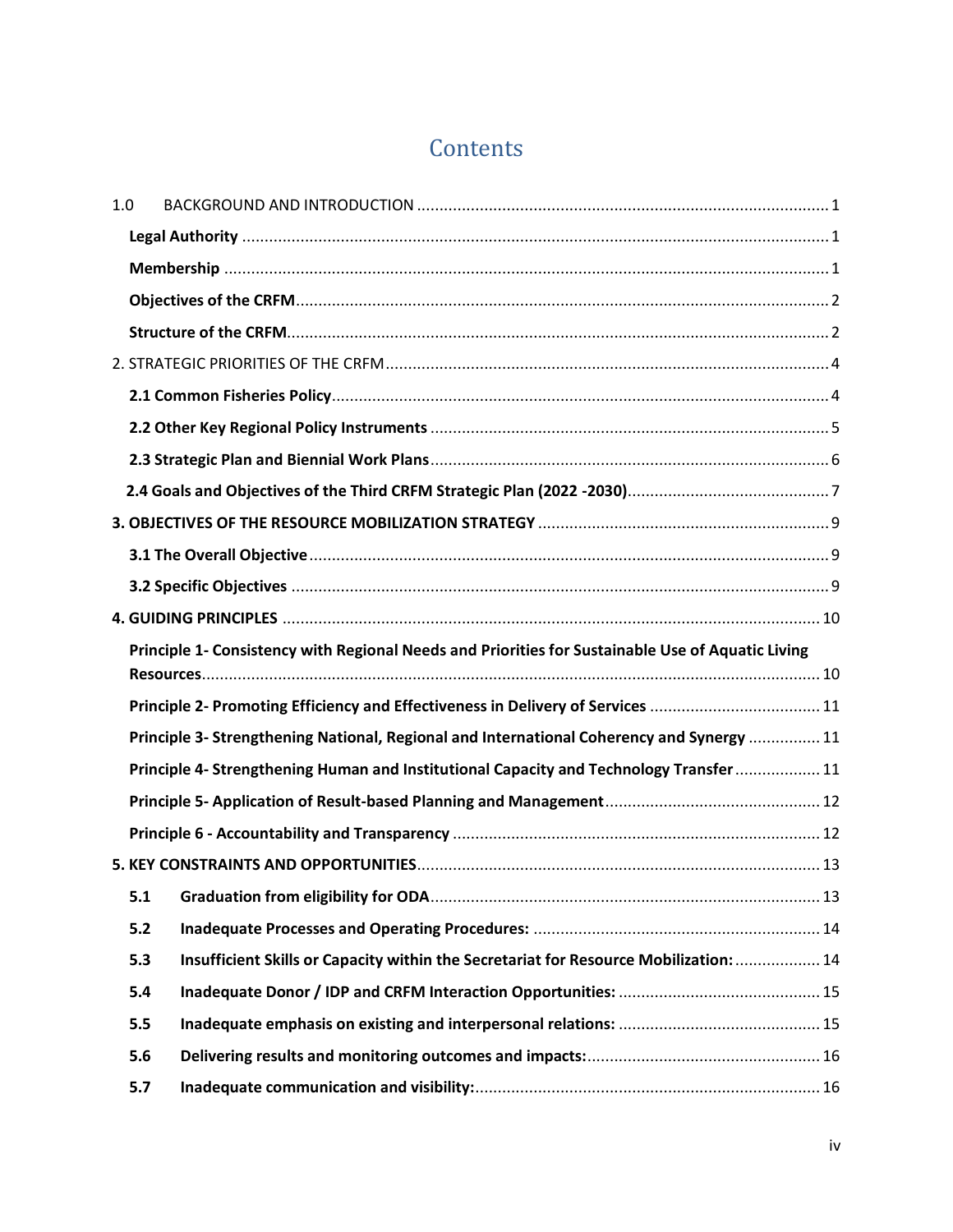| 6.2. Strengthening Skills or Capacity within the Secretariat for Resource Mobilization 17 |  |
|-------------------------------------------------------------------------------------------|--|
|                                                                                           |  |
|                                                                                           |  |
|                                                                                           |  |
|                                                                                           |  |
|                                                                                           |  |
| 7.                                                                                        |  |
|                                                                                           |  |
|                                                                                           |  |
|                                                                                           |  |
|                                                                                           |  |
|                                                                                           |  |
|                                                                                           |  |
|                                                                                           |  |
|                                                                                           |  |
|                                                                                           |  |
|                                                                                           |  |
|                                                                                           |  |
|                                                                                           |  |
|                                                                                           |  |
|                                                                                           |  |
|                                                                                           |  |
|                                                                                           |  |
|                                                                                           |  |
|                                                                                           |  |
|                                                                                           |  |
|                                                                                           |  |
|                                                                                           |  |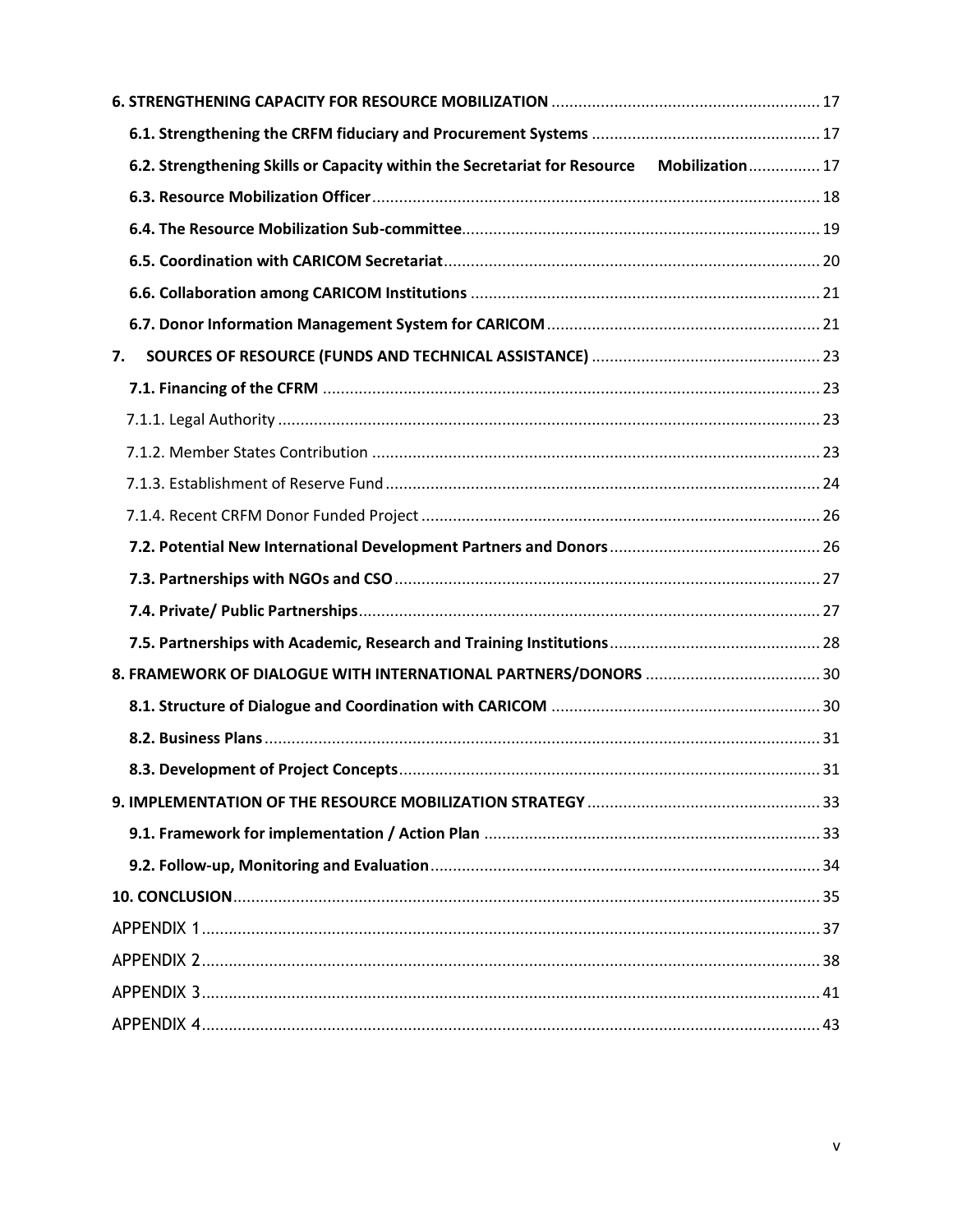## <span id="page-7-0"></span>1.0 BACKGROUND AND INTRODUCTION

A major challenge facing the countries of the Caribbean is the sustainable development, conservation and management of the shared living aquatic resources of the region in a responsible and sustainable manner, to improve the quality of life of the thousands of persons who depend upon the fishery resources for their well-being and livelihood.

#### <span id="page-7-1"></span>**Legal Authority**

The Caribbean Regional Fisheries Mechanism (CRFM) is a specialized CARICOM regional institution which was established by *the 2002 Agreement Establishing the Caribbean Regional Fisheries Mechanism,* executed by CARICOM States during the Thirteenth Inter-Sessional Meeting of the Conference of Heads of Government of the Caribbean Community, 3-5 February 2002, Belize City, Belize. The Agreement entered into force on 4 February 2002.

The CRFM is subject to and governed by international law. The organization possesses independent international legal personality, and has the capacity to enter into contracts and be party to legal proceedings. Article 20.1. of the 2002 Agreement, provides that the Mechanism possesses 'full juridical personality' and, in particular, full capacity to: (a) contract, (b) acquire and dispose of moveable and immoveable property, (c) institute legal proceedings.' The CRFM is also empowered to, 'enter into agreements with Member States, third States and other international organizations for the achievement of its objectives' (Article 20.2).

#### <span id="page-7-2"></span>**Membership**

There are 17 Member States of the CRFM. The membership consists of 14 independent Small Island Developing States (Antigua and Barbuda, Barbados, Belize, Dominica, Grenada, Guyana, Haiti, Jamaica, Saint Kitts and Nevis, Saint Lucia, Saint Vincent and the Grenadines, Suriname, The Bahamas, and Trinidad and Tobago), and 3 British Overseas Territories (Anguilla, Montserrat and the Turks and Caicos Islands). In addition, the CRFM has a formal relationship with the Dominican Republic through a Memorandum of Understanding to facilitate cooperation on matters related to fisheries conservation, management and development, including research and human and institutional capacity development towards these goals. In addition, Bermuda and Curacao and a number of regional and international organizations including FAO, CARICOM, OECS, CNFO, UWI, have been accorded observer status with the CRFM. In addition, the CRFM works closely with OSPESCA, WECAFC and the Coordinating Unit of the CLME+ Project/ Interim Coordinating Mechanism Secretariat within the framework of a MoU signed in 2016 establishing the Interim Fisheries Coordinating Mechanism (IFCM).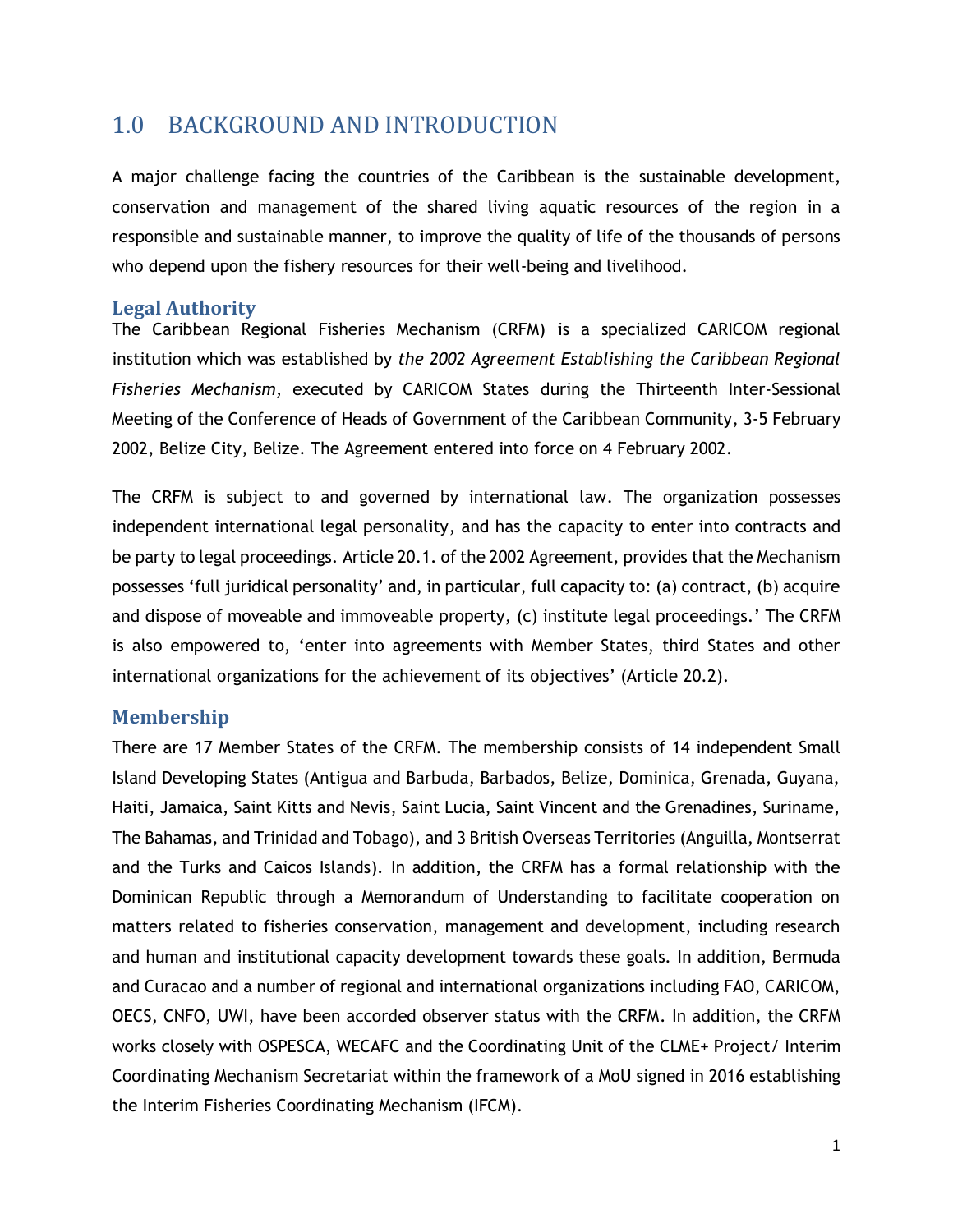## <span id="page-8-0"></span>**Objectives of the CRFM**

The CRFM is a regional fisheries body (RFB) established to promote sustainable use of the living marine and other aquatic resources by the development, efficient management and conservation of such resources. The objectives of the CRFM as stated in Article 4 of the Agreement establishing the Organization (CRFM, 2002) are:

- 1 the efficient management and sustainable development of marine and other aquatic resources within the jurisdictions of Member States;
- 2 the promotion and establishment of co-operative arrangements among interested States for the efficient management of shared, straddling or highly migratory marine and other aquatic resources;
- 3 the provision of technical advisory and consultative services to fisheries divisions of Member States in the development, management and conservation of their marine and other aquatic resources.

### <span id="page-8-1"></span>**Structure of the CRFM**

The CRFM is made up of three (3) bodies as follows:

- 1. A Ministerial Council comprised of Ministers Responsible for Fisheries of the 17 Member States. The primary responsibilities of the Council are determining the policies of the Organization, resource allocation, approval of cooperative agreements for resource management and conservation, and related decision-making.
- 2. The Caribbean Fisheries Forum (Forum) which is comprised of heads of national fisheries administrations of Member States and observers comprised of stakeholder organizations, development partners and non-Member States and Territories. The Forum provides technical leadership to the Organization, including the provision of technical and scientific advice to the Ministerial Council, and oversight to the operations of the CRFM Secretariat; and
- 3. The CRFM Secretariat, which is the technical unit responsible for day-to-day coordination and execution of the work programmes; collaborating with national fisheries authorities; mobilizing resources; and managing the institutional networking to promote its optimal involvement and efficient functioning. The CRFM operates from 2 offices. The headquarters and legally registered office of the CRFM is located in Belize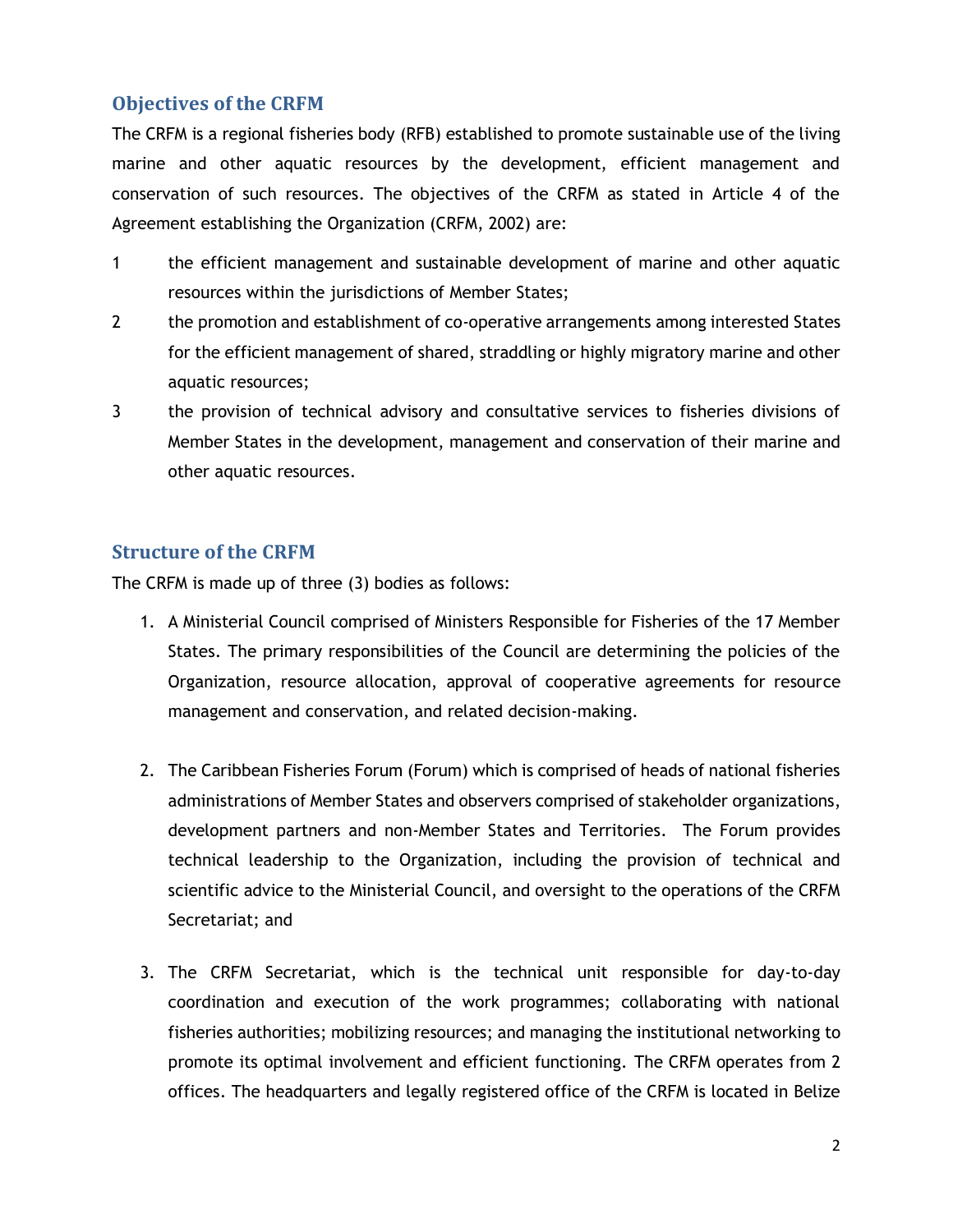City, Belize. There is also an office located in Kingstown, St. Vincent and the Grenadines.

The CRFM Secretariat supports Member States in all aspects of fisheries conservation, management and development, including data collection, analysis and information sharing; research, dissemination of scientific and technical information; fisheries and marine policy development; preparation and implementation of regional and national fisheries management plans; strengthening national and regional capacity for fisheries and marine resource management and sustainable use; marine spatial planning, marine managed areas; monitoring, control and surveillance and combating illegal, unregulated and unreported (IUU) fishing and organized crime in the sector; climate change and disaster risk management; value chain development, sanitary and phytosanitary systems and trade in fish and fishery products, gender mainstreaming, decent working conditions and welfare of fishers; blue economic growth; and aquaculture development.

The functions of the CRFM may be summarized as follows:

- Provide a forum for technical and policy discussion and policy decision-making in respect of fisheries development, conservation and management including the development of coordinated, harmonized, concerted or joint programmes by Member States.
- Collection, storage, analysis and distribution of statistical data and information on fish catch and fishing effort;
- Coordination and conduct of scientific research and stock assessment studies to determine the state of fish stocks and marine ecosystems, management reference points such as maximum sustainable yields and total allowable catch;
- encourage the establishment of effective mechanisms for monitoring, control and surveillance of fisheries exploitation to combat IUU fishing;
- Provision of advice or recommendations for sustainable use, management and conservation of the fish stocks and marine ecosystems; which may include specific measures to be applied to achieve desired objectives;
- Developing human and institutional capacity of its members;
- Technology transfer and information exchange on subject matters within its competence;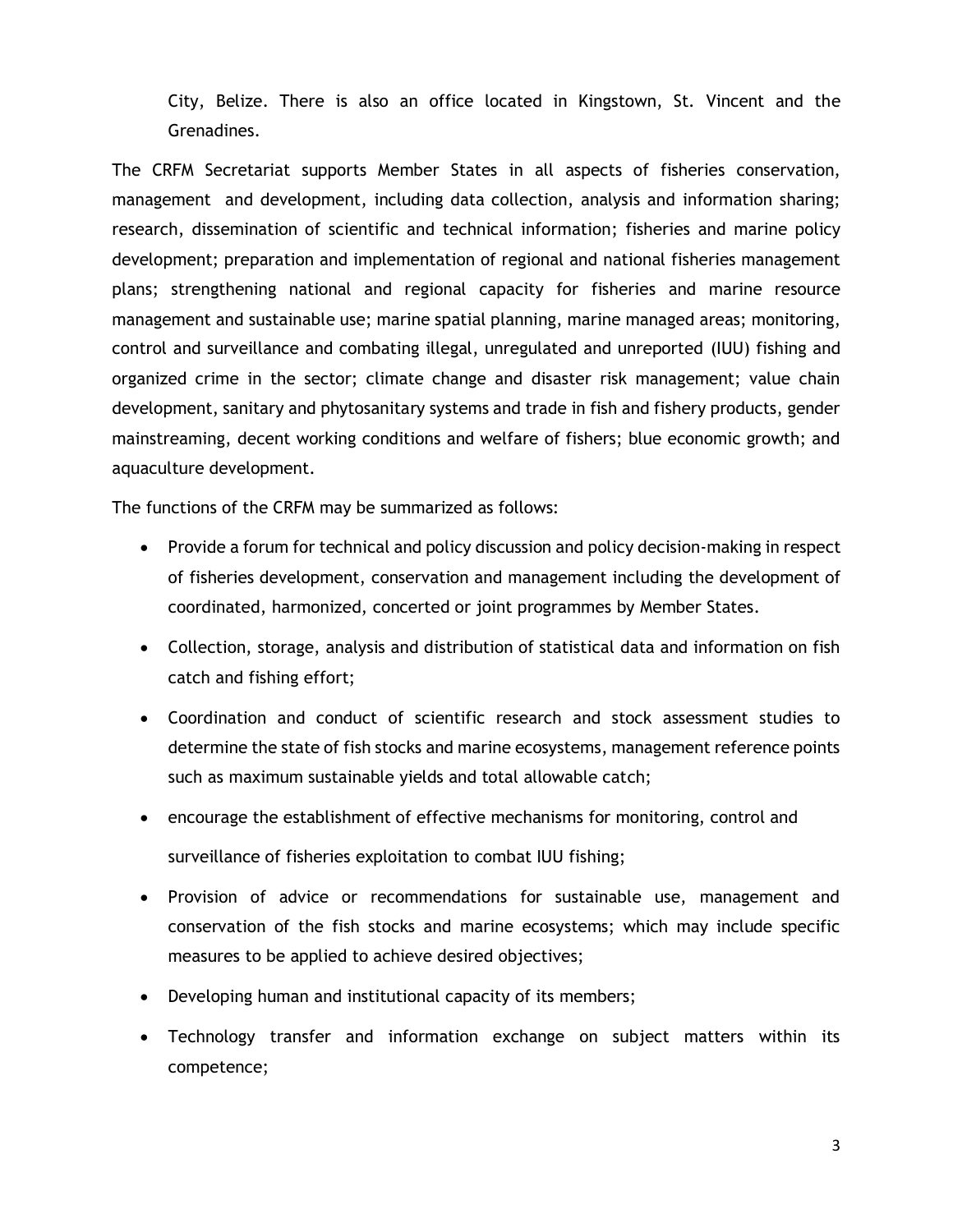- Support efforts aimed at ensuring safe, healthy and fair working and living conditions for fishers and fish workers;
- Developing and maintaining relations with international and regional organization and promoting technical cooperation;
- Mobilizing resources and managing development projects on behalf of its members; and
- Represent or coordinate the representation of Member States at international fora and negotiations regarding fisheries, aquaculture and related matters.

## <span id="page-10-0"></span>2. STRATEGIC PRIORITIES OF THE CRFM

## <span id="page-10-1"></span>**2.1 Common Fisheries Policy**

The CARICOM Member States have adopted the Caribbean Community Common Fisheries Policy (CCCFP) establishing a platform for joint actions by Member States to transform and reposition the fisheries and aquaculture sector to ensure a better and more secure future for present and future generations and long-term sustainability of the resources and ecosystems. The Policy is comprehensive in its scope covering the development and management of fisheries and aquaculture; the conservation, sustainable development and management of fisheries resources and related ecosystems; the production, processing, marketing and trading of fishery and aquaculture products; and the welfare of fishers. The specific objectives include *inter alia*: promoting the sustainable development of fishing and aquaculture as a means of increasing trade and export earnings, protecting food and nutrition security, assuring supply to Caribbean markets and improving income and employment opportunities; developing harmonized measures for sustainable fisheries management; improving the welfare and livelihoods of fishers and fishing communities; prevent, deter and eliminate illegal, unreported and unregulated fishing, build the institutional capabilities of Member States; integrating environmental, coastal and marine management considerations into fisheries policy so as to safeguard fisheries and associated ecosystems from anthropogenic threats and to mitigate the impacts of climate change and natural disasters; and transforming the fisheries sector towards being marketoriented, internationally-competitive and environmentally-sustainable, based on the highest international standards of quality assurance and sanitary and phytosanitary systems.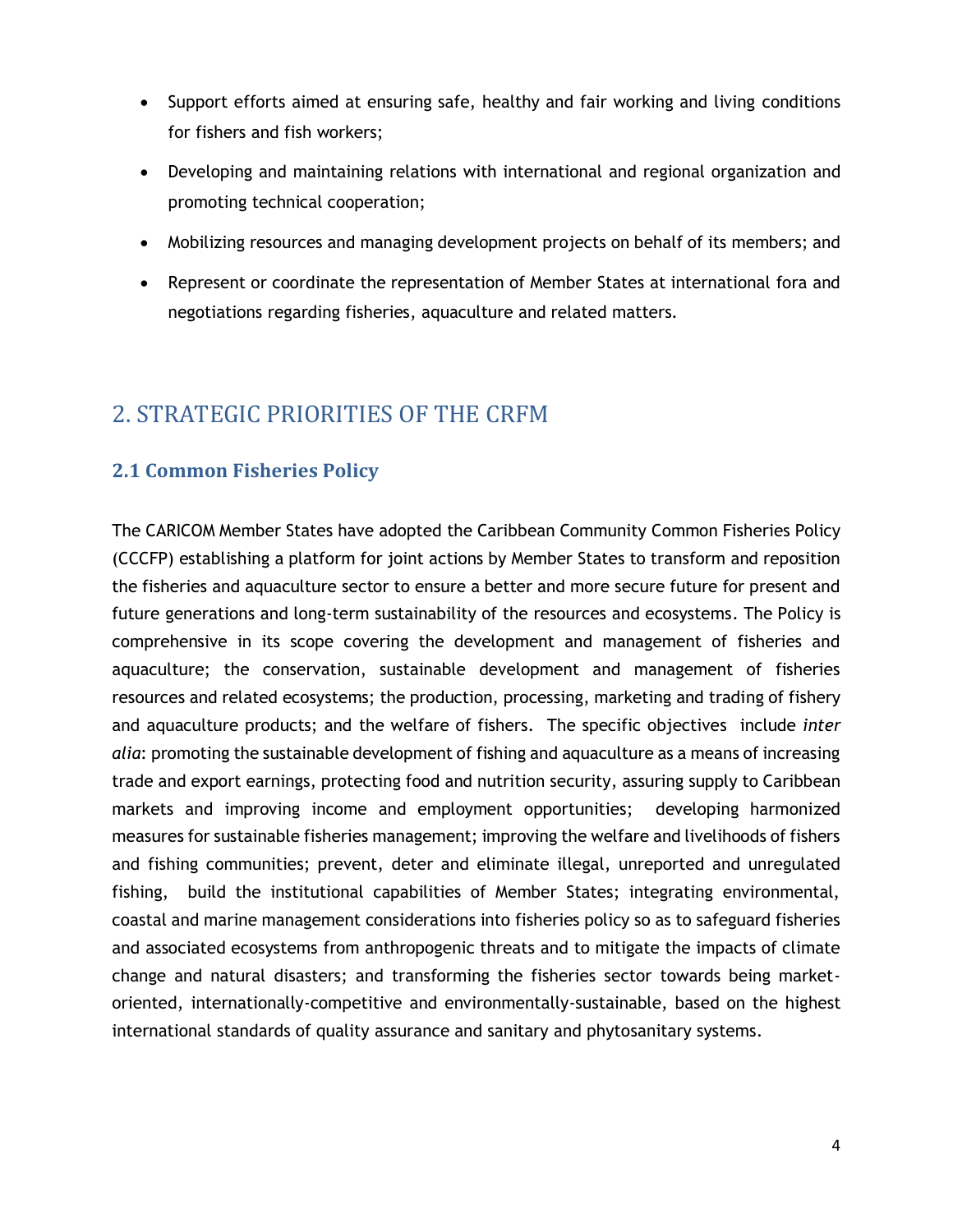Two protocols have been adopted under the CCCFP addressing: Climate Change and Disaster Risk Management in Fisheries and Aquaculture; and Securing Sustainable Small-scale Fisheries in the Context of Food Security and Poverty Eradication.

## <span id="page-11-0"></span>**2.2 Other Key Regional Policy Instruments**

In addition to the Caribbean Community Common Fisheries Policy the CRFM Member States have adopted several other regional policy instruments to guide sustainable fisheries development, conservation and management, and protection of marine biodiversity and ecosystems in the region, including, *inter alia,* the following:

- Updated Regional Strategy and Plan of Action on Climate Change and Disaster Risk Management in fisheries and aquaculture (2020)
- Castries Declaration on Combating Illegal, Unreported and Unregulated Fishing (2010)
- Regional Strategy on Monitoring Control and Surveillance to combat Illegal Unreported and Unregulated Fishing (2014)
- CRFM Policy Statement on the Ecosystem Approach to Fisheries (2013)
- CRFM Policy Statement on Fisheries Co-Management (2018)
- CRFM Policy Statement on Gender, Decent Work and Youth in Fisheries (2018)
- Gender Analysis, Strategy and Action Plan on Gender Mainstreaming in Fisheries of Member States of the Caribbean Regional Fisheries Mechanism (2021)
- St George's Declaration on sustainable Use, Conservation and Management of the Caribbean Spiny Lobster (2015)
- Sub-regional Management Plan for the Flyingfish Fisheries (2019)
- Improving the Outlook for Caribbean Reefs: Regional Plan of Action 2014-2019 (2014)
- Regional Fisheries and Aquaculture Research Agenda (2016)
- Model legislation, regulations, protocols & Manuals to strengthen capacity for sanitary & phytosanitary systems in fisheries (2016)
- The CRFM-OPSESCA Ministerial Declaration on Cooperation for Sustainable Development of Fisheries and Aquaculture Resources and the Second CRFM-OSPESCA Joint Action Plan (2012)
- Fisheries Management Plans for: i) Queen Conch Management Plan (2016), ii) Fishing around Fish Aggregating Devices (2018); and, iii) for Blackfin Tuna Fisheries (2018)
- The CARICOM / CRFM Results-Based Management Policy (2020)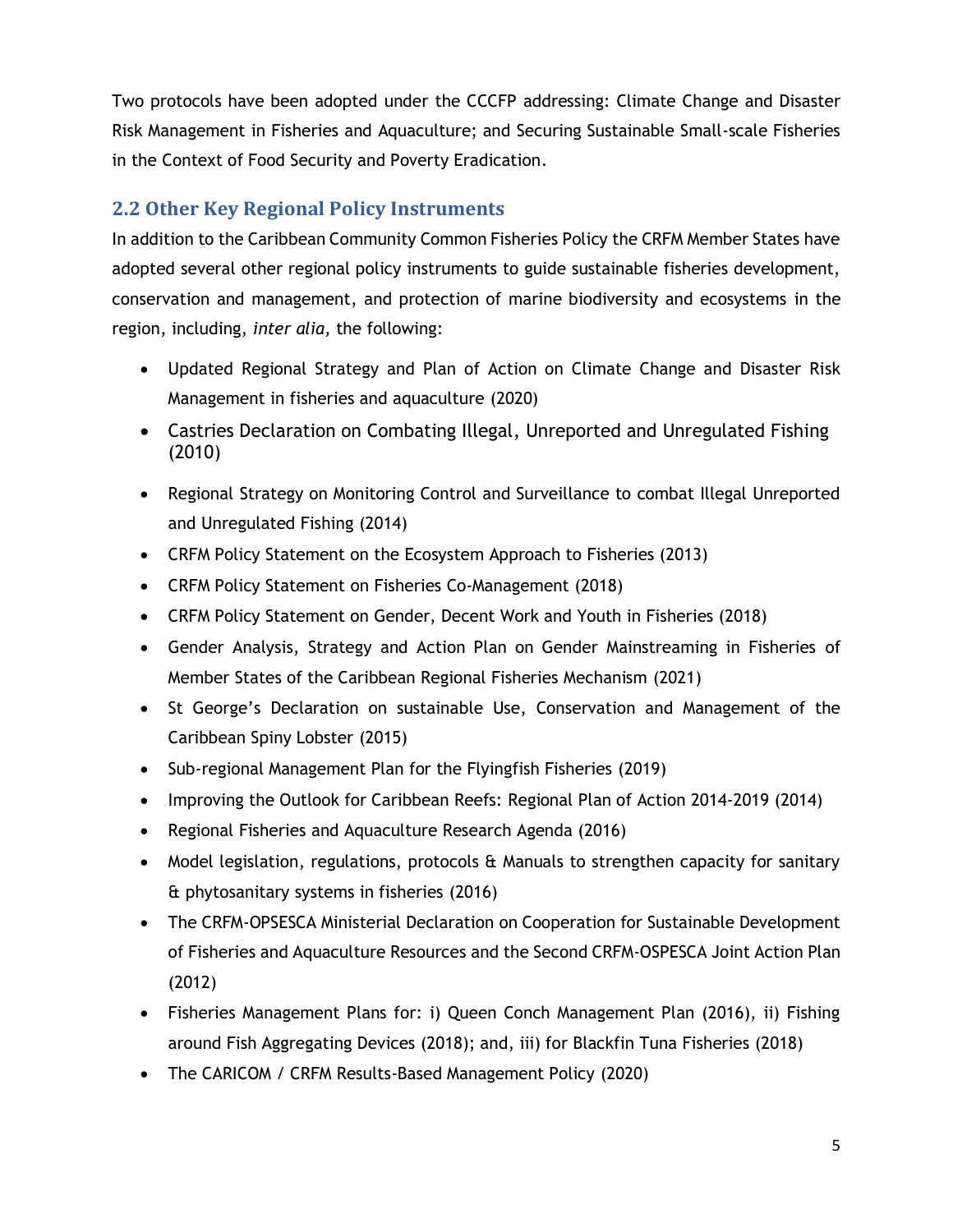- Study on the Potential of Fish Farming in the Caribbean and 5-Year Work Plan for Aquaculture Development in CRFM (2016)
- Model Protocol for the Management of Extreme Accumulation of Sargassum (2016).

### <span id="page-12-0"></span>**2.3 Strategic Plan and Biennial Work Plans**

The work of the CRFM is planned and executed under two main instruments: a long-term Strategic Plan, which is implemented by way of Biennial Work Plans. The Strategic and Biennial Plans of the CRFM seek to operationalize the vision and mission of the organization and the strategic policy commitments of the Member States, including the Caribbean Community Common Fisheries Policy.

The 3rd CRFM Strategic Plan covering the period January 2022 to December 2030 sets out the strategic and functional goals, objectives and priorities based on recent developments and current needs in the Member States including the need to urgently address emerging challenges associated with climate change, ocean acidification, disaster risk management, and post covid-19 pandemic recovery and transformation of the sector, while at the same time providing support to accelerate blue growth and wealth creation from the marine living resources.

The Third CRFM Strategic Plan, 2022 -2030 was approved by the 11<sup>th</sup> Special Meeting of the CRFM Ministerial Council on 4 October 2021.

Five Biennial Work Plans and Budget will be developed to implement the Strategic Plan over the period January 2022 to December 2030. Each biennial work plan and budget will identify the relevant Strategic and Functional Objectives and provide detailed description of the projects, activities, resources (financial, human resources), intermediate outcomes and outputs, together with performance indicators and measures, as well as information on how the objectives will be achieved.

The Biennial Work Plan and Budget will be prepared using the approved CRFM Results-Based Management Policy framework. The CRFM Secretariat will prepare the draft biennial work plans in consultation with Member States, stakeholders and Partners organization using the regular CRFM planning and decision-making processes. The Draft Work Plans will be submitted to the Executive Committee and Caribbean Fisheries Forum for input and endorsement, after which they will be presented to the Ministerial Council of the CRFM for final approval.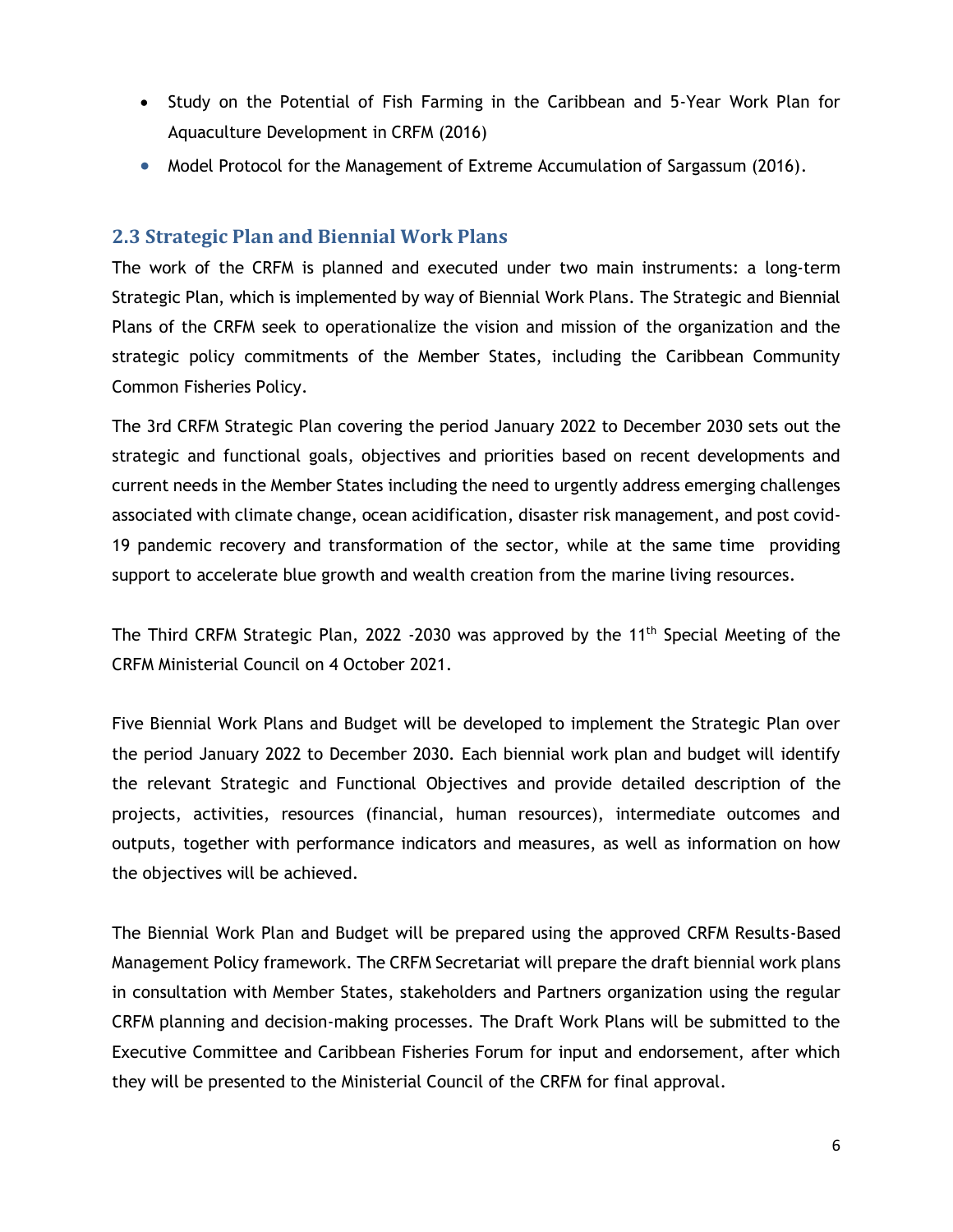## <span id="page-13-0"></span>**2.4 Goals and Objectives of the Third CRFM Strategic Plan (2022 -2030)**

The Strategic Plan includes four (4) Strategic goals which are to be achieved by seven (7) Strategic objectives. There is also one (1) functional goal which is to be achieved by four (4) functional objectives. These are:

| <b>STRATEGIC GOALS:</b> |                                                                                                                                                                                                                                                     |  |  |  |  |
|-------------------------|-----------------------------------------------------------------------------------------------------------------------------------------------------------------------------------------------------------------------------------------------------|--|--|--|--|
| Goal 1:                 | Sustainable use and management of fisheries and aquaculture resources in<br>the Caribbean region.                                                                                                                                                   |  |  |  |  |
| Goal 2:                 | Improvement of the welfare and sustainable livelihoods of fishing and<br>aquaculture communities in Member States.                                                                                                                                  |  |  |  |  |
| Goal 3:                 | Contribute to the provision of sufficient, safe, and nutritious fish and seafood<br>that meets the dietary requirements for an active and healthy life of Member<br>States' populations.                                                            |  |  |  |  |
| Goal 4:                 | Promote development of a regional fishery sector that is resilient to climate<br>change, ocean acidification, natural disasters, and external shocks; and,<br>enhanced through comprehensive disaster risk management and recovery<br>arrangements. |  |  |  |  |
| <b>FUNCTION GOAL:</b>   |                                                                                                                                                                                                                                                     |  |  |  |  |
| Goal 1:                 | Implement good governance practices for the organisation, through<br>emphasis on supporting implementation of a results-oriented management<br>philosophy, approaches and tools.                                                                    |  |  |  |  |

#### **THE SEVEN STRATEGIC OBJECTIVES:**

- Objective 1.1: Effective sustainable management and utilisation of fisheries resources of Member States.
- Objective 1.2: Promote economic models for varying scales and types of aquaculture operations to improve food production and livelihoods.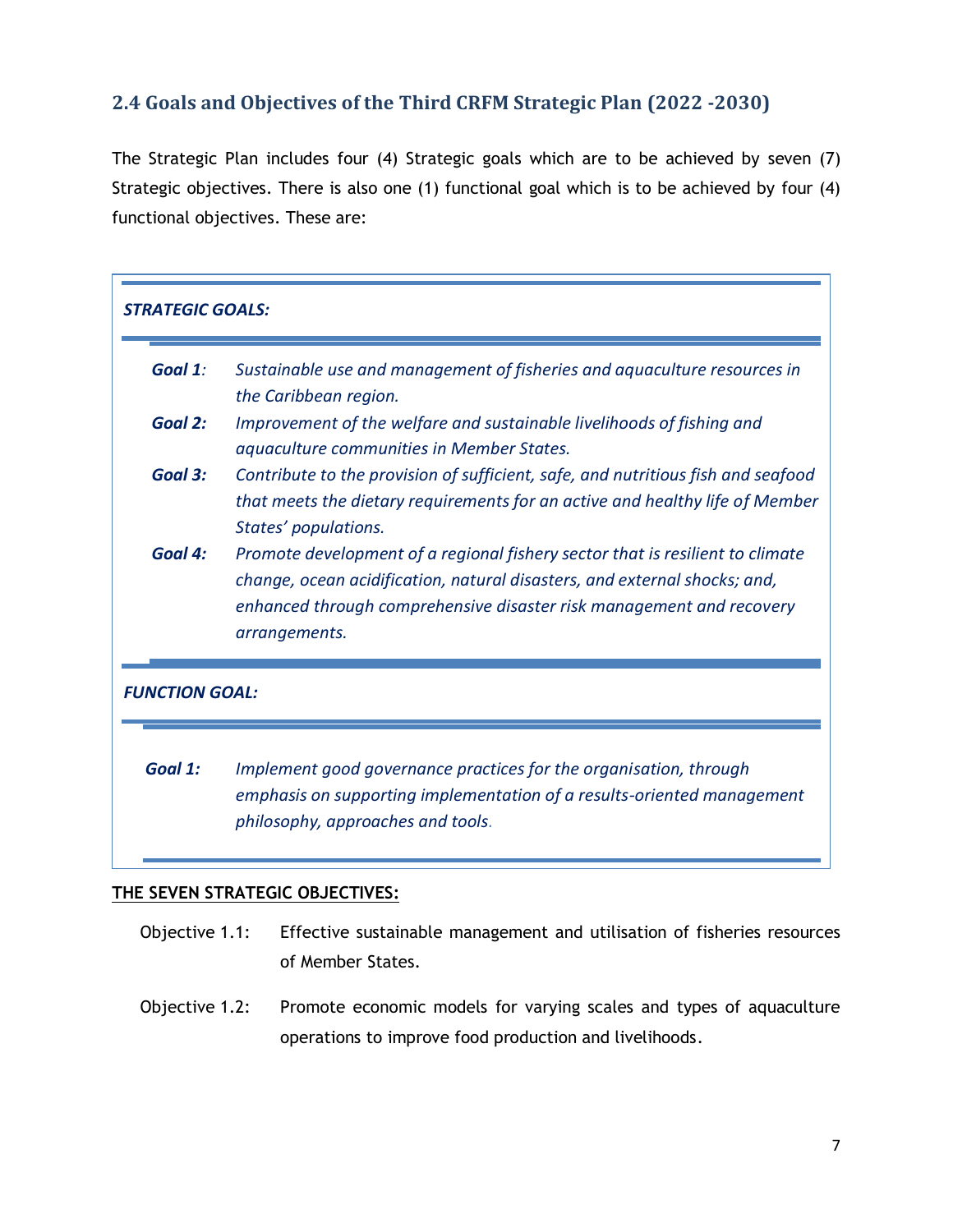- Objective 1.3: Strengthened monitoring, control and surveillance systems and frameworks to combat IUU fishing and organised crime in the fisheries sector.
- Objective 2.1: Competitive and profitable fisheries and marine resource development within the blue economic space of respective Member States.
- Objective 2.2: Capacity building and institutional strengthening in both public and private sector, to promote sustainable resource use, management, and conservation.
- Objective 3.1 Promote market development and safe consumption along the fisheries value chains.
- Objective 3.2 Promote improved access and consumption of nutritious fish and seafood.
- Objective 4.1: Enhanced regional and national frameworks, mechanisms and enabling environments to monitor climate change and ocean acidification impacts on fisheries and marine ecosystems.

#### **THE FOUR FUNCTIONAL OBJECTIVES:**

- Objective 1.1: CRFM governance and administration strengthened
- Objective 1.2: Effective collaboration with Member States and stakeholders
- Objective 1.3: Monitoring and evaluation
- Objective 1.4: Efficient administrative, financial, and human resources management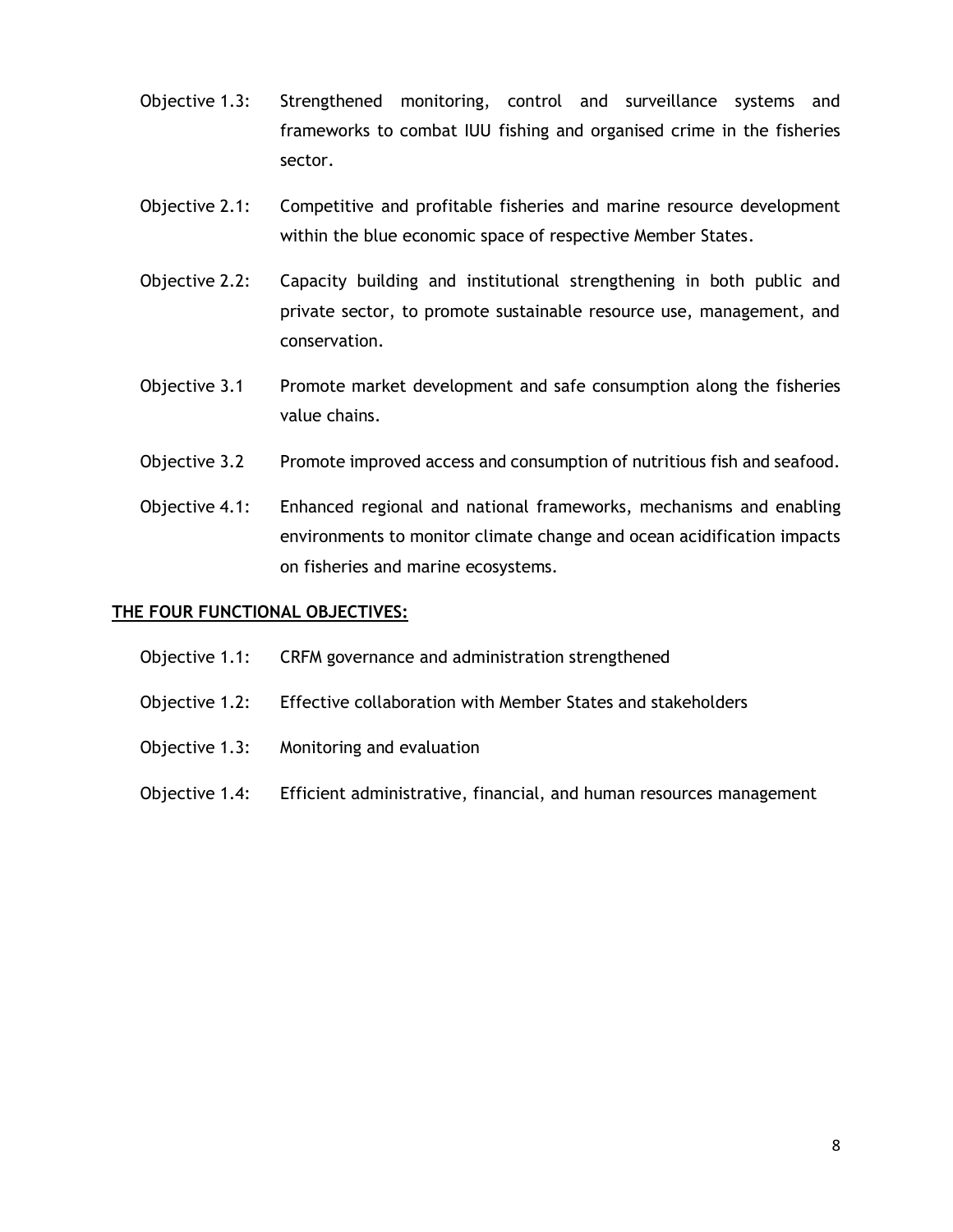## <span id="page-15-0"></span>**3. OBJECTIVES OF THE RESOURCE MOBILIZATION STRATEGY**

## <span id="page-15-1"></span>**3.1 The Overall Objective**

The overall objective of the CRFM Resource Mobilization Strategy is to ensure that there is a clear, systematic, predictable, coordinated approach to soliciting, acquiring, managing, reporting, monitoring, and evaluating the use of funds and assistance received from donors and International Development Partners, and for expanding and strengthening the relationship between the CRFM and donors to ensure adequate and sustainable resources are availability to support implementation of the policies, programmes and strategic plans approved by the Ministerial Council.

These include the commitments laid down in the Agreement establishing the CRFM, The Caribbean Community Common Fisheries Policy and its Protocols, the CRFM Strategic Plans, and other approved regional policy documents. To achieve this, the CRFM will need sufficient, predictable and sustained contributions in the form of funds and technical assistance from Member States, bi-lateral and multi-lateral donors and regional and international development partners.

## <span id="page-15-2"></span>**3.2 Specific Objectives**

The specific objectives of the strategy are to:

- (1) Develop, improve and consolidate relations and dialogue between the CRFM and the donors and development Partners.
- (2) Broadening the base of resource mobilization partners and expand the resource channels by developing alternative sources of funding in order to reduce dependence on resources from Member States. This will include developing partnerships with new donors including the private sector and non-governmental organization with common interests in sustainable use, conservation and management of the living marine resources and ecosystems, and aquaculture development, will be a key objective.
- (3) Mobilize adequate and sustainable stream of resources for the CRFM Member States, CRFM Secretariat and partners such as the CNFO and UWI to deliver the agreed programmes and activities set out in the Third CRFM Strategic Plan (2022 – 2030) and other approved policy documents;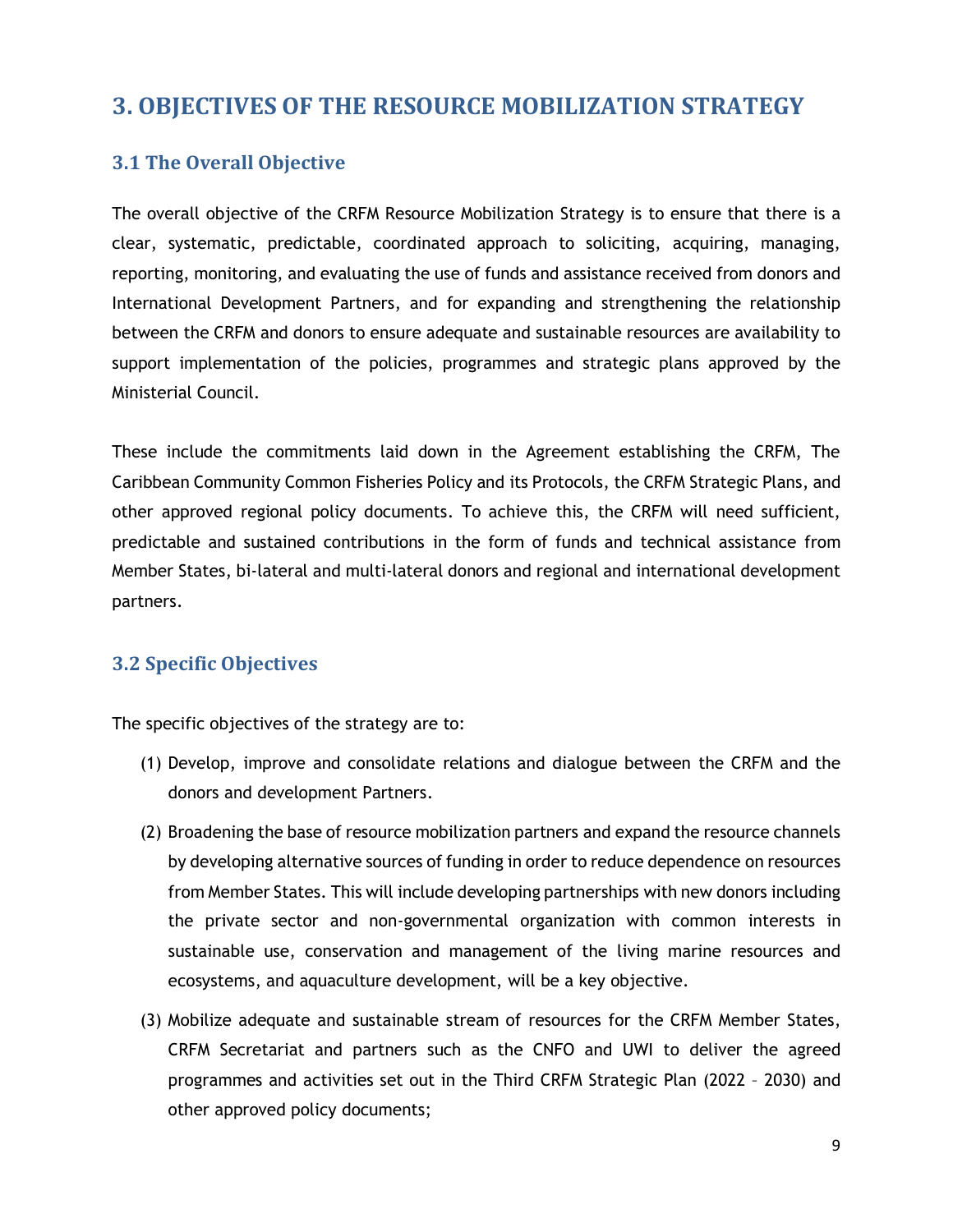- (4) Enhance the effectiveness of development assistance for blue growth through fisheries and marine resource use, conservation and management in the CRFM States;
- (5) Implement robust results-based management policy and approaches aimed at delivering planned outcomes, strengthening quality monitoring and reporting and recognizing our donors and development partners more systematically for their contributions;
- (6) Put in place a framework for resource mobilization.

## <span id="page-16-0"></span>**4. GUIDING PRINCIPLES**

The CRFM's resource mobilization strategy is consistent with the regional overarching policy goals and priorities of the Caribbean Community as set out in the Revised Treaty of Chaguaramas establishing the Caribbean Community including the CARICOM Single Market and Economy and the CARICOM Strategic Plan and related instruments, The Caribbean Community Common Fisheries Policy, and the CARICOM Regional Food & Nutrition Security Policy. The strategy is also consistent with the international principles laid down in the Paris Declaration (2005) and other processes aimed at making aid more effective, as well as principles of international law related to fisheries and oceans found in Agreements and instruments such as the UN Convention on the Law of the Seas and the FAO Code of Conduct on Responsible Fisheries. The 2030 Sustainable Development Agenda and the SDG Goals particularly Goal 14: Life Below Water, are important international commitments with which the resource mobilization strategy is consistent.

The guiding principles of the Resource Mobilization Strategy are:

## <span id="page-16-1"></span>**Principle 1- Consistency with Regional Needs and Priorities for Sustainable Use of Aquatic Living Resources**

The CRFM maintains its core mandate and functions in supporting the Member States to achieve efficient management and sustainable development of marine and other aquatic resources of the region based on the regional policy instruments agreed by CRFM Member States such as the Caribbean Community Common Fisheries Policy and its Protocols, the Castries Declaration on Combatting Illegal Unreported and Unregulated Fishing; the Fisheries and Aquaculture Activity and Research Planning Agenda; the Updated Climate Change and Disaster Risk Management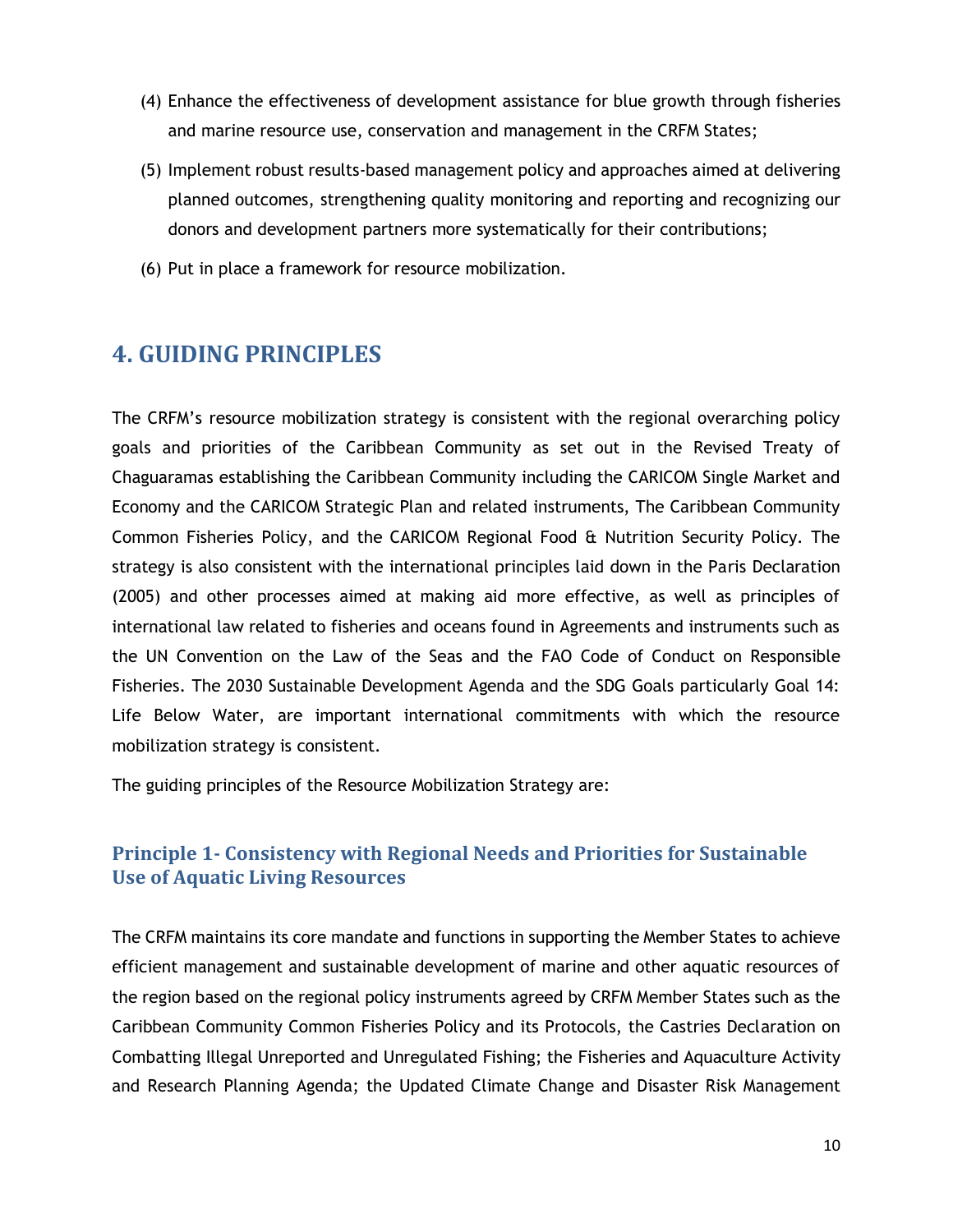Strategy and Action Plan (2020); and the CRFM Strategic Plans. All resources mobilized will be focused on achieving the Strategic Objectives and commitments of the CRFM.

## <span id="page-17-0"></span>**Principle 2- Promoting Efficiency and Effectiveness in Delivery of Services**

The CRFM promotes the efficient use of available human and financial resources in a manner that focus on delivery of results and outcomes leading to effective management and conservation of the marine living resources and sustainable development of aquaculture. The CRFM identifies, mobilizes, tracks, monitors and reports back on funding received for purposes of policy and programme implementation.

## <span id="page-17-1"></span>**Principle 3- Strengthening National, Regional and International Coherency and Synergy**

The CRFM Secretariat working in tandem with the governance bodies of the CRFM will manage the resource mobilization strategy in line with decisions of the Ministerial Council, COTED and other relevant policy-making organs of CARICOM. As provided in the CARICOM Strategic Plan, the principles of ownership, inclusiveness, equality, results-based management, transparency and accountability (see principle 6 below) are the building blocks of the regional integration process and coordination with donors and international development. The CRFM will also prioritize the need for coordination, consultation and synergies with other organizations working in fisheries and aquaculture in the region. This collaborative and coordinated approach must be built on trust, mutual respect and solidarity amongst the organizations to avoid unnecessary duplication of efforts and competition for resources, and instead leverage the mandates, core functions and strengths of each organization to strengthen our overall effort to attract resources to support the countries and optimize contribution of fisheries to regional development.

## <span id="page-17-2"></span>**Principle 4- Strengthening Human and Institutional Capacity and Technology Transfer**

Building human and institutional capacity at both the Regional and Member States' levels is a key principle to be supported in order to strengthen the skills and capacity needed to generate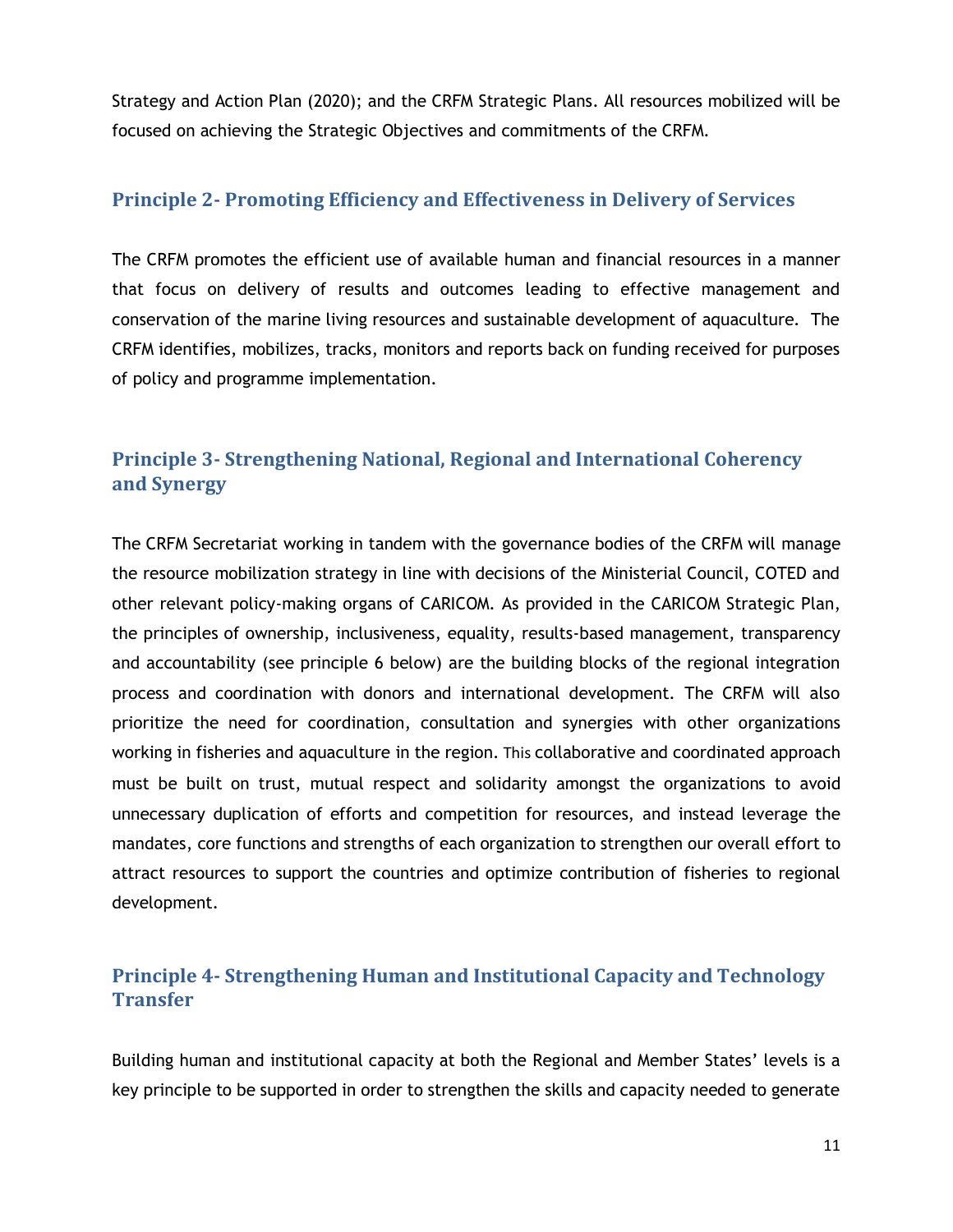and monitor the use of donor funding and move towards sustainable financing arrangements. All assistance in projects and programmes shall contain clear capacity building and technology transfer components that build the institutional and human resource capacities of the CRFM Member States, Secretariat and stakeholder organizations operating in the sector.

### <span id="page-18-0"></span>**Principle 5- Application of Result-based Planning and Management**

As resource mobilization and international cooperation arrangements become more complex and competition for limited donor resources increases, the CRFM must deliver high quality services in a timely, efficient, transparent and accountable manner through the application of available technological solutions and result-based planning and management framework including effective monitoring and evaluation mechanisms.

## <span id="page-18-1"></span>**Principle 6 - Accountability and Transparency**

The CRFM will use, manage and report on the resources received from donors and IDPs in a manner that is consistent with established international best practice standards, and acknowledges and gives due recognition to the donor and IDP intent and is transparent and accountable to the Member States, donors and IDPs. Resources received must only be used in accordance with the terms under which the donors or IDP provided their contributions. The CRFM must demonstrate "value for money" and report on the use of resources received in a timely manner.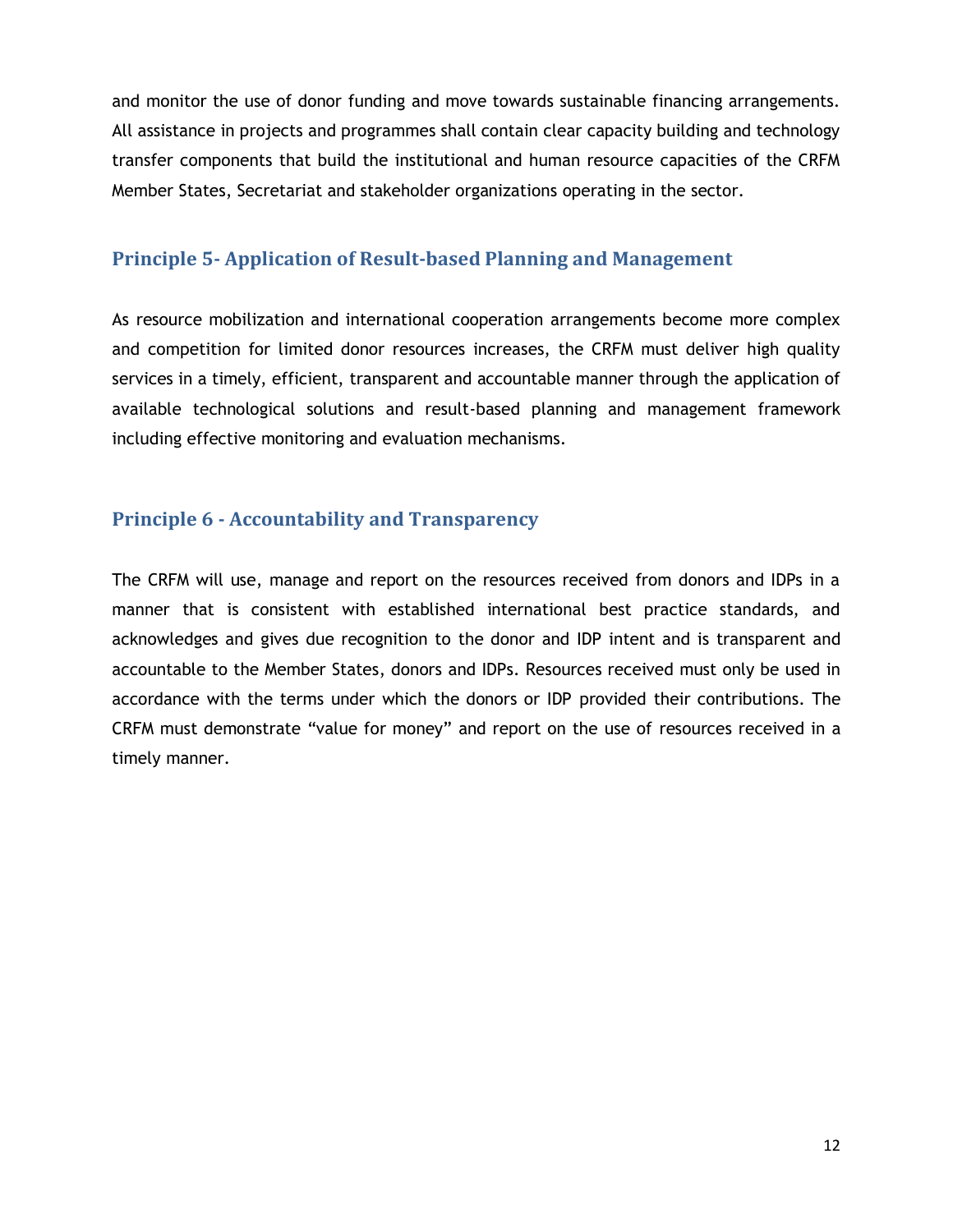## <span id="page-19-0"></span>**5. KEY CONSTRAINTS AND OPPORTUNITIES**

The CRFM must overcome several key constraints and challenges in order to improve the mobilization of resources to support and finance implementation of the policies, programmes and work plans approved by the Member States through the Ministerial Council or other relevant policy level bodies of CARICOM. These include:

### <span id="page-19-1"></span>**5.1 Graduation from eligibility for ODA:**

Most CRFM States have graduated to upper-middle-income and high-income status and, therefore have limited access to concessional financing. They are thus not eligibility for Official Development Assistance (ODA) available from some bilateral and multilateral donors and development partners, making it more difficult to mobilize resources to support implementation of regional fisheries projects. For, example, the Development Assistance Committee (DAC) of the Organization for Economic Co-operation and Development (OECD) maintains a DAC List of ODA Recipients which shows all countries and territories eligible to receive ODA. These consist of low and middle-income countries based on gross national income (GNI) per capita as published by the World Bank. The list also includes all the Least Developed Countries (LDCs) as defined by the United Nations (UN). This list is reviewed and updated every 3 years and is widely used by both multilateral and bilateral donors in providing development assistance to countries (See Appendix 1 - DAC List of ODA Recipients).

The only CRFM State that is classified as a Least Developed Country by the UN is Haiti. The following CRFM countries: Antigua and Barbuda, Belize, Dominica, Grenada, Guyana, Jamaica, Montserrat, St. Lucia, St. Vincent and the Grenadines and Suriname, are currently classified as Upper Middle-Income Countries or Territories and are eligible for ODA. However, Anguilla, Barbados, Bahamas, St. Kitts and Nevis and Trinidad and Tobago are not currently on the DAC List of ODA Recipients and are not therefore eligible for ODA and, as a consequence, are often excluded from development project.

It is often the case that when funding support or technical assistance is secured from a donor international Development Partner for regional project, the non-eligible States and Territories are excluded from direct participation and benefits. The issue of graduation needs to be addressed at the highest political level. CARICOM Heads of States, Foreign Ministries and Finance Ministries individually and collectively at the CARICOM level have been engaged on the issue for several years but have not yet made tangible progress. The CRFM should however continue to find creative ways of ensuring that all Member States are able to benefit from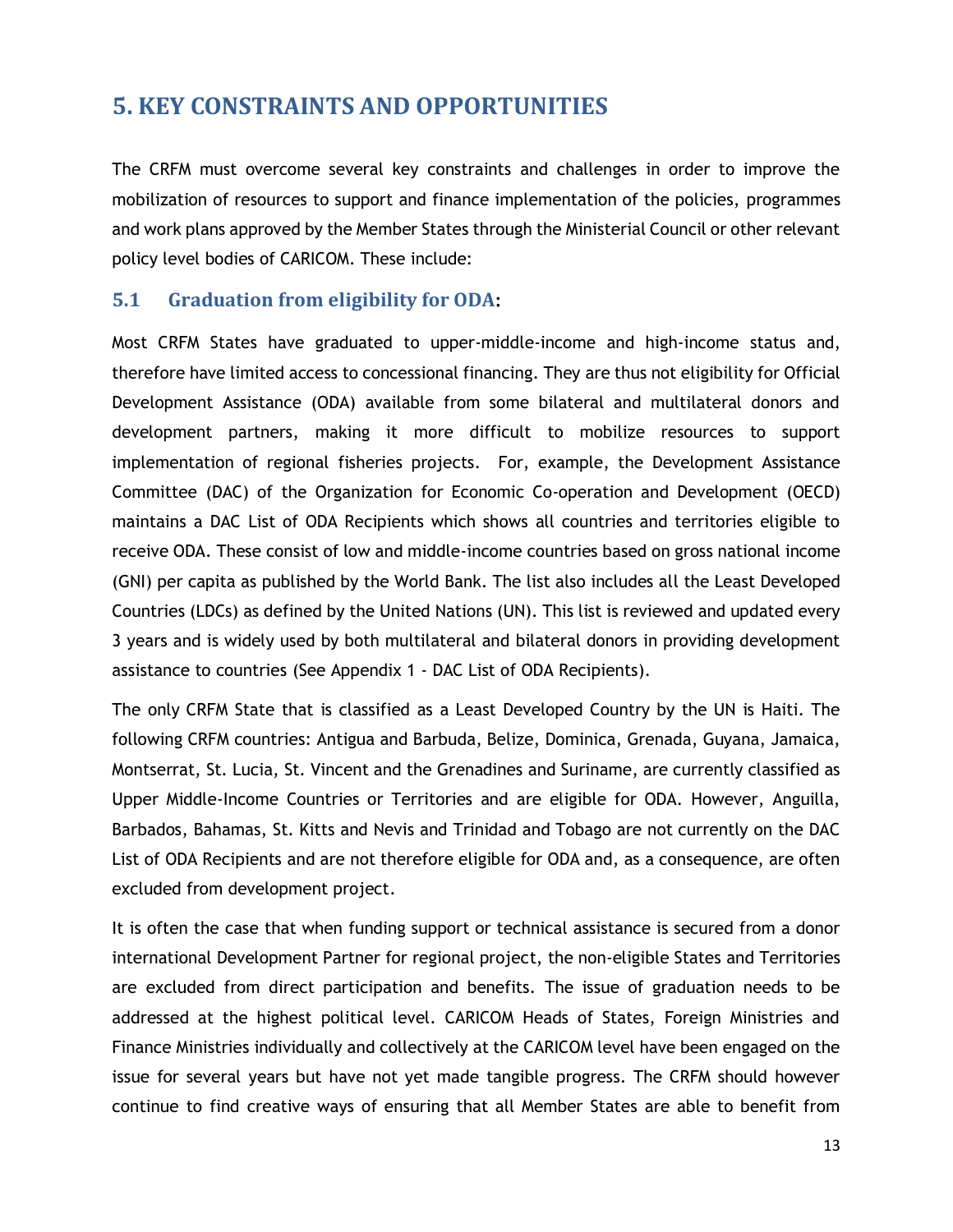available funding and technical assistance despite the challenges brought about by the graduation of States.

### <span id="page-20-0"></span>**5.2 Inadequate Processes and Operating Procedures:**

It is important that the CRFM develops standardized processes and operation procedures with respect to the mobilization of resources. The organization requires well documented and clear procedures that will facilitate and enhance efforts and support initiatives that make resource mobilization an important component of the work of not just one or two staff but all senior level technical and administrative staff of the Secretariat. Furthermore, responsibility for Resource Mobilization is not and should not be a function given to Secretariat only. A Resource Mobilization Sub-Committee was established in 2014 by the Ministerial Council to bolster the capacity of the CRFM as an organization to address resource constraints drawing upon expertise and input from Member States and other experts. The Sub-committee operates under the direction of the Forum and the Executive Committee to carry out its work.

In addition to the inadequate procedure specifically related to resource mobilization, a major indirect area of weakness that has been flagged for several years is the accounting procedures and the ever-increasing arrears in Member States annual contribution to the CRFM which would seriously negatively impact on the ability of the CRFM to develop partnerships with donors and mobilize resources. The matter was recently highlighted in the Report of the Second Strategic Review of the Fiduciary, Procurement, HR and Operating Systems of the CRFM, where it was noted that, "Long outstanding contributions from Member States were reflected in the CRFM's financial statements as Accounts Receivables." The Consultant recommended two options as follows: "…. irrecoverable amounts over a certain period of time, such as five years, to be forgiven and written off as a bad debt and a payment plan developed for more current outstanding assessed contributions. Another option recommended was showing the Receivables in the Financial Statements at its fair value by deducting a provision for estimated irrecoverable amounts." Addressing the above inadequacies in the accounting procedures and strengthening procedures for management of Member States arrears are fundamental to enhancing capacity to mobilize resources.

## <span id="page-20-1"></span>**5.3 Insufficient Skills or Capacity within the Secretariat for Resource Mobilization:**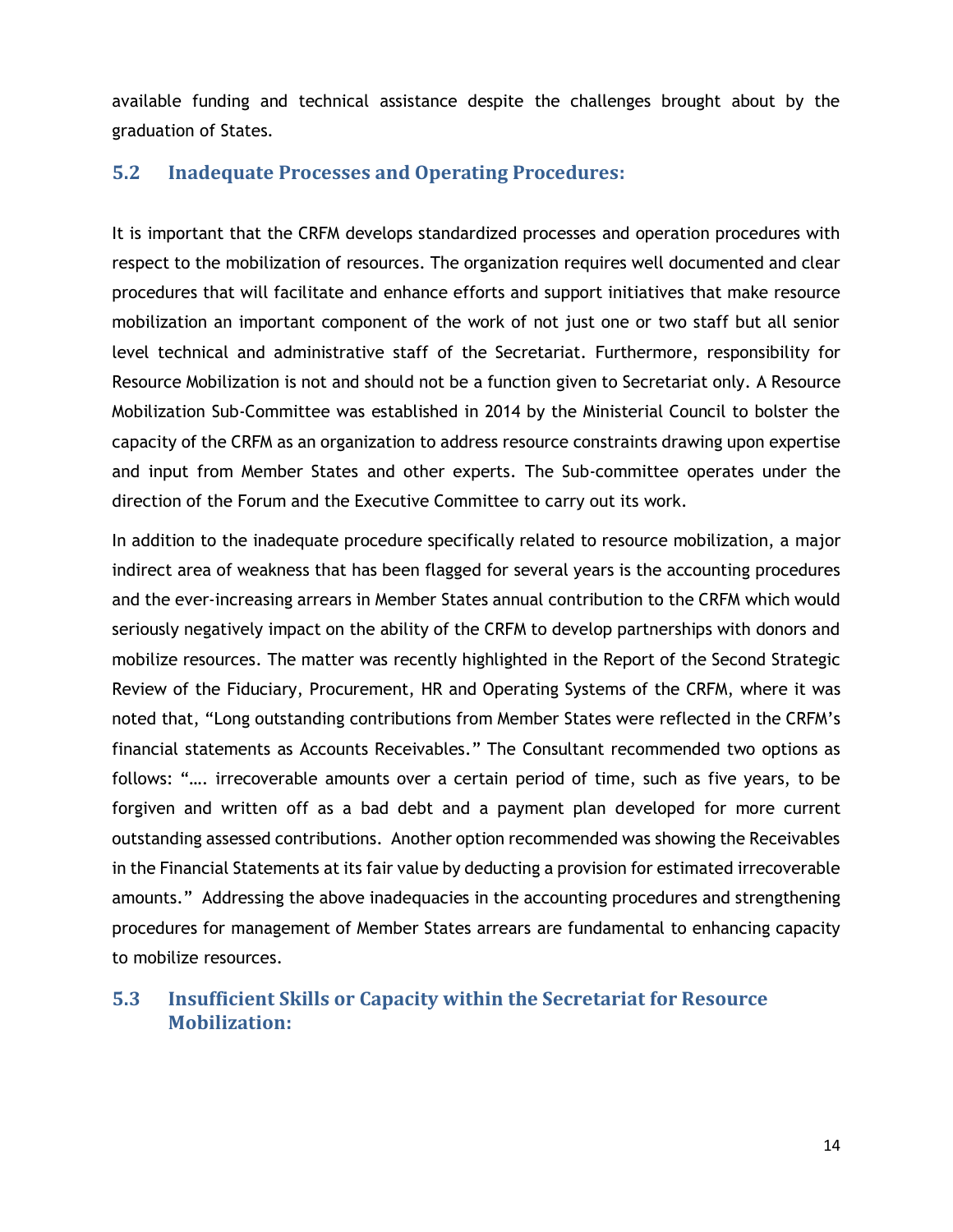The CRFM Secretariat operates on a limited budget with a small staff complement. Senior staff devote part of their time to prepare project proposals and contribute to resource mobilization. The Executive Director, Deputy Executive Director and Programme Managers currently all contribute part of their time and effort to resource mobilization. However, given the increasing needs and difficulties associated with raising donor funds for middle income countries that have graduated, as well as the steadily declining funds available from donors and increasing competition to access such resources. Given also the central role of resource mobilization in securing resources to support implementation of the approved policies, programmes, projects and activities of the CRFM, it is vitally important that the CRFM invest in capacity building of staff in the area of resource mobilization. The CRFM should also consider recruiting specialized expertise in resource mobilization and fund raising to coordinate this function.

#### <span id="page-21-0"></span>**5.4 Inadequate Donor / IDP and CRFM Interaction Opportunities:**

Mobilizing resources entails 2 key steps: (1) knowing about the opportunity that exists for funding or technical assistance, and (2) getting the donor's / international development partner's attention and building a relationship with the donor / IDP. Donor intelligence gathering by the CRFM staff members responsible for resource mobilization should be done in a systematic and consistent manner and shared throughout the organization. Resources in the form of person days and even funds, should be set aside for "donor intelligence" activities and the preparation of actionable briefs. This is an aspect that is highly underutilized by the CRFM Secretariat and Member States. The latter step requires in most cases, having meetings and verbal and written exchanges with the donor/IDP in order to build the institutional and interpersonal relationships and clarify mutual interests, thus paving the way to accessing the available resources. In addition to the Secretariat staff, Member States representatives and other CRFM network partners are also expected to play a more significant role in identifying and building partnerships in order to mobilize resources.

#### <span id="page-21-1"></span>**5.5 Inadequate emphasis on existing and interpersonal relations:**

The value of existing relations and networks cannot be overemphasized. Studies have shown that a major motivation in the decision to commit funding is the relationship between the donor and the recipient. The CRFM should invest in a purposeful and structured manner, in building and maintaining new relationships with non-traditional donors and IDPs, and also nurturing,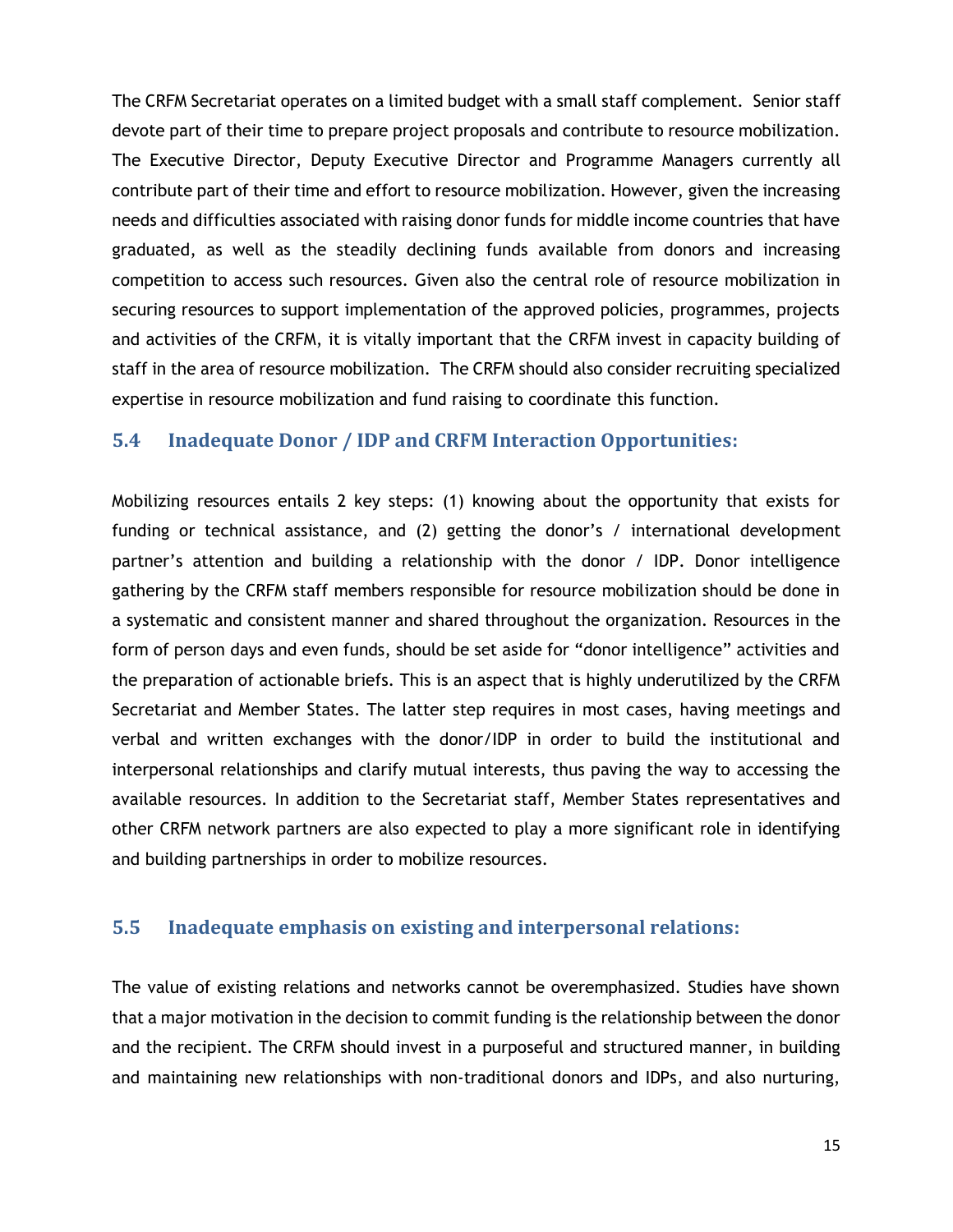strengthening and maintaining good relationships with existing development partners, and not to take them for granted.

#### <span id="page-22-0"></span>**5.6 Delivering results and monitoring outcomes and impacts:**

Member States and Donors are placing increasing importance on implementation, delivery of results and impactful outcomes, participatory monitoring and evaluation of programmes and projects, as well as documentation of impacts and outcomes of their investments. The CRFM should: (1) continue to invest in strengthening and applying its results based management systems; (2) invest in improving quality management of its outputs and deliverables; and (3) highlight the mechanisms, systems and resources (including fiduciary, procurement, human resources and decision-making) it has in place to ensure accountability, transparency, costeffectiveness and delivery of results, in its proposals, report, press releases and through formal, informal, and inter-personal communication.

#### <span id="page-22-1"></span>**5.7 Inadequate communication and visibility:**

Inadequate funding and limited ability to access resources are closely linked to inadequate communication and visibility of the organization. The CRFM must invest in improving its basic communication strategies, messaging, use of available media, tools and technologies to improve connections with donors, IDPs and other relevant target audiences, improve visibility and create a positive perception and image of the CRFM. The messaging and target audiences should be clear. The existing communication strategy should be reviewed and refined to achieve greater impact and results. The revised strategy should include goals and actions to: establish the CRFM's overall message and branding; raise visibility and awareness of the organization and its roles and responsibilities as well as the importance and potential of the fisheries sector in social and economic development; engage with larger audiences; and sustain and increase support from traditional and non-traditional donors and international development partners. Staff of the Secretariat, members of the Forum, CRFM network partners, and the Ministerial Council should all assist in promoting and improving visibility and messages of the CRFM. Special attention should be given to upgrading and enhancing the CRFM's knowledge management platform comprising the website, and social media channels such as YouTube, twitter and Facebook to improve communication, visibility and information sharing.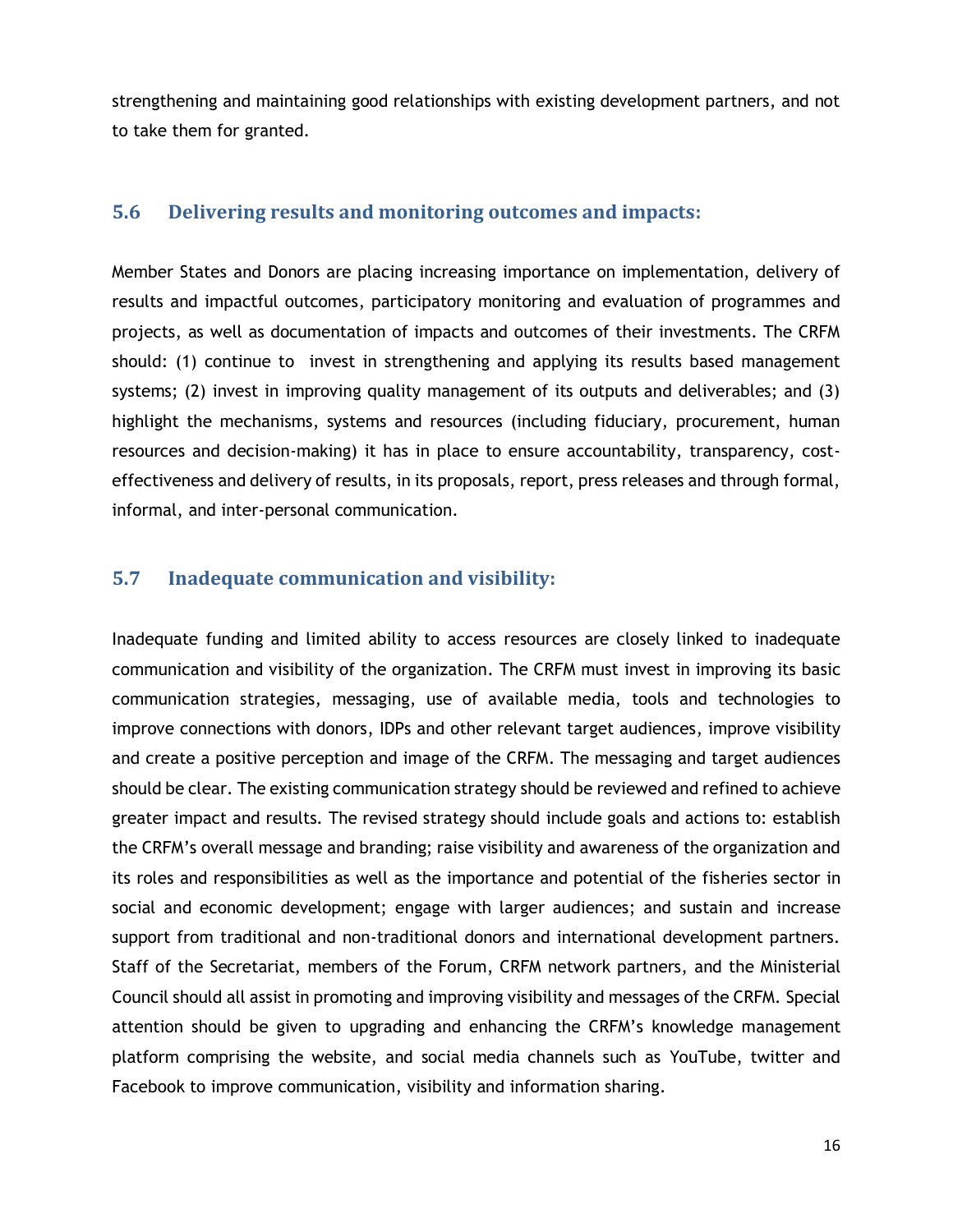## <span id="page-23-0"></span>**6. STRENGTHENING CAPACITY FOR RESOURCE MOBILIZATION**

## <span id="page-23-1"></span>**6.1. Strengthening the CRFM fiduciary and Procurement Systems**

The CRFM must invest in upgrading its fiduciary, procurement and related human resource management and other operating systems and procedures, including but not limited to internal controls, accounting, independent external audits, publication of information on recipients and protection of personal data. The systems should be brought on par with international best practices and standards to establish the CRFM as a competent and credible organization for the management of large donor funds and projects. Donors are increasingly seeking partners with internationally recognized accreditation to manage their funds and implement the projects they support. Strengthening of internal systems and human resources within the organization to manage financial resources and projects, and gaining internationally recognized accreditation are therefore fundamental pillars of the Resource Mobilization Strategy.

The CRFM as an organization must therefore take the actions necessary to strengthen and establish the operating systems, standards and rules required to receive internationally recognized accreditation for management of donor funds and project management and implementation. The European Union Pillar Assessment is one example of the type of assessment process and accreditation that the CRFM should seek to satisfy.

## <span id="page-23-2"></span>**6.2. Strengthening Skills or Capacity within the Secretariat for Resource Mobilization**

Given the increasing needs and difficulties associated with raising donor funds for middle income countries that have graduated, and also the central role of resource mobilization in securing resources to support implementation of the approved policies, programmes, projects and activities of the CRFM including Member States and network partners, it is vitally important that the Governing Bodies and Secretariat of the CRFM prioritize and ensure that the Secretariat is equipped with adequate skills and capacity to mobilize resources.

Furthermore, all senior and mid-level staff at the Secretariat need to contribute to efforts to mobilize resources and therefore need relevant skills and capacity to identify, capture and optimize opportunities that become available. Some staff may require targeted training to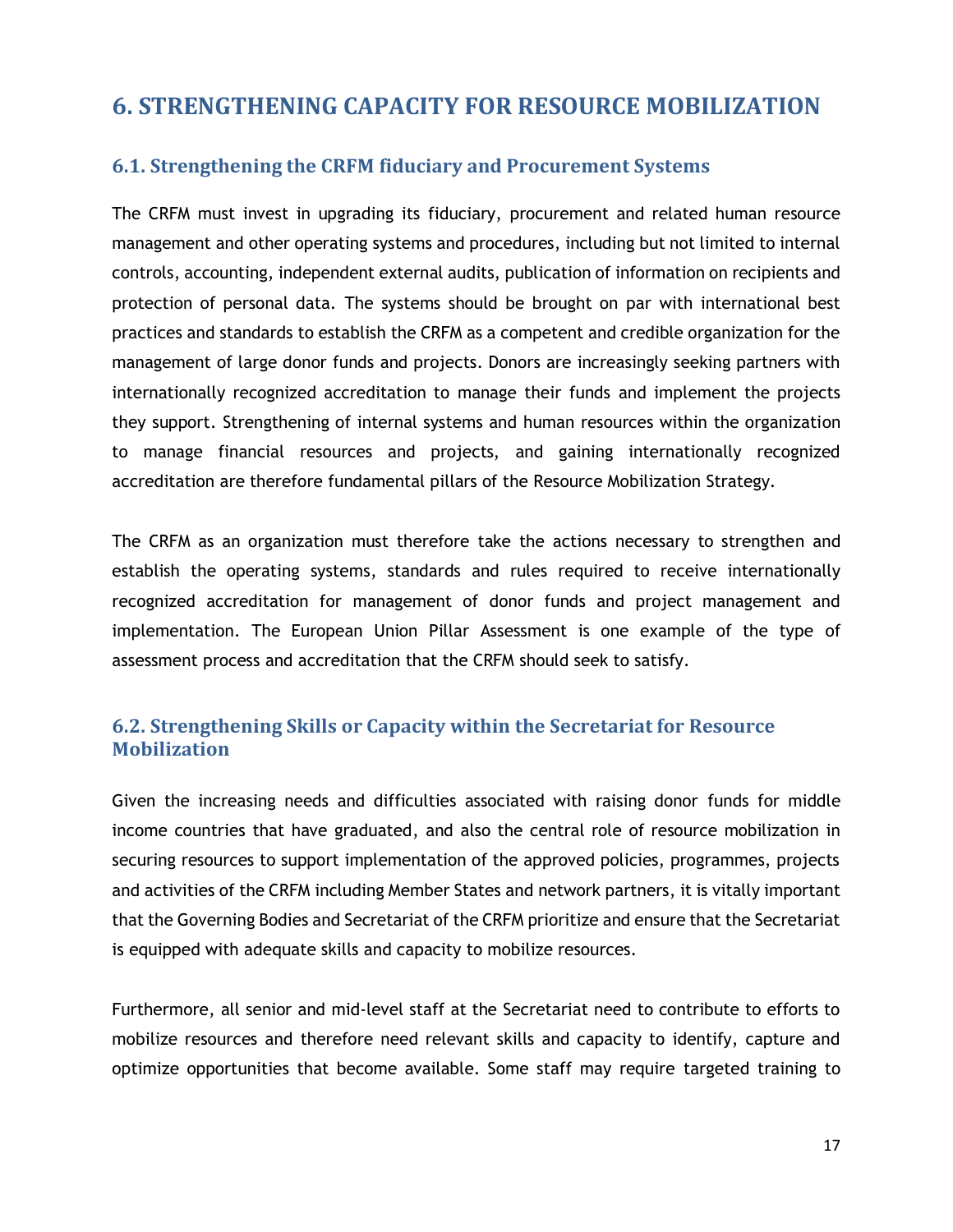improve their capacity. But training must be accompanied by support, guidance and action to apply the newly acquired skills and capacity to actually mobilize resources.

Finally, the CRFM Secretariat should create and foster a culture that promotes, encourages, and incentivize staff to invest in project development and resource mobilization, as well as promoting a positive image of the CRFM and other network partners including national fisheries administration in supporting sustainable use of fisheries and sustainable development of aquaculture. They need to do so in a conducive environment that encourages both individual and team efforts.

### <span id="page-24-0"></span>**6.3. Resource Mobilization Officer**

The CRFM should have on board at the Secretariat, a senior level staff with significant practical experience in resource mobilization, whose primary responsibility should be coordinating the CRFM's resource mobilization programme and implementation of the Resource Mobilization Strategy and activities to ensure the availability of appropriate and sustainable financing and other resources required to succeed.

This professional should be designated as the Officer Responsible for Resource Mobilization. Resource mobilization does not have to be the sole responsibility of the individual, however, a major part of his or her time and effort should be committed to identifying potential sources of funding, developing project proposals, assisting with donor engagement, and securing donor support and commitments. The position may not need to be permanent; it could be for an initial period of two to three years only and continued only if deemed necessary based on delivery of value and results and a continuing need for the services of the office.

The Resource Mobilization Officer would work under the guidance and supervision of the Executive Director. The Officer would participate in the future development and implementation of the CRFM resource mobilization strategy as well as initiatives to build and maintain a network of development partners and donors to support the CRFM and Member States in fisheries and aquaculture development and management. He or she will be responsible for business development, and project development and implementation.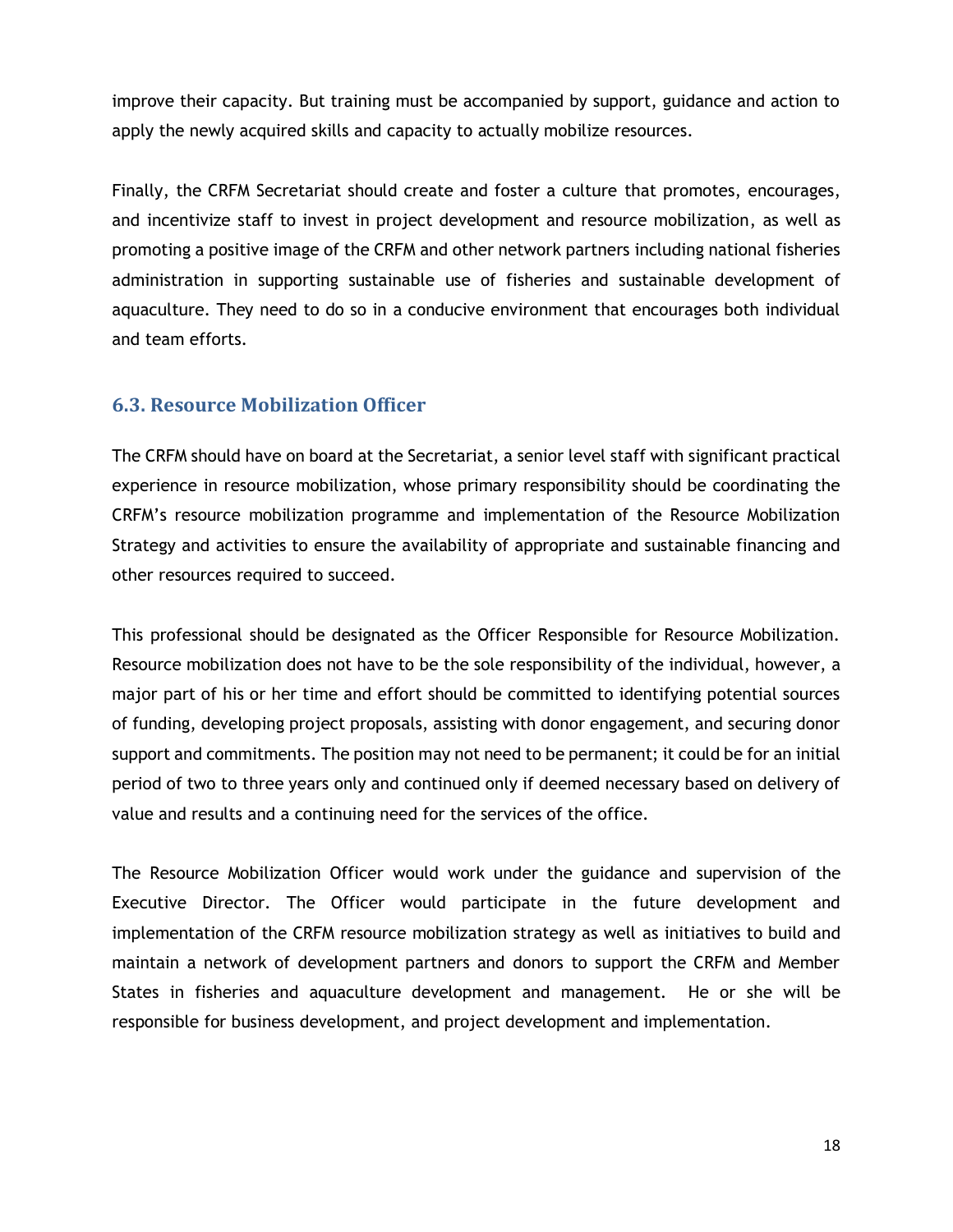The Resource Mobilization Officer may supervise support staff and works in close collaboration with other senior staff of the CRFM including the Deputy Executive Director, Programme Managers and Manager of Finance and Administration Management to support implementation of the Resource Mobilization Strategy and projects.

The Resource Mobilization Officer should have a Master's Degree or equivalent in Business Administration, Economics, Social Sciences, International Relations, Political Sciences or related field. He or she should have at least 5 years of relevant experience at the national, regional or international level involving multi-stakeholder projects and partnership development, as well as extensive experience in research and policy-level analysis, design, monitoring and evaluation of development projects. He or she must also have strong oral and written communication skills.

### <span id="page-25-0"></span>**6.4. The Resource Mobilization Sub-committee**

The 9<sup>th</sup> Meeting of the Ministerial Council of the CRFM, acting on the recommendation of the 13<sup>th</sup> Meeting of the Caribbean Fisheries Forum, established the CRFM Resource Mobilization Subcommittee. The Sub-committee is tasked with the responsibility of developing a resource mobilization strategy that will include traditional and new donors, innovative financing methods, securing contributions of Member States, and developing project proposals to support the funding needs for implementation of the CRFM Strategic Plans and other policy commitments of the CRFM. The TOR of the Sub-committee is at Appendix 2.

The Sub-committee will review the resource needs and funding gaps of the CRFM, analyze possible financing scenarios and provide advice and guidance to the Forum and Ministerial Council on the most effective ways of mobilizing adequate financial, human and organizational resources for sustainable fisheries and aquaculture development based on the agreed policies and priorities established by the CRFM Ministerial Council and other regional policy makers. The Sub-committee is also mandated to seek resources to support agreed regional programmes and projects as well as national initiatives. The Sub-committee shall avoid competing with Member States or Associate Member States for donor resources.

The Sub-committee had 2 meetings since it was established due to among other things, limited resources to work, including the fact that no financial resources were allocated to support the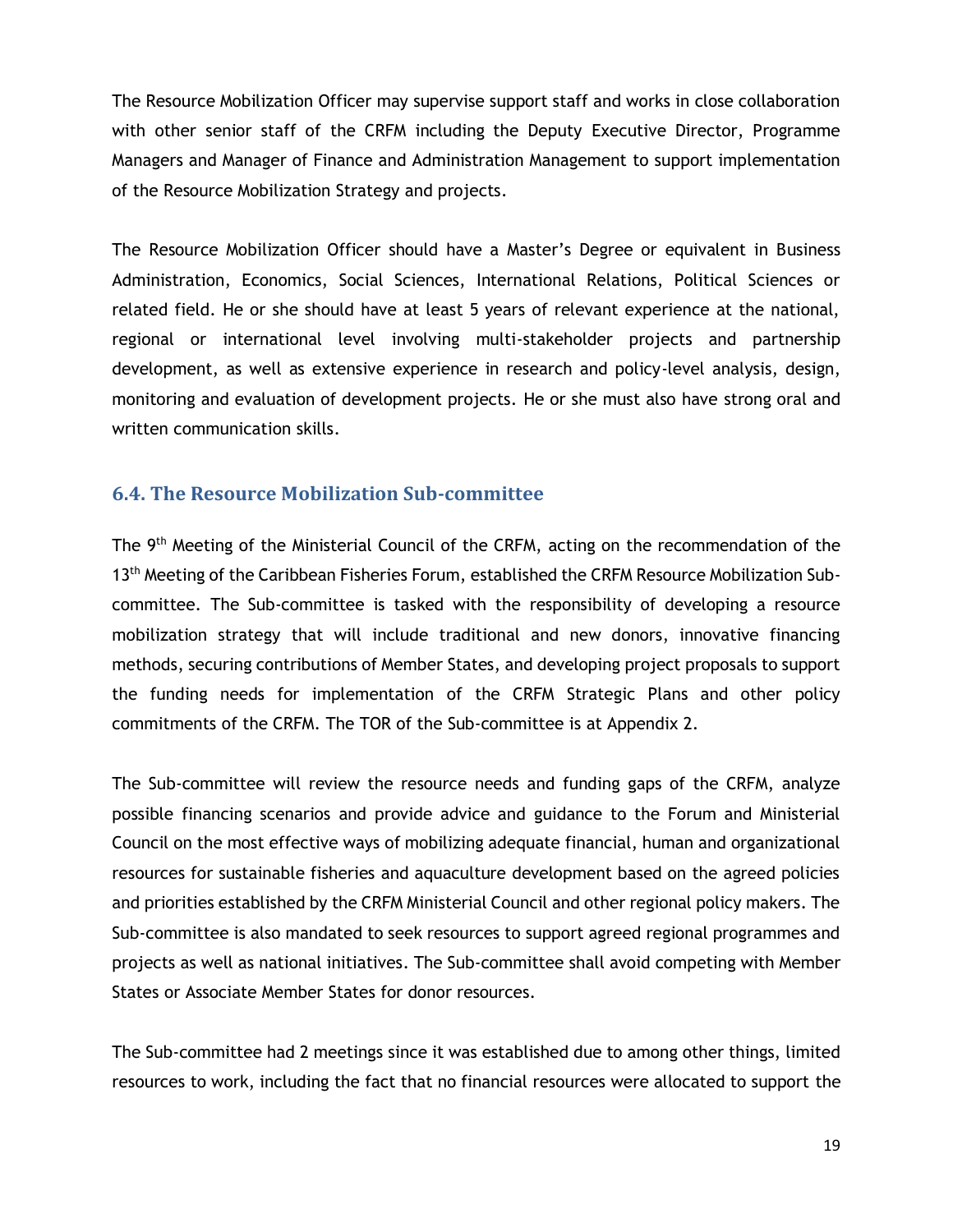Sub-committee work. The Resource Mobilization Strategy envisages an active and adequately resourced Sub-committee working closely with the CRFM Secretariat and Forum to effectively and efficiently carry out its functions.

## <span id="page-26-0"></span>**6.5. Coordination with CARICOM Secretariat**

The Secretary General of CARICOM and the CARICOM Secretariat has been mandated by the Revised Treaty of Chaguaramas to mobilize resources to support the work of the Community including the CARICOM institutions such as the CRFM. The Member States have established a specialized unit, the Resource Mobilization Unit (RMTU) within the Secretariat to spearhead resource mobilization to fulfil the mandate. The Secretariat is therefore mandated to provide to CARICOM Institutions support in the development of project proposals and in the mobilization of resources to implement regional decisions. The CRFM as a CARICOM regional institution is obliged to work with the CARICOM Secretariat on this matter.

#### **CARICOM Secretariat's Mandate to Mobilize Resources for the Community**

**Article 24(c) of the Revised Treaty of Chaguaramas provides that the Secretary-General of the Community shall, subject to the determinations of the competent Organs of the Community, "***identify and mobilize, as required, external resources to implement decisions at the regional level and undertake studies and develop decisions on relevant issues into implementable proposals***."**

**Further, Article 25 (f) provides that "***the Secretariat shall;… "coordinate in relation to the Community the activities of donor agencies, international, regional and national institutions for achievement of objectives of the Community."*

The CRFM will therefore coordinate and collaborate with the CARICOM Secretariat to mobilize resources for the regional fisheries programmes and plans. The CRFM Secretariat will work closely with the Resource Mobilization Unit as well as with other directorates and programmes at the CARICOM Secretariat such as the Foreign Affairs Directorate, the Sustainable Development Programme, and the Agriculture and Agro-Industrial Programme in order to mobilize resources.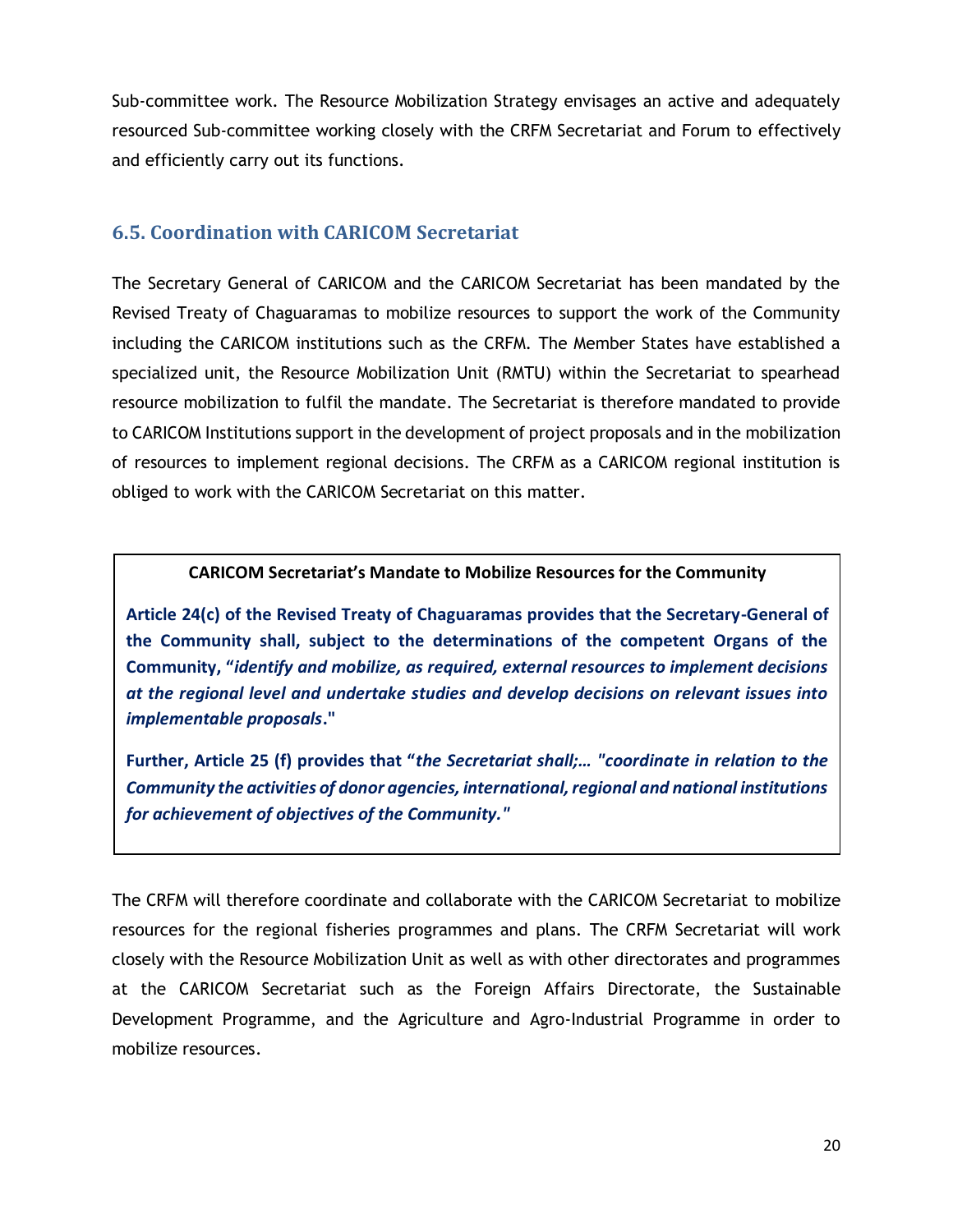The CARICOM Secretariat meets frequently with donor countries and international development partners to review cooperation and agree on priorities areas for future collaboration. For example, there are regular meetings between CARICOM and the United Nations System; CARICOM and Japan; CARICOM and the United Kingdom; CARICOM and Spain; CARICOM and Canada, and CARICOM and New Zealand to review relations and identify future priority areas for cooperation. The CRFM should be well represented at these meetings and directly or through Member States, as appropriate, profile the CRFM and use the opportunity to establish and maintain contact with the aim of mobilizing resources to implement the agreed strategic priorities of the organization identified and approved by the Ministerial Council.

### <span id="page-27-0"></span>**6.6. Collaboration among CARICOM Institutions**

CARICOM level cooperation is not limited to working with the CARICOM Secretariat. At the Third Meeting of the Secretary-General and Heads of CARICOM Regional Institutions on 8 March 2016, it was agreed that the Institutions of the Community need to work together for synergies and effective utilization of development partner's resources to achieve the goals of the community.

The Fifth Meeting of the Secretary-General and Heads of Community Institutions on May 4, 2017, agreed to the establishment of a Regional Committee on Coordination of Resource Mobilization. The purpose of the Committee is to ensure a common approach by CARICOM Regional Institutions to coordinate actions for community resource Mobilization, including the elaboration of a Community Resource Mobilization Strategy and Action Plan (CRMS&AP).

With regard to the development of the CRMS&AP, the CARICOM Secretariat has engaged a consultant to develop the CRMS&AP to support the implementation of the new Community Strategic Plan (2020-2030). A working group, comprising representatives from the Regional Institutions has been established to work closely with the consultant to develop the CRMS&AP.

## <span id="page-27-1"></span>**6.7. Donor Information Management System for CARICOM**

In its quest to better coordinate efforts among the Secretariat and CARICOM Institutions to streamline and optimize resource mobilization and project development and implementation, the CARICOM Secretariat initiated the development of a Donor Information Management System for the entire Community in 2020. The justification for such a system is that a single easily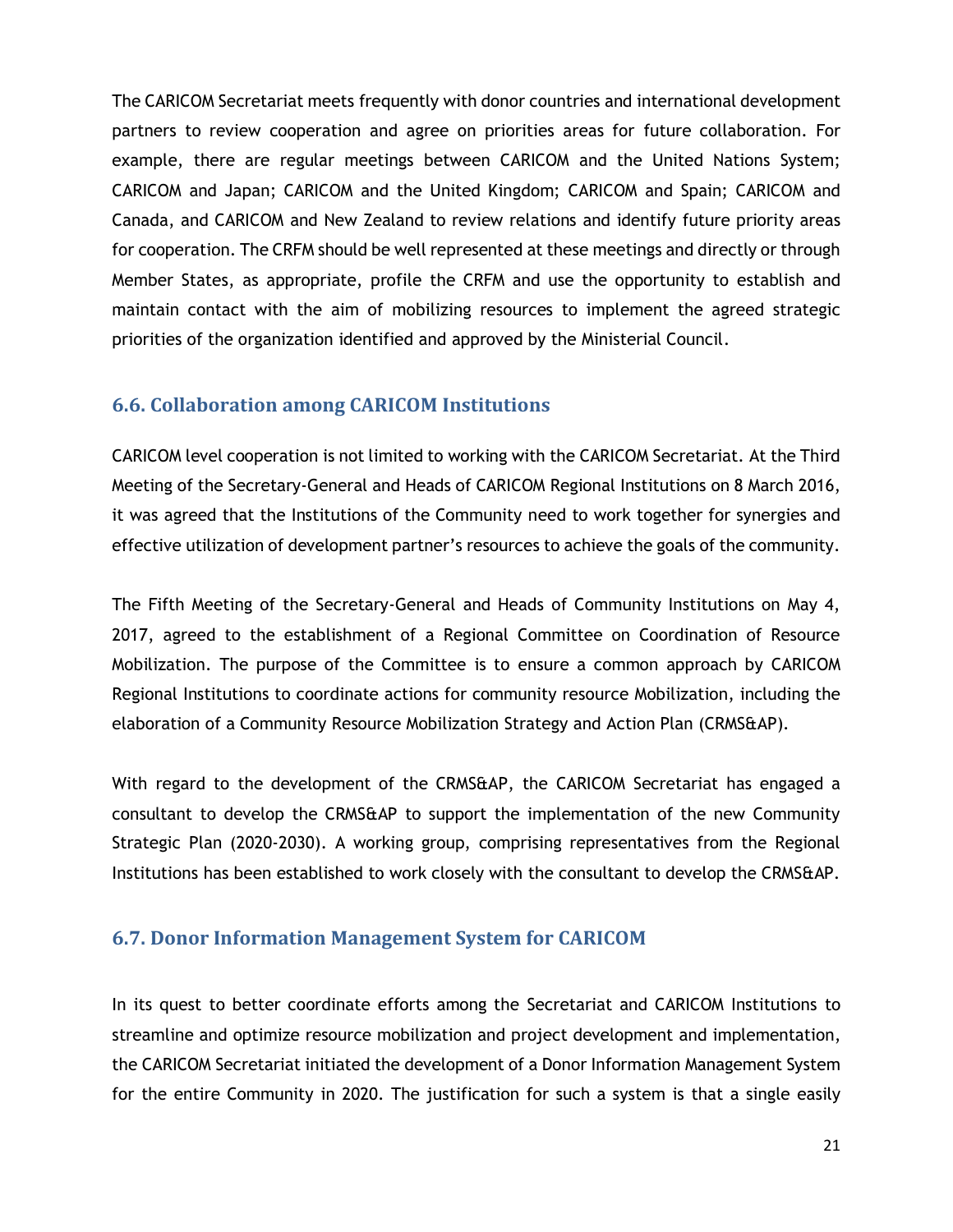accessible source of information, available to the countries and CARICOM Institutions, which hosts all the relevant details about donors, would help to improve coordination and efficiency in resource mobilization significantly. The overall objective of the Donor Information Management System is to enable the CARICOM States, CARICOM Secretariat and CARICOM Regional Institutions, such as the CRFM, to easy and quick access donor and project related information, thereby enhancing donor coordination and resource mobilization capacities of CARICOM Secretariat and the Institutions.

In 2020, the CARICOM Secretariat secured the services of a consulting firm to design and build a web-based software application which would comprise the Donor Information Management System and address the needs of the Community. The Donor Information System will serve as the main electronic repository of all relevant donor and project related information. It will host information on all the development partners of the CARICOM Secretariat and Regional Institutions as well as information on all projects implemented by the CARICOM Secretariat and the Regional Institutions since calendar year 2007. Training is now being provided to CRFM Secretariat staff and staff of other regional institutions in utilizing the System.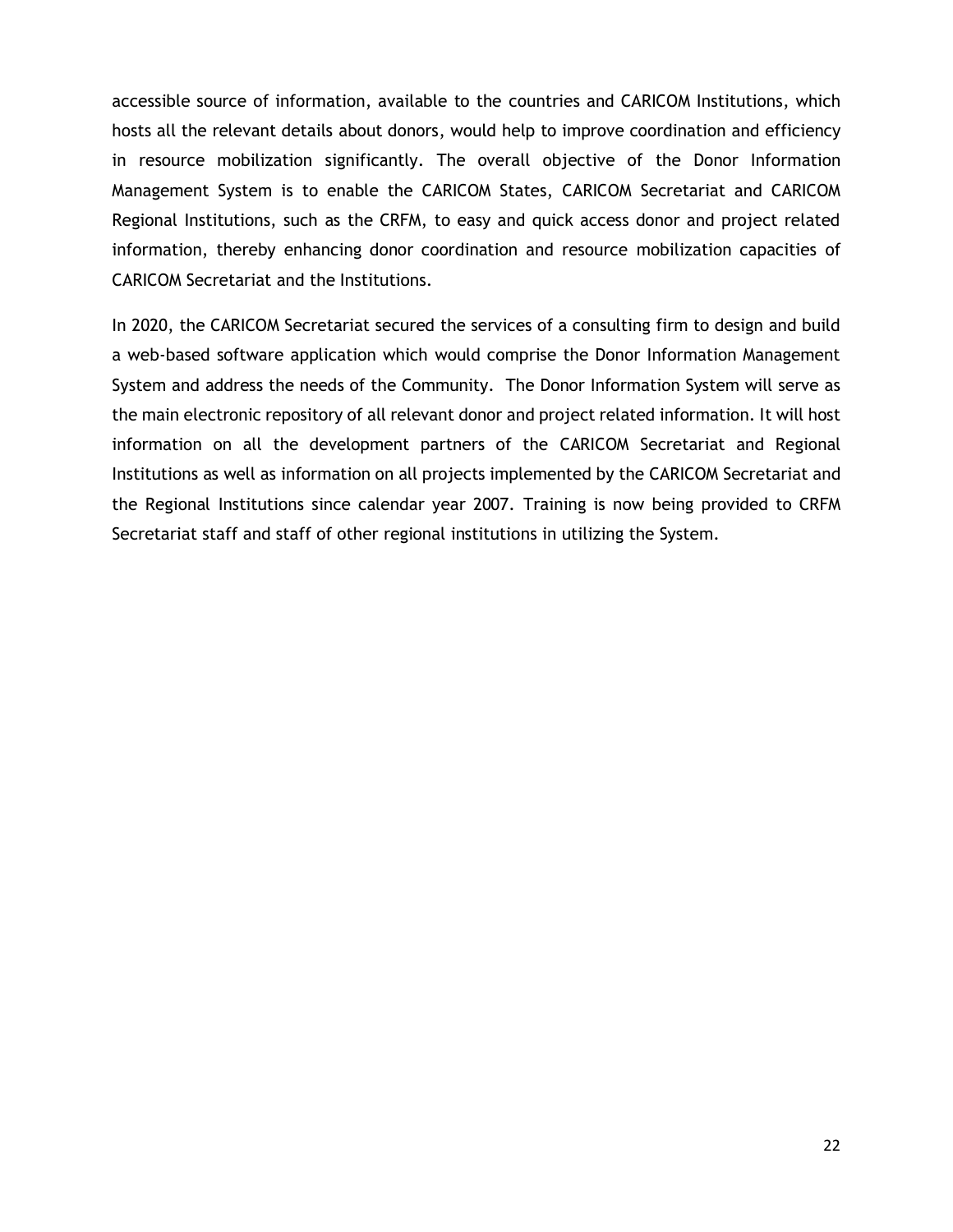# <span id="page-29-0"></span>**7. SOURCES OF RESOURCE (FUNDS AND TECHNICAL ASSISTANCE)**

- Legal Authority
- Member States Contribution
- Establishment of Reserve Fund
- Recent and Current International Development Partners and Donors
- Potential New International Development Partners and Donors including NGOs and CSOs
- Public/Private Partnerships

## <span id="page-29-1"></span>**7.1. Financing of the CFRM**

#### <span id="page-29-2"></span>7.1.1. Legal Authority

The financing of the CRFM is addressed under Article 15 of the 2002 Agreement Establishing the CRFM. There are 2 major provisions on financing of the organization. Firstly, member States and Associate Members are obligated to pay such annual contributions as are agreed by the Ministerial Council (Art 15.1). Secondly, the CRFM is obligated to establish a Reserve Fund consisting of grants from donors and sponsors of the CRFM, grants from Member States and Associate Member States, and other entities, whether public or private; and revenue derived from the operations of the Mechanism and income generated from investments of the Mechanism (Art 15(bis)). See text box below for details of Art 15.

#### <span id="page-29-3"></span>7.1.2. Member States Contribution

The core budget of the CRFM is financed by annual contribution of the 17 Member States agreed upon by the Ministerial Council. The agreed annual contribution of Member States over the past 15 years is approximately US\$960,000. However, not all Member States pay their contributions in a timely manner and CRFM encounters severe cash flow constraints from time to time due to late payment, part-payment or non-payments by some Member States. Since the establishment of the CRFM in 2002 significant arrears in Member States contributions have gradually built up over the years.

#### **Way Forward**

The issue of Member States contribution to the CRFM is a discussion item at all meetings of the Forum and Ministerial Council. A key pillar of this resource mobilization strategy is to work with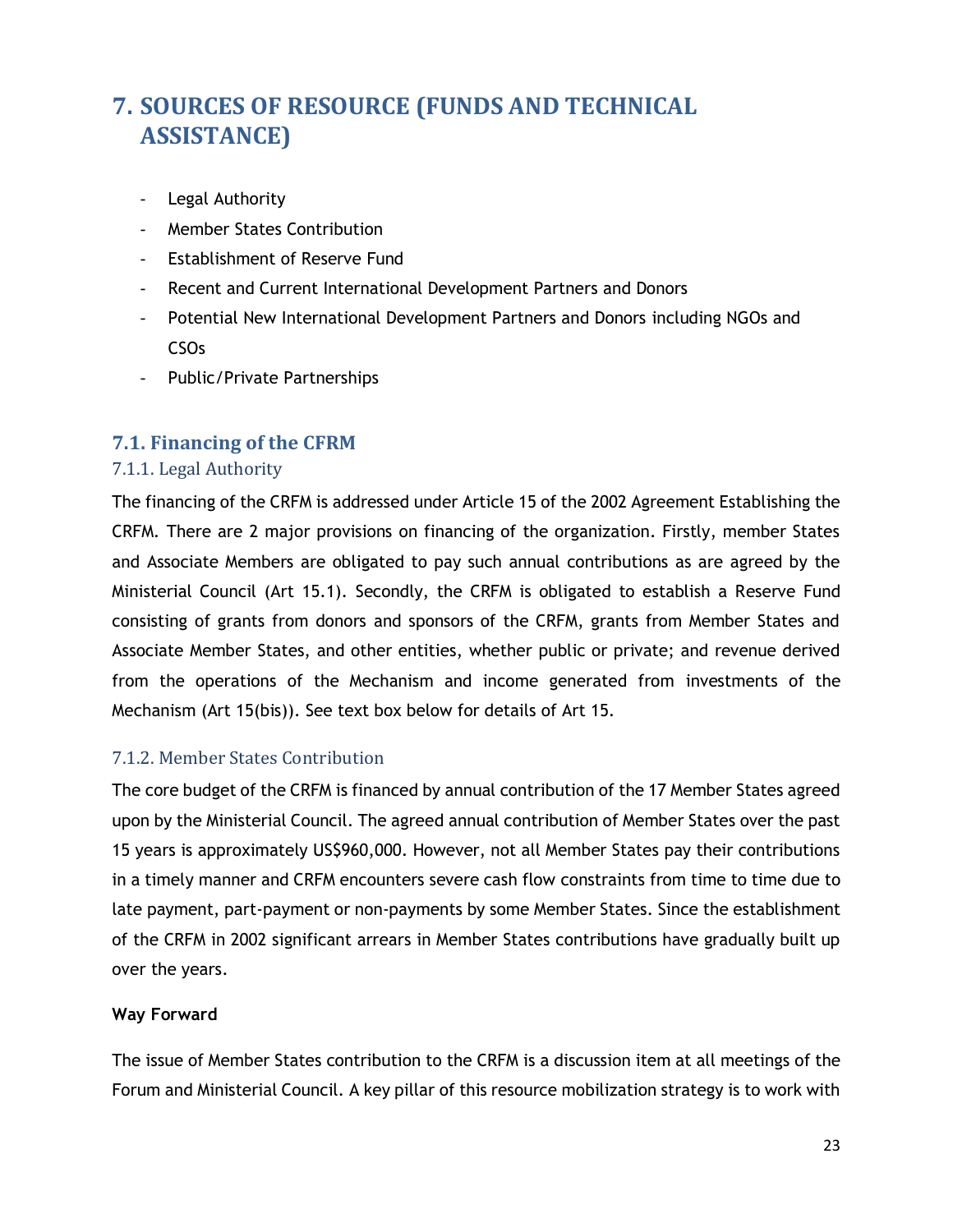Member States to improve payment of their annual contribution in a timely manner and clear all outstanding arrears owed to the CRFM. Following the October 2020 meeting of the Ministerial Council, steps are now being taken to rectify the financial report of the CRFM address bad debt and bring the statement in compliance with international accounting standards. The Agreement establishing the CRFM provides for sanction on countries that are in arrears. These sanctions have not been applied. The Governance Bodies should develop and adopt a framework for implementing sanctions to secure compliance with states' obligations for non-payment of contributions.

#### <span id="page-30-0"></span>7.1.3. Establishment of Reserve Fund

A reserve fund, by definition, is a savings account or other highly liquid asset set aside by an individual or business to meet any future costs or financial obligations, especially those arising unexpectedly. Governments, financial institutions, and private individuals often establish reserve funds.

In the case of the CRFM the specific purpose for which the Reserve Fund can be used is prescribed in the following terms, it "*shall be used to finance as required the regular and capital budgets of the Mechanism*." Provision is also made for the Reserve Fund to be invested in liquid assets (usually interest-bearing savings account) as well as less liquid assets ("securities of the Region") if deemed to be in the interest of the Mechanism.

Although the fund size may vary, the typical goal is to deposit funds regularly in an account that accrues interest, thereby increasing the fund's value while not in use. Because expenses may arise unexpectedly, a reserve fund is typically kept in a highly liquid account, such as a savings account.

The CRFM has not made any attempt so far to establish the Reserve Fund as required by Article 15 of the CRFM Agreement. The Reserve fund is a mandatory requirement of the Agreement establishing the CRFM. Art 15(bis)(1) says, *"[t]he Mechanism shall establish a Reserve Fund*…" Given the benefits of such a fund, Member States should take action to establish and utilize the reserve fund as soon as possible. The Funds could be seeded with the proceeds from the sale of the 6 properties (real estate) owned by the CRFM in Belize<sup>1</sup>.

 $1$  The CRFM is the owner of 6 properties at Northend Estate. Belize City which were inherited from the Canadian funded CFRAMP Project that ended in about 2003 when the CRFM was established. CRFM staff used to live in the houses but they had to be abandoned between 2004-2008 due to uneven subsidence, dilapidation and frequent burglary activity. The houses have been subject to major subsidence due to poor construction, the nature of the area where they were constructed and frequent flooding.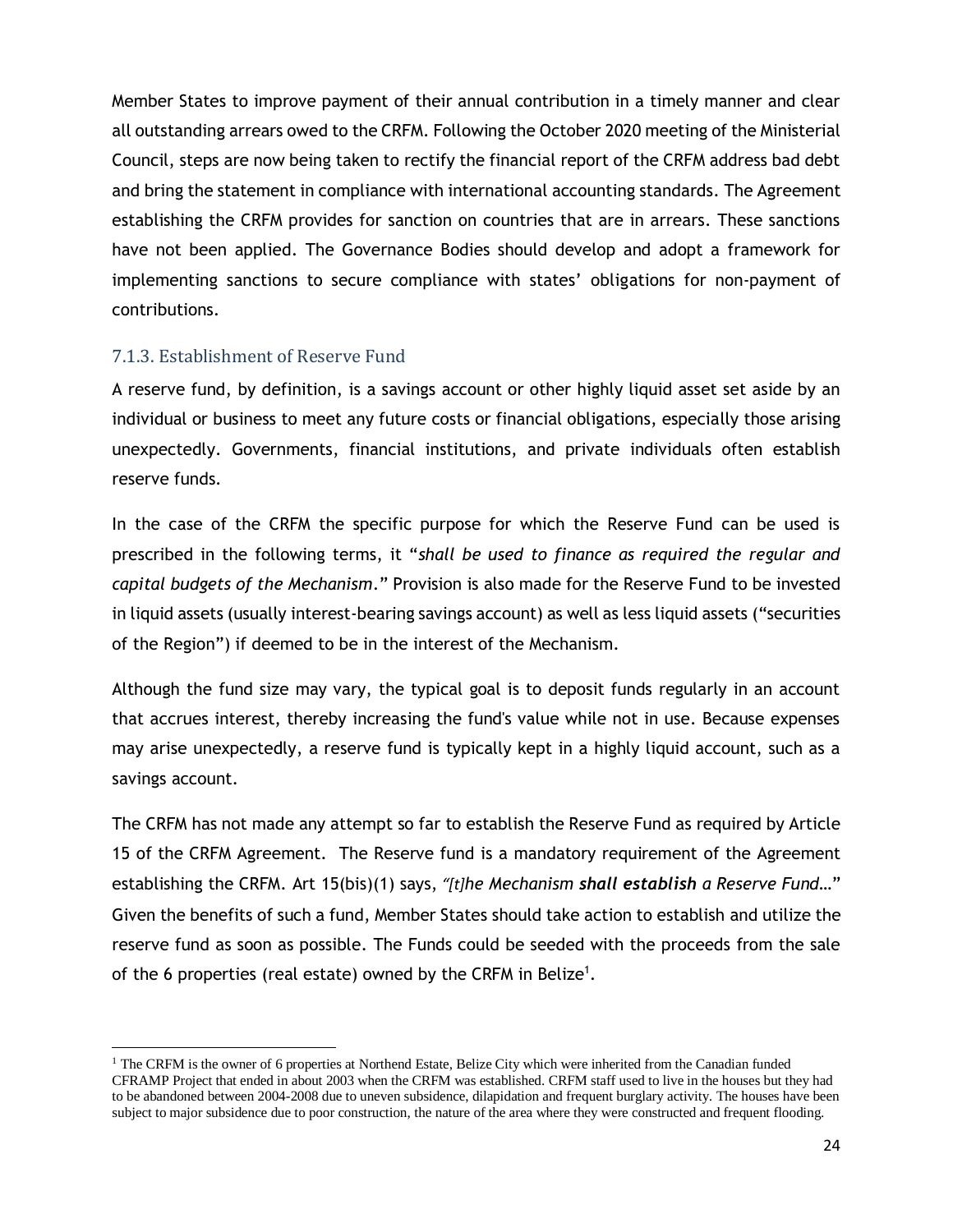#### **Article 15. (CRFM Agreement, 2002)**

#### **Financing of the Mechanism**

*1. Member States and Associate Members shall pay such annual contributions as are agreed by the Ministerial Council.*

*2. Observers shall pay such subscriptions as are levied from time to time for attendance at particular meetings of an organ of the Mechanism or at meetings of a Sub-Committee of the Mechanism.*

*3. Where a Member State is in arrears with its contribution and as a consequence thereof the Mechanism obtains overdraft facilities, the Member State in arrears shall bear the cost of the provision of such facilities.*

*4. The Technical Unit shall prepare annual accounts which shall be audited by the Auditors appointed by the Director of the Unit.*

*5. The Report of the Auditors shall be submitted to the Ministerial Council (MC) for consideration and approval.*

**Article 15(bis)**

**The Reserve Fund**

*1. The Mechanism shall establish a Reserve Fund along the lines set out in this Article.*

*2. The resources of the Reserve Fund shall consist of the following:* 

*(a) grants from international donors and sponsors of the Mechanism;*

*(b) grants from Member States and Associate Members;*

*(c) grants from entities, public and private, which are not sponsors of the Mechanism;*

*(d) unspent balances from the regular budgets of the Mechanism;*

*(e) revenues derived from the operations of the Mechanism;*

*(f) income from investments of the Mechanism.*

*3. The resources of the Reserve Fund shall be used to finance as required the regular and capital budgets of the Mechanism.*

*4. Withdrawal of resources from the Reserve Fund shall require the prior authorization of the Ministerial Council.*

*5. The resources of the Reserve Fund shall be held in such liquid form as the Ministerial Council may determine, provided that whenever it is in the interest of the Mechanism, the resources of the Reserve Fund may be invested in the securities of the Region.*

*6. Investments mentioned in paragraph 5 shall be made by the Director of the Unit with the approval of the Ministerial Council.*

*7. The finances of the Reserve Fund shall be audited annually by the auditors appointed by the Director of the Technical Unit (TU) to audit its accounts. The Report of the Auditors shall be submitted to the Ministerial Council for consideration and approval.*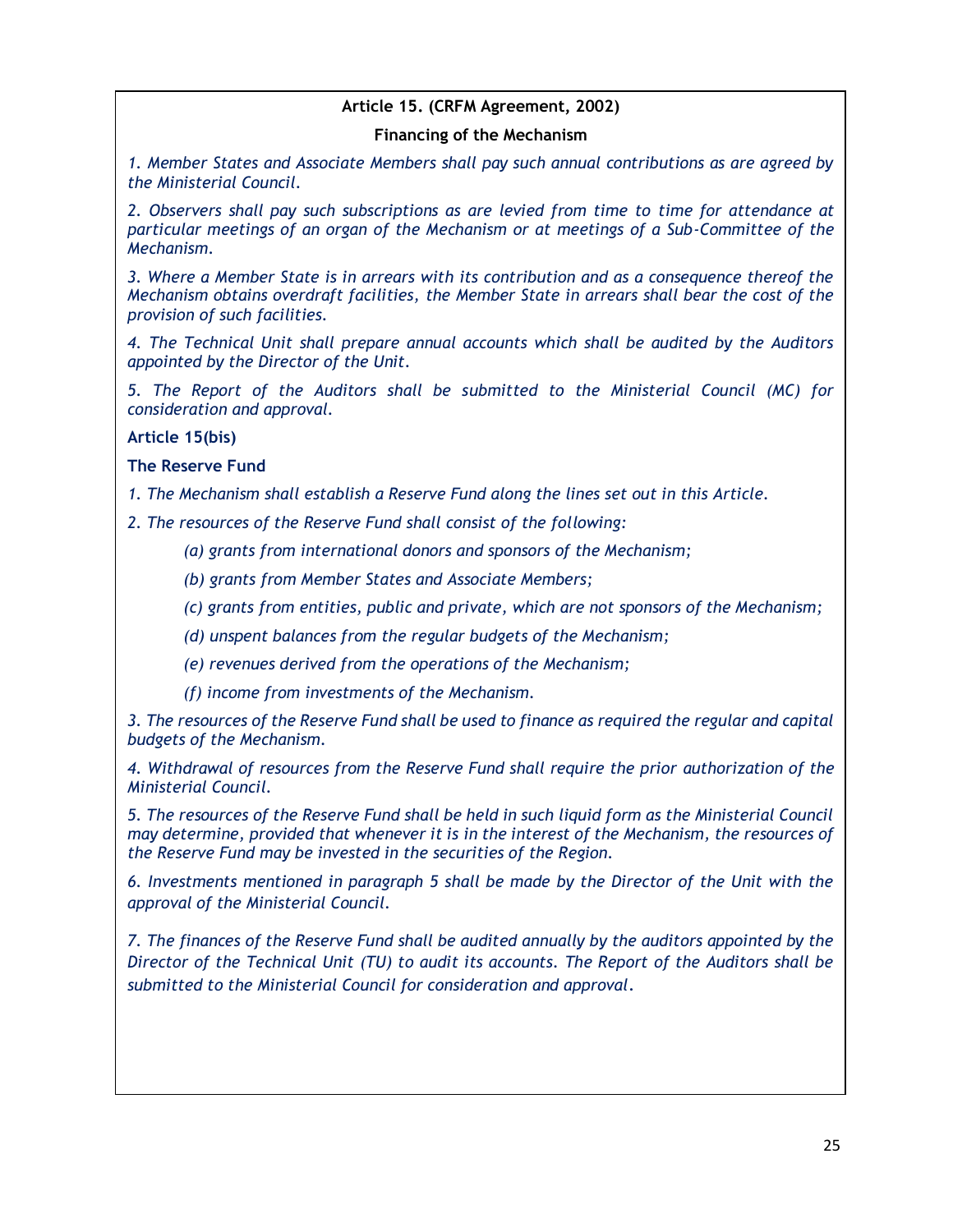#### <span id="page-32-0"></span>7.1.4. Recent CRFM Donor Funded Project

As noted above, Member States' contributions to the CRFM are supplemented by bilateral and multi-lateral donor funding which are provided for the implementation of specific regional and sub-regional projects. The CRFM has been highly dependent on donor funded projects to support the implementation of its work plans and achievement of its objectives.

A significant part of the work of the CRFM is the development and implementation of regional projects funded by donors and IDPs for the benefit of Member States. Many of these projects are increasingly being developed and implemented in partnership with other regional development partners operating in the Caribbean such as FAO, UWI, CNFO and CANARI (StewardFish and CC4FISH), IICA (SPS Project), and the CLME+ Project. A sample of recent and current donor funded projects is provided at Appendix 3.

## <span id="page-32-1"></span>**7.2. Potential New International Development Partners and Donors**

The CRFM should invest in strengthening relationship with existing donors and IDPs while at the same time invest in finding, securing and building long-term partnerships to obtain funds and support from new major donor and IDPs. This will require devoting resources to both donor retention and to identify and build relationship with potential new donors and IDP.

Strengthening the CRFM's focus and internal capacity for resource mobilization including having in place an approved strategy, a functional Resource Mobilizational Sub-committee, staff that are giving higher priority to resource mobilization and closer involvement of Member States in assisting with resource mobilization are all part of the strategy to identify and attract new donors and IDP.

Strengthening collaboration with CARICOM and the other CARICOM regional institutions through for example having an efficient and functional donor / IDP database is another pillar in the overall capacity to reach out beyond traditional supporters and find new donors and IDPs.

The Resource Mobilization Officer and other Secretariat staff working on resource mobilization, in collaboration with the Resource Mobilization Sub-committee, will need to actively conduct donor mapping research to identify suitable potential donors and develop customized step-bystep strategies to establish and deepen relationship with them and attract funds.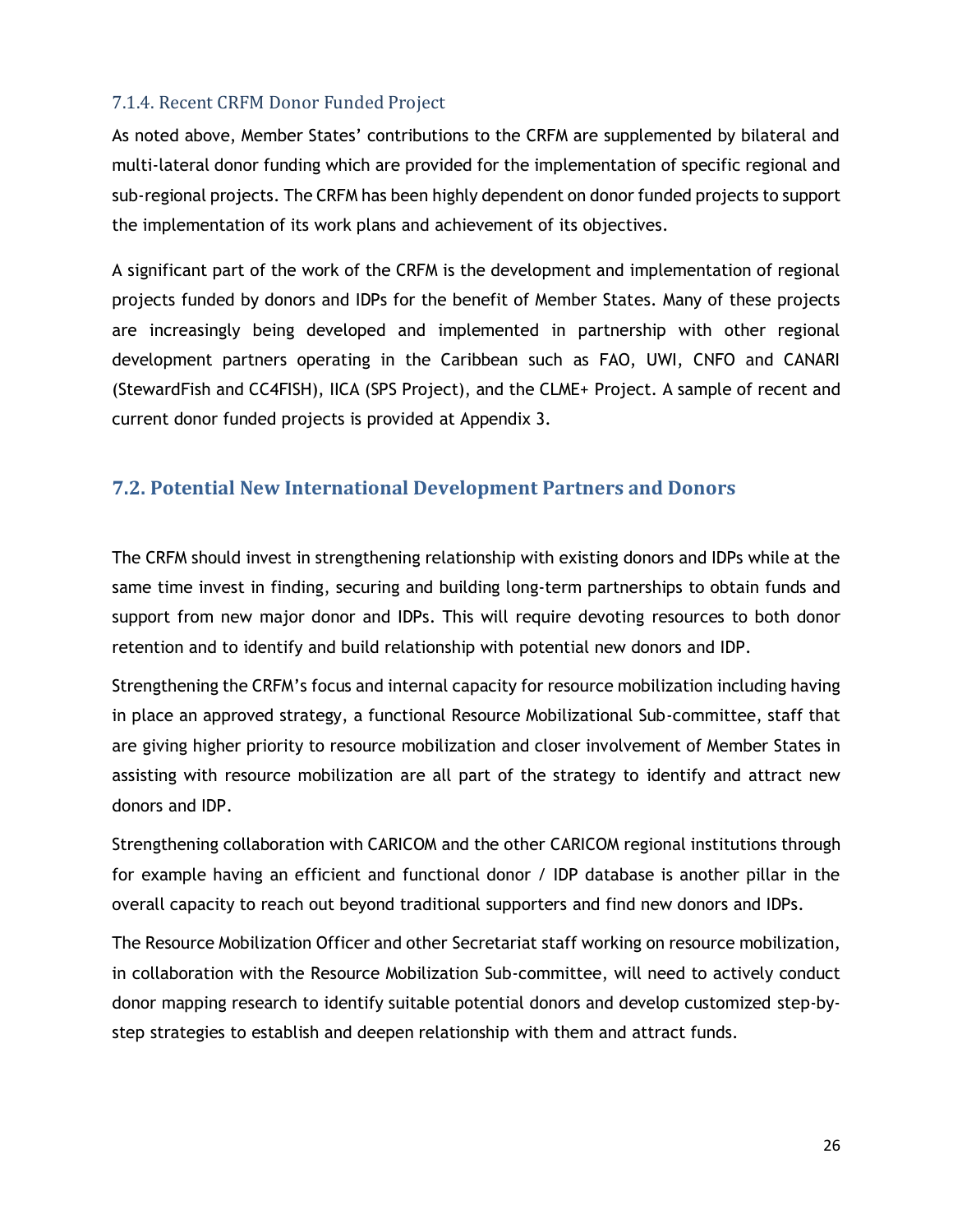The CRFM will also need to create a marketing strategy as well as specific marketing materials to inform and attract donor prospects. The investment in developing this resource mobilization strategy will itself contribute to the process of finding major new donor.

## <span id="page-33-0"></span>**7.3. Partnerships with NGOs and CSO**

Non-governmental organizations and civil society organizations have emerged as major global and regional players in global ocean and marine resource governance and management. These organizations are both potential sources of funding, technical assistance and partners in addressing marine resource management, conservation and governance challenges. The CRFM has collaborated with NGO such as the TNC, Wildlife Conservation Society and regional NGO such as CANARI. However, formal mechanisms for NGO/CSO participation and engagement within the CRFM processes for planning, decision-making and implementation remain limited. A more formalized, structured and coordinated engagement with the NGO/CSO community is desirable to address areas of common interests, and should be addressed as a part of the overall strategy to procure additional funding and technical support.

## <span id="page-33-1"></span>**7.4. Private/ Public Partnerships**

Public-private partnerships (PPP) involve collaboration between a government or intergovernmental agency such as the CRFM and a private-sector company to provide funding and technical support to develop and implement projects. PPPs have been used extensively in areas such as such as building and operating public transportation networks, parks, convention centers, electricity generation and distribution and other largescale infrastructure projects. Financing a project through a public-private partnership can allow a project to be completed sooner or make it a possibility in the first place.

There have been limited but growing experience with PPPs in fisheries and marine resource management and conservation in the CARICOM region. Successful examples have been implemented in the areas of fisheries surveys for the purpose of setting total allowable catch and allocating catch quotas; establishing and managing marine protected or marine managed areas; aquaculture industry and provision of supplies such as equipment and fuel to fishers and other stakeholders.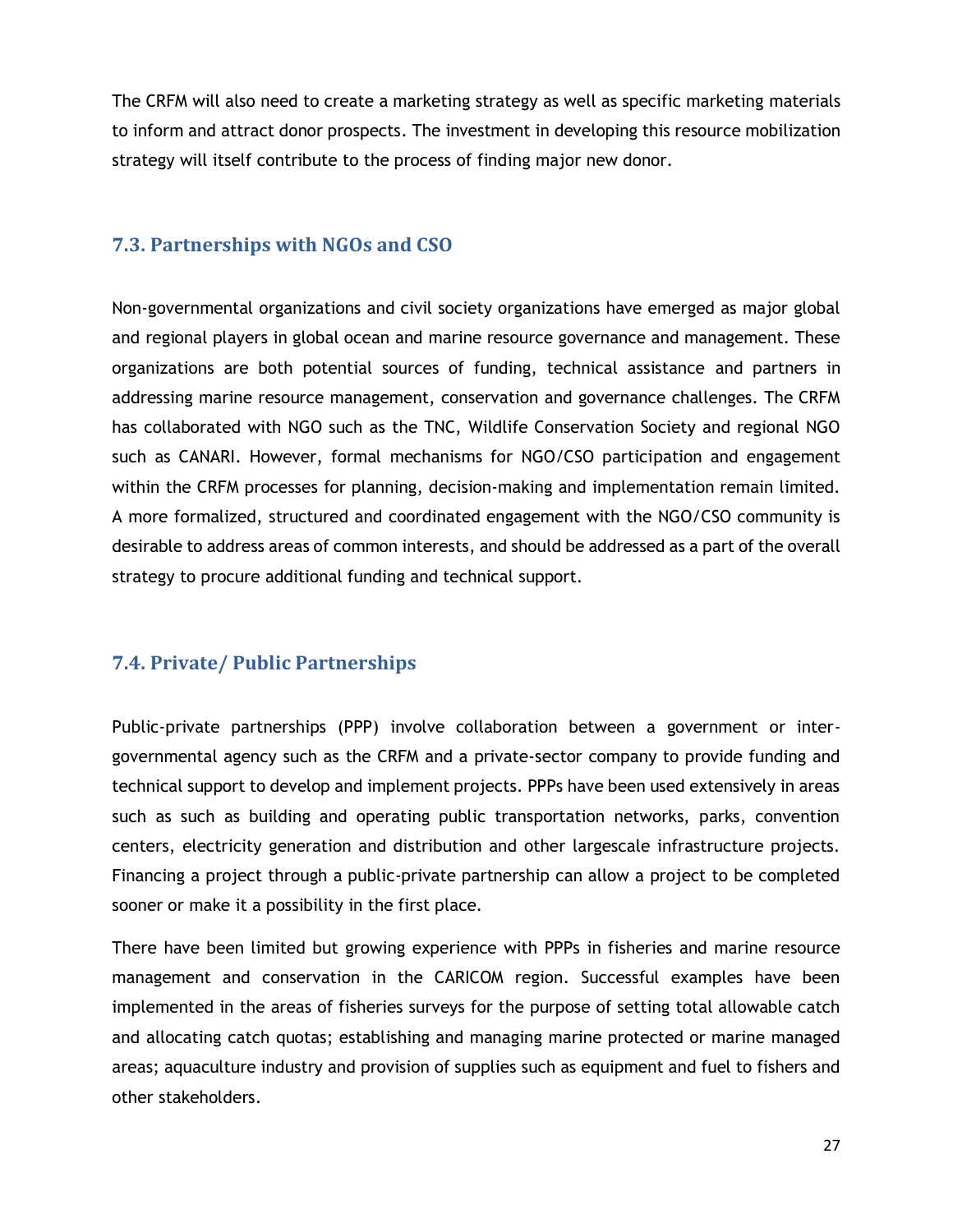The CRFM will seek to further develop innovating ways of promoting and expanding publicprivate partnerships to raise financing and support to address the priorities identified in the strategic plan and work plans. There are priorities that are more suitable for PPP approach such as investment in aquaculture, fisheries surveys, area-based management approaches, strengthening the value chain approach and sanitary and phytosanitary systems for marketing and trade of fish and seafood.

## <span id="page-34-0"></span>**7.5. Partnerships with Academic, Research and Training Institutions**

The CRFM has since its inception worked closed with several academic and research institutions in the region and extra-regionally to plan, mobilize resource and implement its strategic plans and work plans. These include but are not limited to: the University of the West Indies; University of Belize; University of Trinidad and Tobago; Anton de Kom University, Suriname; United Nations University; University of Wollongong, Australia; University of Florida; International Ocean Institute and Dalhousie University; Virginia Institute of Marine Science (VIMS), USA; Caribbean Fisheries Training and Development Institute (CFTDI), Trinidad and Tobago; and the Southeast Fisheries Science Center, NOAA, USA; French Research Institute for Exploitation of the Sea (IFREMER), France; and the Centre for Environment, Fisheries, and Aquaculture Science (Cefas), United Kingdom.

The CRFM will seek to further strengthen existing partnerships with these institutions as well as develop new partnerships with other institutions to provide research, training, capacity building opportunities for public and private sector fisheries personnel from the region as well as mobilize resources to address the strategic and functional goals, objectives and priorities identified in the strategic plan and work plans.

#### **Way Forward**

A key component of this Resource Mobilization Strategy is strengthening and improving the relationship between the CRFM and donors and international development partners to secure the resources needed to support and implement the priority programmes and projects agreed upon and approved by the Ministerial Council. In order to improve relations with donors and IDP and secure needed resources, the CRFM should:

• Implement the actions mentioned above to improve internal capacity to develop and manage projects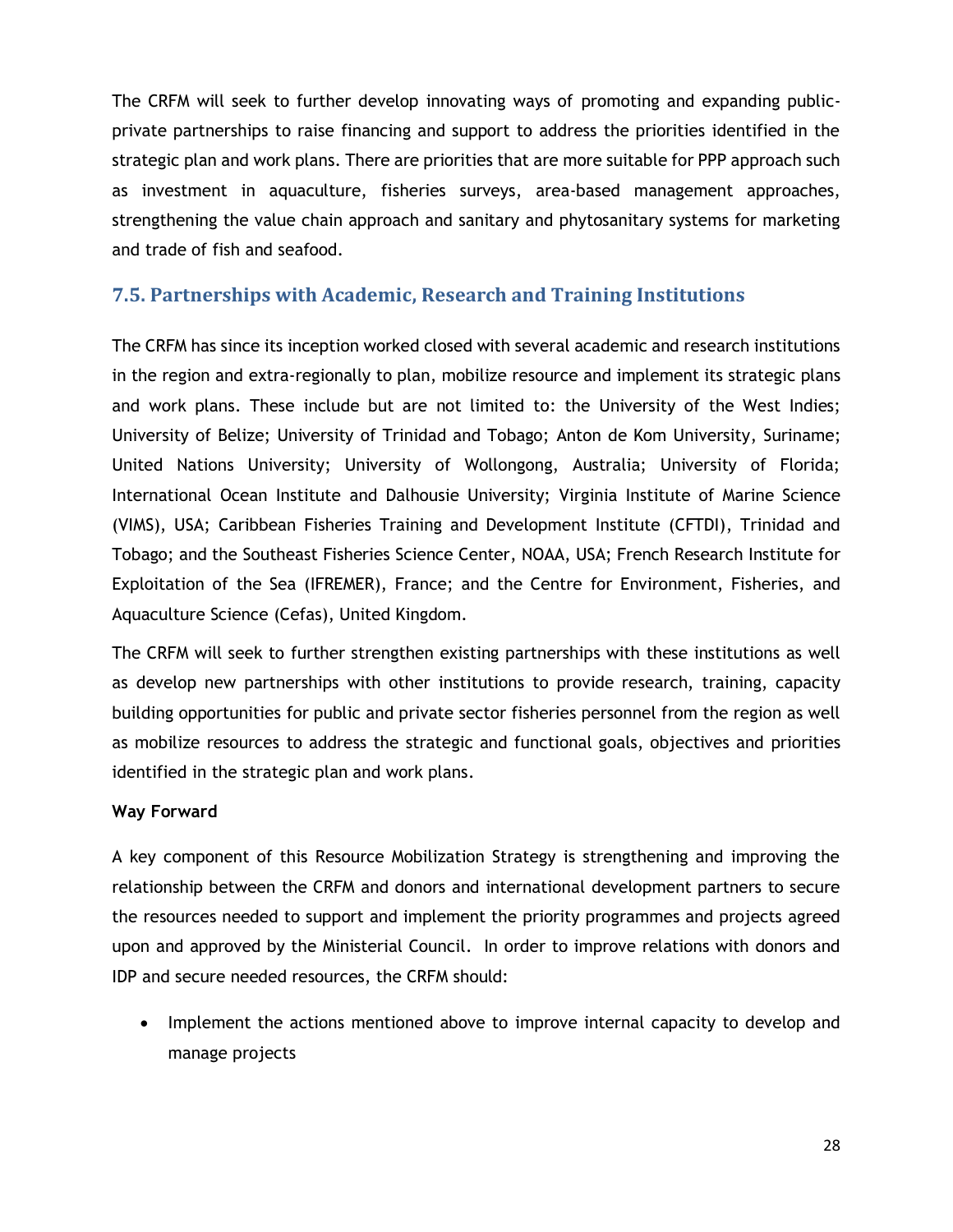- Strengthen the recognition of the benefits and added value of the CRFM as the competent regional fisheries and marine resource management institution in the CARICOM region.
- Actively exchange information and maintain dialogue with existing and former donors and IDP
- Actively participate in all relevant regional and international meetings and Fora involving donors and IDP addressing development cooperation and provision of support to CARICOM countries. If the CRFM cannot be present at such meetings, then the CRFM should partner with representatives of CARICOM Secretariat or Member States attending the meetings to advocate and or submit reports on behalf of the CRFM.
- Donors and IDP are often interested in integrated, multi-disciplinary and multiorganization projects. The CRFM should therefore develop and maintain good working partnerships with other regional and sub-regional organizations as well with national agencies of Member states to design and implement joint projects in areas of common interest.
- Invest in building capacity of CRFM staff and Member States in project cycle management to enhance capacity to prepare and implement donor funded projects.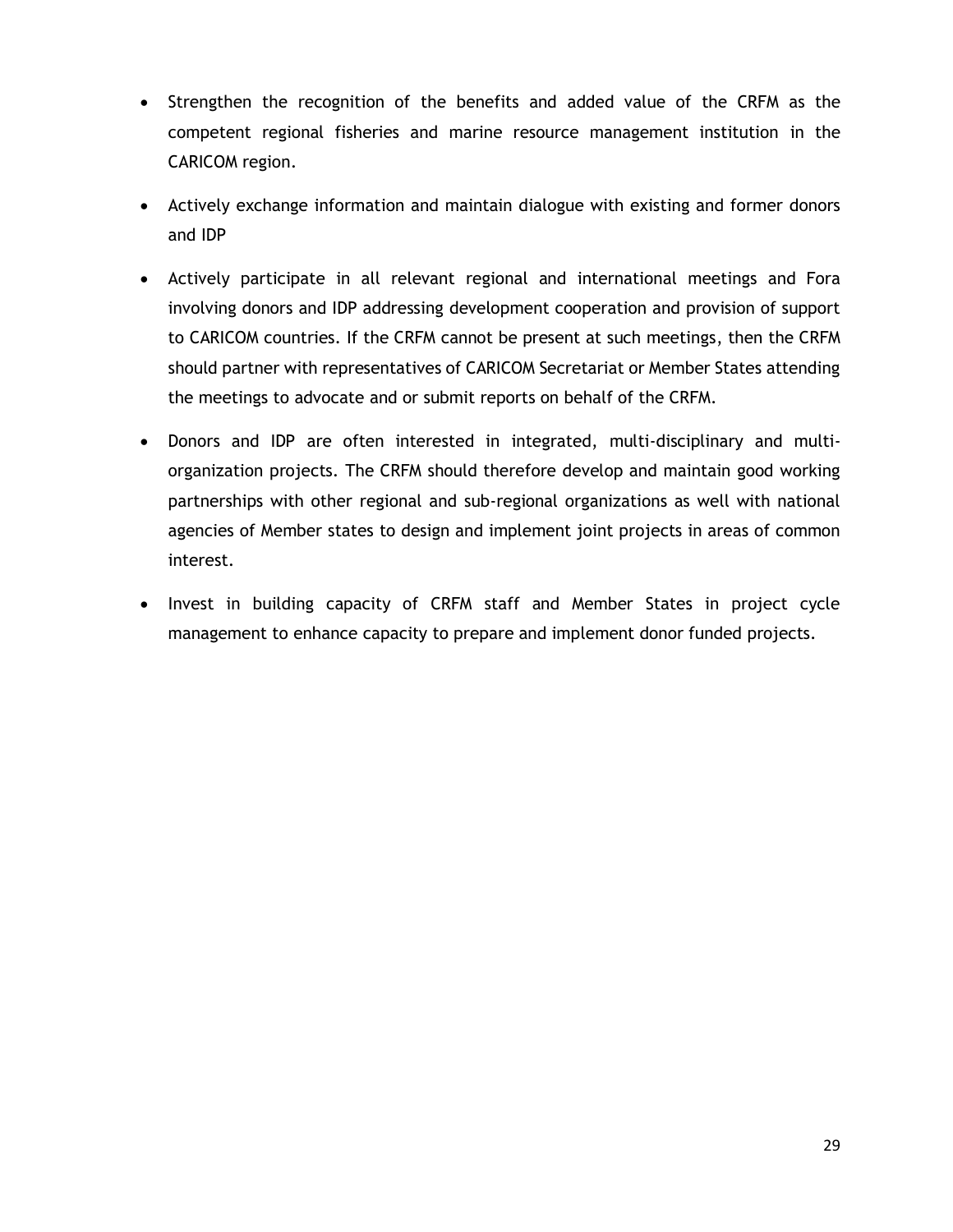# <span id="page-36-0"></span>**8. FRAMEWORK OF DIALOGUE WITH INTERNATIONAL PARTNERS/DONORS**

- Structure of dialogue
- Coordination with CARICOM Secretariat
- **Business Plans**
- Project Concept development

## <span id="page-36-1"></span>**8.1. Structure of Dialogue and Coordination with CARICOM**

The Secretariat will ensure efficient and effective coordination of the dialogue with donors and IDPs in collaboration with the Resource Mobilization Unit of the CARICOM Secretariat.

Human and institutional capacity will be developed within the Secretariat to strengthen resource mobilization efforts as noted above and more effectively service these structures for dialogue and regular sharing of information.

In order to facilitate dialogue with donors and IDPs the Secretariat will conduct donor mapping research to identify the areas of interest of each donor and IDP and match these interests with the Strategic Priorities of the CRFM, and prepare step-by-step strategies to engage and build long-term partnerships.

A more strategic approach for dialogue will be adopted guided by the principles of efficiency, effectiveness, transparency and accountability laid down by the Strategy. The CRFM will utilize the opportunities available through the existing relationships and meetings of the CARICOM Secretariat and Institutions with bilateral and multi-lateral donors and IDP to obtain funds and resources.

The CRFM will also engage in other international meetings and fora to promote the CRFM as a competent agency in sustainable use and management of fisheries and related areas, profile its work, and build relations and enhancing networking with traditional and non-traditional donors with a view towards establishing and strengthening partnerships and ultimately securing funds and resources to support the Member States.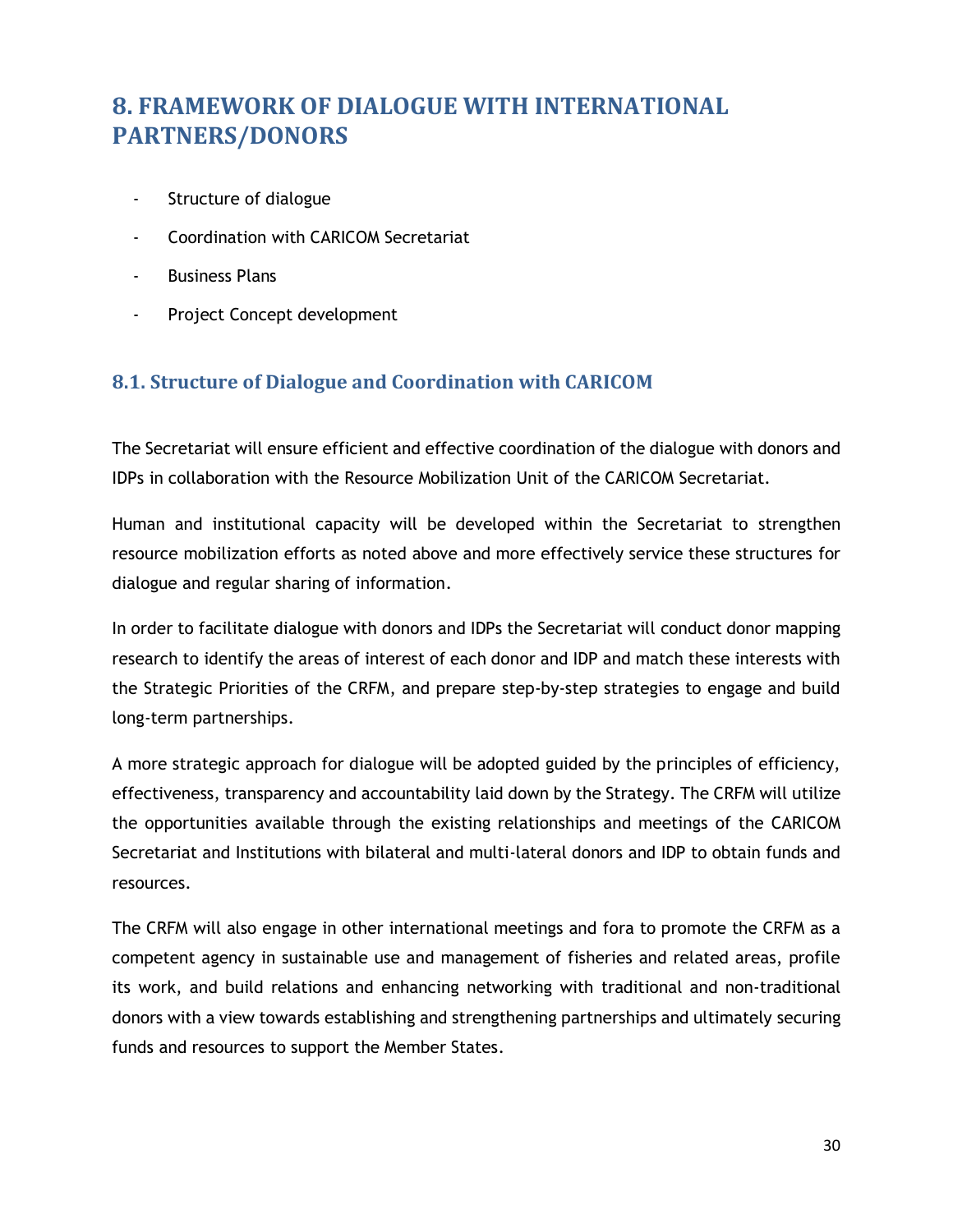The CRFM has already established formal partnership agreements with several organizations to enhance and facilitate structure cooperation and collaboration in areas of common interests. Formal Partnerships (Memorandum of Understanding or Memorandum of Agreement) have been developed with the Dominican Republic and several organizations to facilitate cooperation in supporting sustainable fisheries and aquaculture development and management in the region. A list of the organizations with which the CRFM maintains formal cooperation agreements is provided at Appendix 4.

The CRFM should continue to maintain and deepen dialogue and expand cooperation with these partners. The CRFM should also seek to engage and develop new partnership and secure these through formal cooperative agreements.

#### <span id="page-37-0"></span>**8.2. Business Plans**

The CRFM Secretariat should prepare business plans, where appropriate, setting out in detail the objectives, strategic priorities and how the organization intends to go about achieving its goals and expected results and outcomes. The business plan should provide a written roadmap of the technical activities and inputs, including estimated budgets, financial and technical support, communication, outreach and marketing, partnerships and operational arrangements.

The business plans are important documents for use in attracting funding, technical assistance and partnerships to support delivery and achieve expected outcomes, particularly in relation to priority species and resource identified by the Marine Fish and Aquaculture Priority Commodities Working Group for further development. They are also a good way for the CRFM to monitor progress and stay on target going forward. The plan should be done within the framework of the Strategic Plan, kept concise and formatted for maximum impact in convincing donors and IDP to support the CRFM. The business plan(s) should be reviewed and updated periodically to see if goals have been met or have changed and evolved.

## <span id="page-37-1"></span>**8.3. Development of Project Concepts**

In addition to the Business Plans, the CRFM Secretariat working with the Resource Mobilization Subcommittee should prepare and maintain a set of Project Concepts addressing the main strategic objectives, outputs and outcomes agreed upon in the Strategic Plan and informed by relevant approved policy documents such as the Caribbean Community Common Fisheries Policy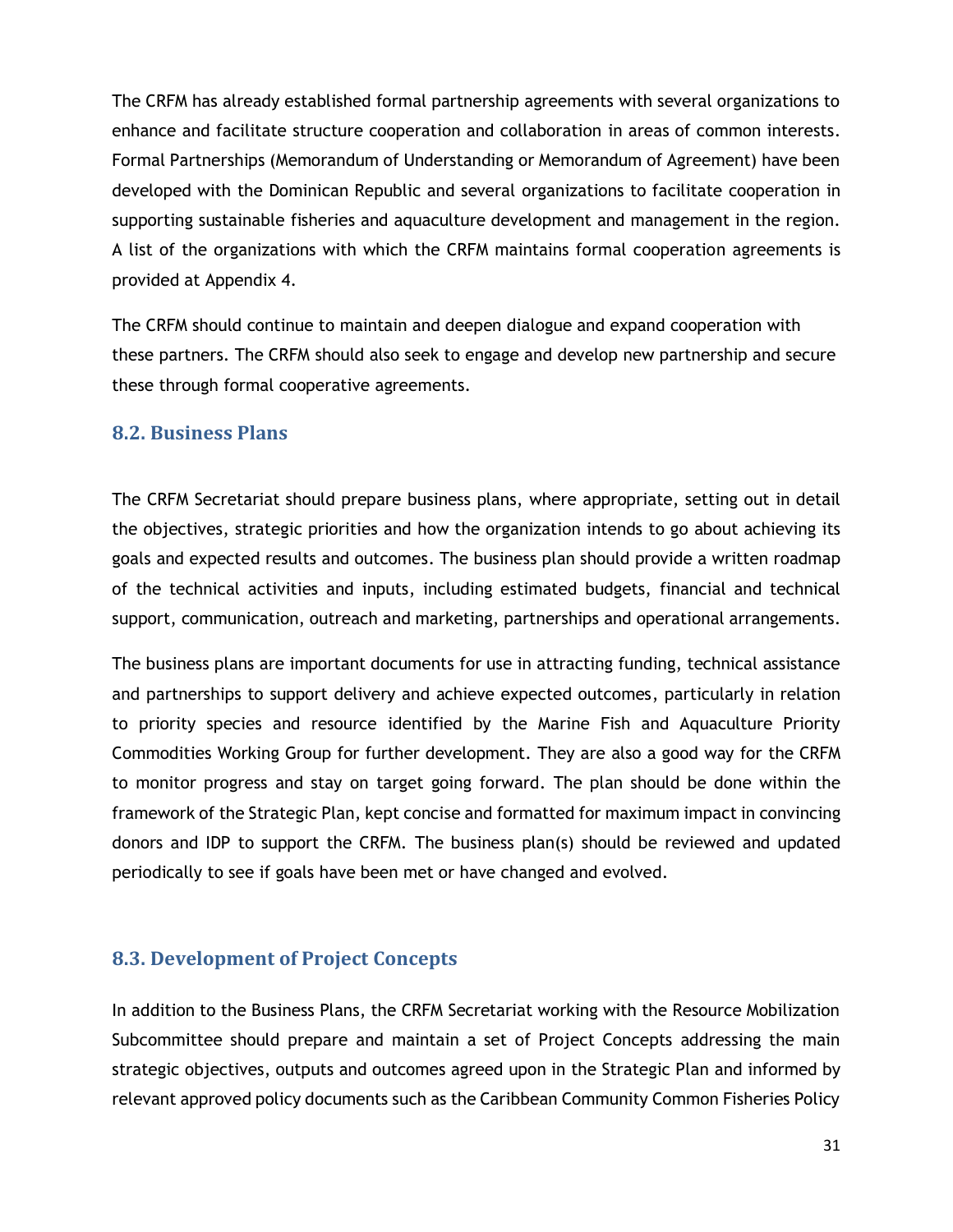and its Protocols, and the CRFM's Fisheries and Aquaculture (See sections 2,2 & 2,2). These Project Concepts can be used to initiate discussion with donors and IDP and customized as required to satisfied donor specification and requirements. These would therefore be the starting point for elaboration of project proposals for submission to specific donors and IDPs in accordance to the guidelines or specification provided.

Maintaining these project concepts will enable the CRFM to respond quickly to new funding opportunities that may become available while ensuring that the priorities of the CRFM are not compromised since these would already be prepared based on the Strategic Priorities.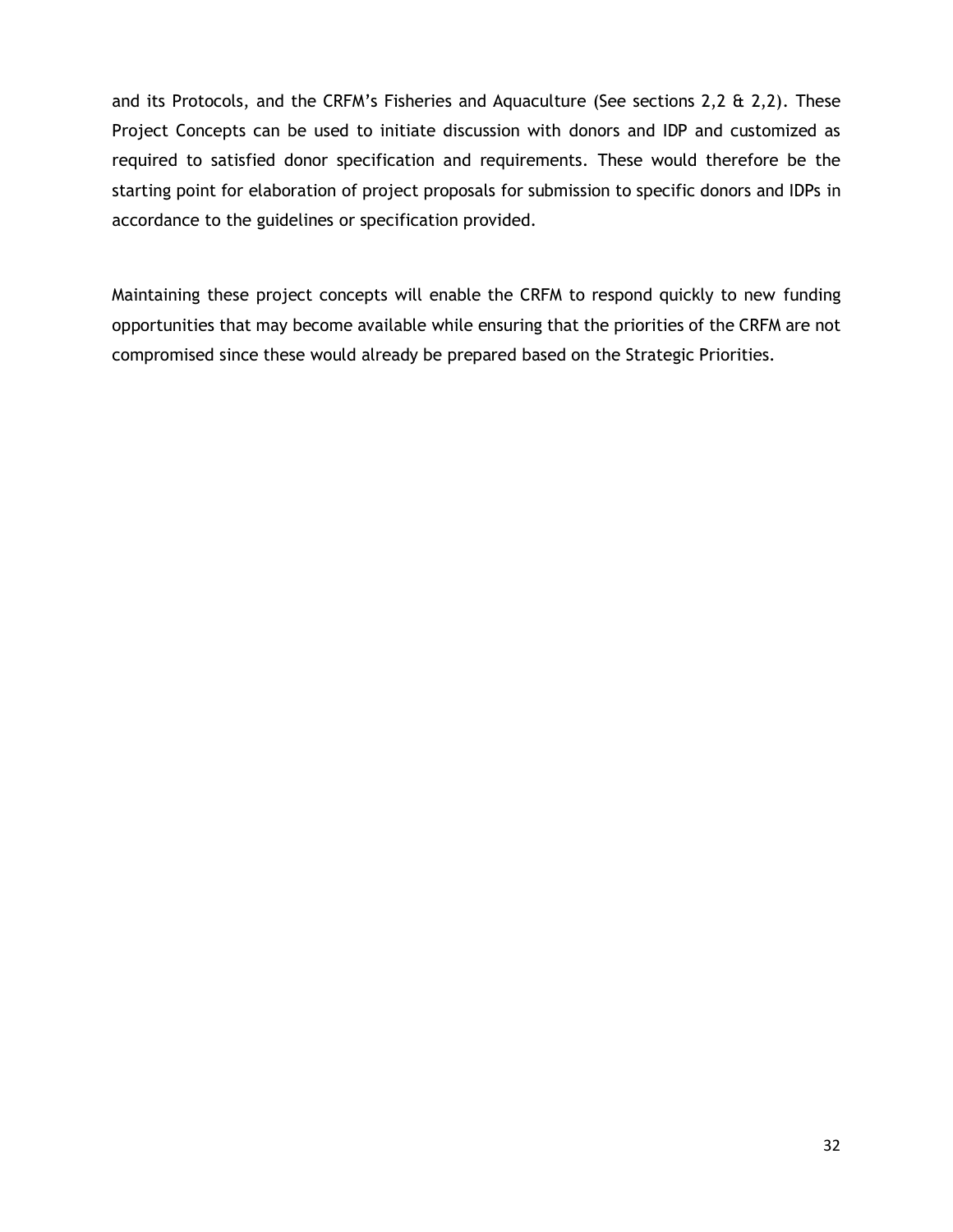# <span id="page-39-0"></span>**9. IMPLEMENTATION OF THE RESOURCE MOBILIZATION STRATEGY**

- Framework for implementation / Action Plan
- Follow-up, monitoring and evaluation

## <span id="page-39-1"></span>**9.1. Framework for implementation / Action Plan**

The Resource Mobilization Strategy represents the CRFM's approach to improve access funding and technical assistance from donor agencies and other international development partners and to optimally utilize these resources through improvements in resource management. The Secretariat will be guided by a number of considerations as it proceeds with the implementation of this Strategy.

The Secretariat will address the implementation of this Strategy through the biennial work plans. The work plans shall take into account the capacity requirements and need to allocate human and financial resources for achieving the objectives of the strategy.

The Secretariat will be guided by the following considerations to facilitate implementation of the Resource Mobilization Strategy:

- Strengthen the planning, monitoring and evaluation function of both the Secretariat and the Governance Bodies in a manner that maximizes the capacity of the organization and ensures optimal utilization and resources.
- Fully utilize the recently approved CRFM Results Based Management Policy to enhance project development and appraisal, monitoring and evaluation.
- Strengthen coordination and collaboration with CARICOM Secretariat and Institutions as well as with other regional fisheries bodies such as FAO/WECAFC and OSPESCA to mobilize financial and technical resources.
- Broaden the resource channels by exploring and developing relationship with nontraditional and alternative sources of funding.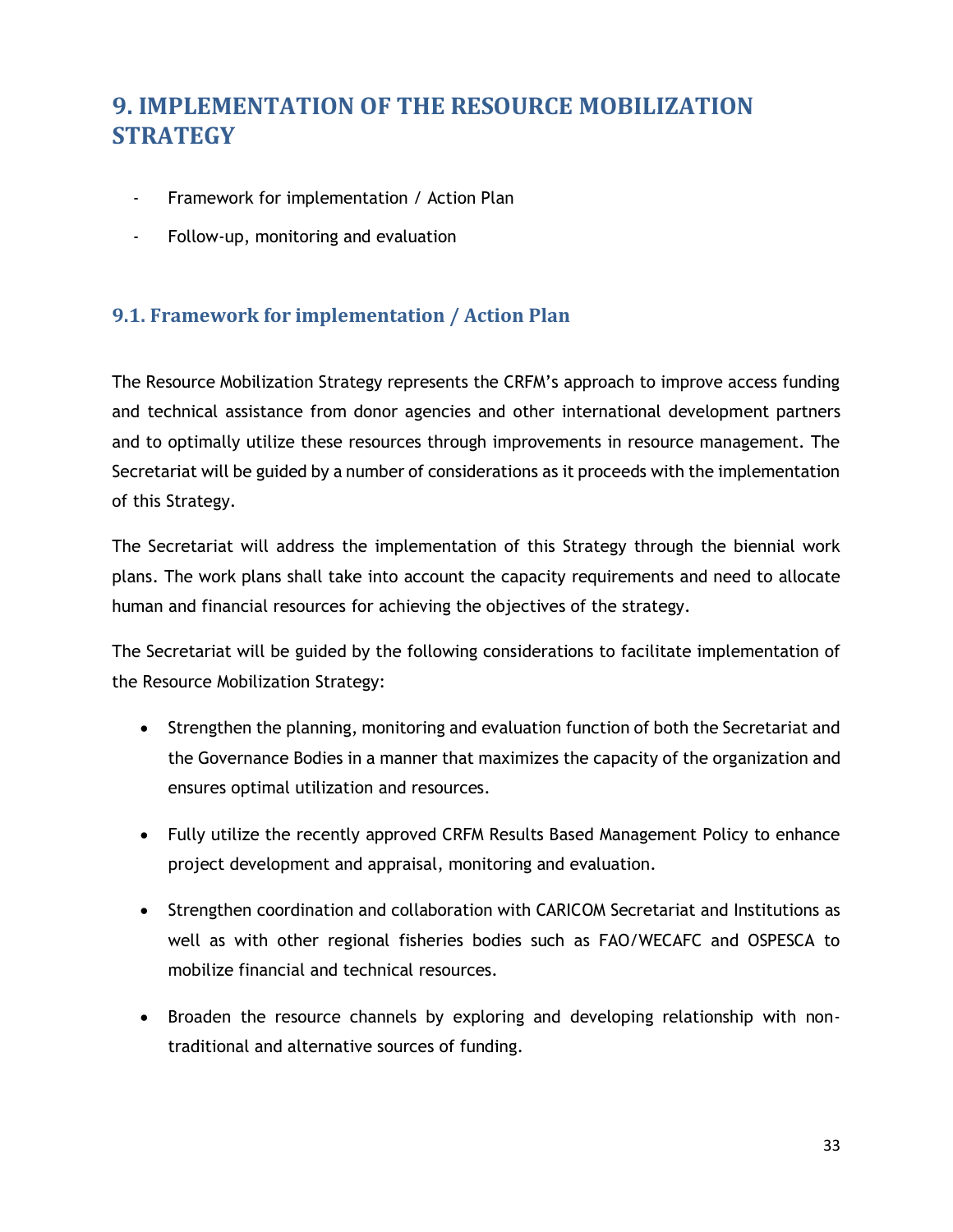- Support the Resource Mobilization Committee to ensure it is active and empowered to realize its mandate and functions.
- Enhance commitment to dialogue, coordination and information sharing with the International Development Partners to attract increased support while maintaining Member States leadership and ownership of the process.
- Strengthen the Secretariat's staff capacity in resource mobilization and promote an organizational culture that accords greater priority to resource mobilization.

## <span id="page-40-0"></span>**9.2. Follow-up, Monitoring and Evaluation**

The Secretariat shall utilize the recently approved CRFM Results-based Management Policy as the framework to ensure best use and management of financial and technical resources, as well as to follow-up, monitor and evaluate implementation of this Strategy.

The Secretariat shall strengthen its technical leadership for resource mobilization and management, focusing on the enhancement of its governance and institutional structures to enable it to effectively and efficiently execute the multitude of planning and operational demands. The Secretariat shall facilitate and strengthen policy dialogue; establishing closer internal collaboration and partnership including with the Resource Mobilization Subcommittee; and promote active involvement of the Forum and Ministerial Council in assuming greater responsibility and ownership in guiding the implementation, monitoring and evaluation of the Strategy.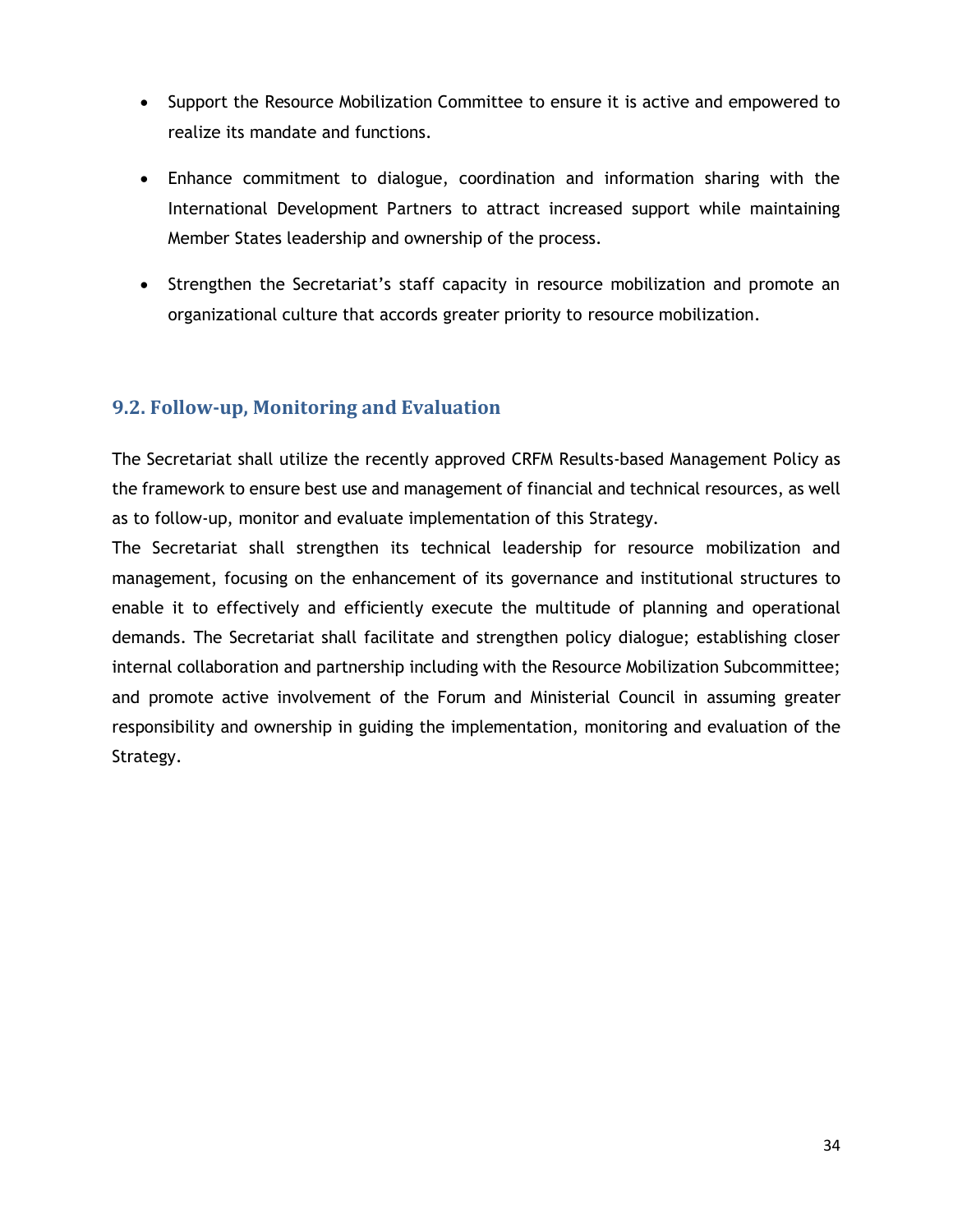## <span id="page-41-0"></span>**10. CONCLUSION**

With the present dynamic and increasingly challenging environment for mobilizing financial and technical resources for its programmes and plans, the CRFM Member States and Secretariat need to be proactive, aggressive, flexible and innovative in moving forward and achieving greater success in securing resources from donors and international development partners.

The way forward requires coordinated and structured actions to meet the new demands of consolidating and deepening relations with traditional donors and identifying and building partnerships with new donors thereby expanding the donor base. The CRFM as an organization needs to reorient itself and elevate the priority given to resource mobilization in its activities, practices and organizational culture. The Programmes, plans, activities, communication, publications, outreach initiatives and actions of the staff of the CRFM Secretariat and Member States representatives on the governance bodies should be guided by the objective of promoting the organization and helping, directly or indirectly, with resource mobilization to support agreed programmes.

The governance bodies – Ministerial Council, Forum and Executive Committee – and Secretariat staff all have a role to play and need to sharpen their emphasis on resource mobilization. The organization must focus on delivering high quality results and outcomes and carefully reposition, promote and distinguish itself as a competent, experienced and reliable partner addressing sustainable fisheries, blue growth, and marine living resource governance and management in the Caribbean.

The CRFM must continue to nurture relationship with traditional donors and international development partners as well as invest in building new partnerships and alliances with emerging public and private organizations including NGOs ad CSO, to further invest in sustainable fisheries and aquaculture and blue economic growth in the region.

The CRFM must therefore seek to enhance efforts to improve awareness and understanding of its role in supporting Member States in resource mobilization beyond the fisheries fraternity, and find new ways to make the organization an attractive body with which donors and international development partners will want to establish partnerships and will be confident to channeled resources for social and economic growth and development from the marine and other aquatic resources of Member States.

This resource mobilization strategy provides a clear pathway for the Member States and the Secretariat, working under the guidance and support of the governance bodies of the CRFM, to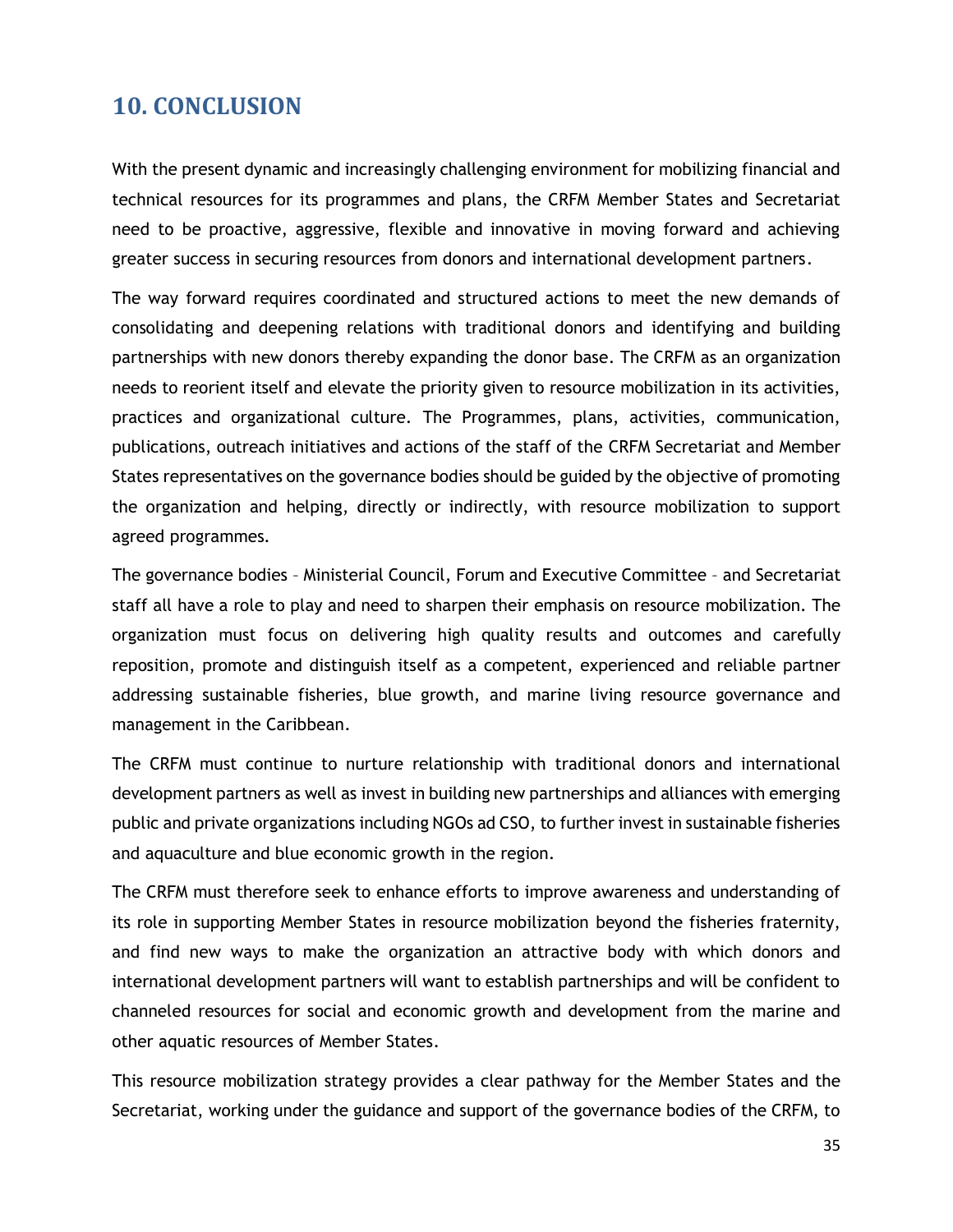ensure that the programmes and activities aimed at achieving the shared vision and commitments for sustainable use and management of the living marine resources of the countries can be adequately resourced and achieved.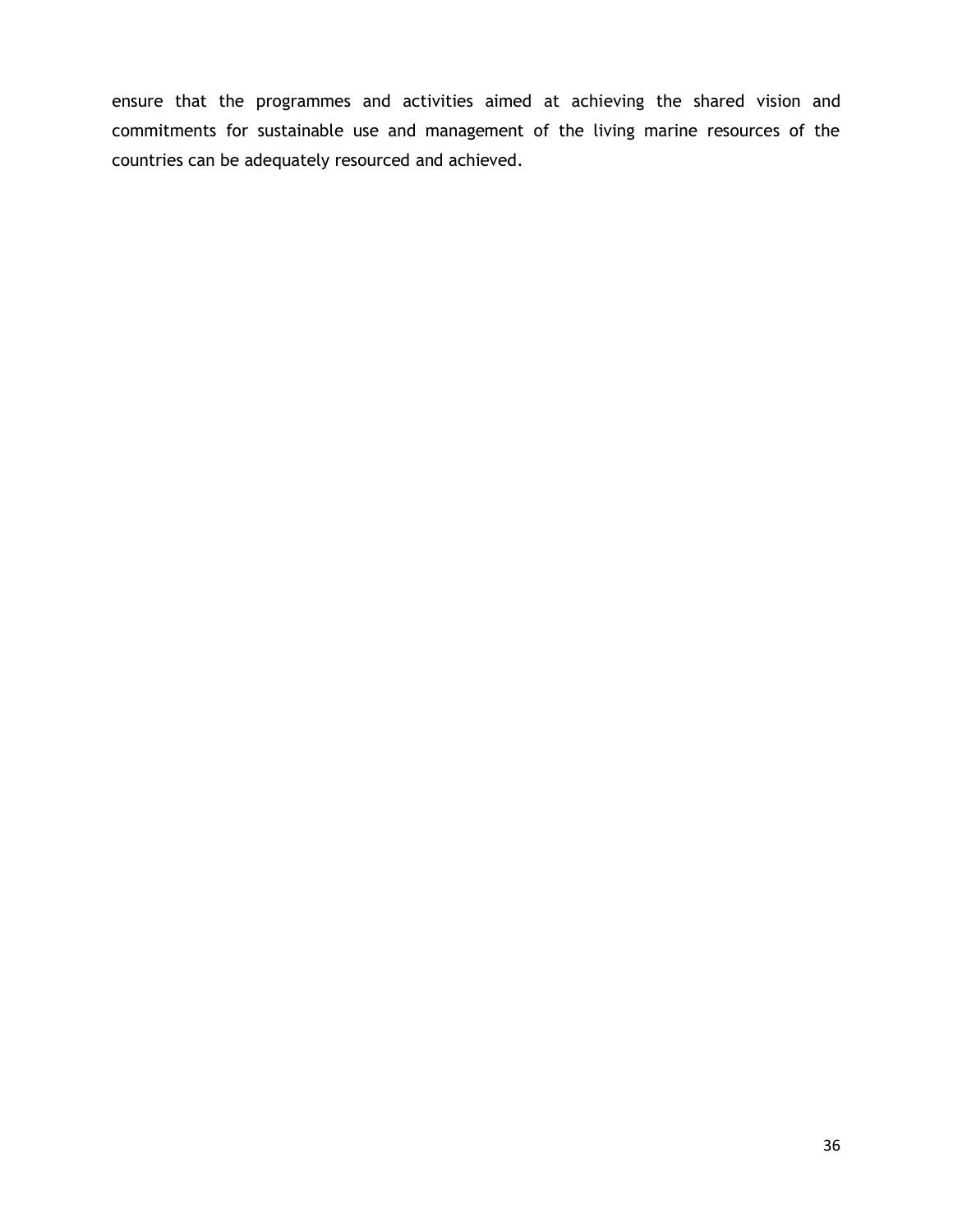## APPENDIX 1<br>DAC List of ODA Recipients Effective for reporting on 2020 flows

<span id="page-43-0"></span>

| <b>Least Developed Countries</b>   | <b>Other Low Income Countries</b>     | <b>Lower Middle Income Countries</b><br>and Territories | <b>Upper Middle Income Countries</b><br>and Territories |
|------------------------------------|---------------------------------------|---------------------------------------------------------|---------------------------------------------------------|
|                                    | (per capita GNI <= \$1 005 in 2016)   | (per capita GNI \$1 006-\$3 955                         | (per capita GNI \$3 956-\$12 235                        |
| Afghanistan                        | Democratic People's Republic of Korea | in 2016)<br>Amonia                                      | in 2016)<br>Albania                                     |
| Angola <sup>1</sup>                | Zimbabwe                              | Bolivia                                                 | Alseria                                                 |
| Bangladesh                         |                                       | Cabo Verdo                                              | Antigua and Barbuda <sup>2</sup>                        |
| Benin                              |                                       | Cameroon                                                | Argentina                                               |
| <b>Blutan</b>                      |                                       | Congo                                                   | Azerbaijan                                              |
| <b>Burkina Faso</b>                |                                       | Côte d'Ivoire                                           | Belarus                                                 |
| Burandi                            |                                       | Egypt                                                   | Belize                                                  |
| Cambodia                           |                                       | El Salvador                                             | Bosnia and Herzegovina                                  |
| Central African Republic           |                                       | <b>Equatini</b>                                         | Botswana                                                |
| Chad                               |                                       | Georgia                                                 | Brazil                                                  |
| Comoros                            |                                       | Ghana                                                   | China (People's Republic of)                            |
| Democratic Republic of the Congo   |                                       | Guanomala                                               | Colombia                                                |
| Diibouti                           |                                       | <b>Honduras</b>                                         | Costa Rica                                              |
| Eritrea<br>Ethiopia                |                                       | India<br>Indonesia                                      | Cuba<br>Dominica                                        |
| <b>Gambia</b>                      |                                       | Jordan                                                  | Dominican Republic                                      |
| Cuinea                             |                                       | Kenva                                                   | <b>Ecuador</b>                                          |
| Guinea-Bissau                      |                                       | Kosovo                                                  | <b>Equatorial Guinea</b>                                |
| Haiti                              |                                       | Kyrgyzstan                                              | Fiji                                                    |
| Kiribati                           |                                       | Micronosia                                              | Gabon                                                   |
| Lao People's Democratic Republic   |                                       | Moldova                                                 | Grenada                                                 |
| Losotho                            |                                       | Mongolia                                                | Gayana                                                  |
| Liberia                            |                                       | Morocco                                                 | Ina                                                     |
| Madagascar                         |                                       | Nicaragua                                               | Iraq<br><b>Jamaica</b>                                  |
| Malawi<br>Mali                     |                                       | Nisoria<br>Paldistan                                    | Kazakhstan                                              |
| Mauritania                         |                                       | Papua New Guinea                                        | Lebanon                                                 |
| Mozambique                         |                                       | <b>Philippines</b>                                      | Libva                                                   |
| Myanmar                            |                                       | Sri Lanka                                               | Malaysia                                                |
| Nepal                              |                                       | Syrian Arab Republic                                    | Maldives                                                |
| Nissa                              |                                       | Taiikistan                                              | Marshall Islands                                        |
| Rwanda                             |                                       | Tokolau                                                 | Mauritius                                               |
| Sao Tome and Principe <sup>1</sup> |                                       | Tunisia                                                 | Maxico                                                  |
| Senegal                            |                                       | Ukraine                                                 | Montenegro                                              |
| Siona Leone                        |                                       | Uzbekistan                                              | Montseerat                                              |
| Solomon Islands <sup>1</sup>       |                                       | Viet Nam                                                | Namibia                                                 |
| Somalia                            |                                       | West Bank and Gaza Strip                                | Nauru                                                   |
| South Sudan                        |                                       |                                                         | Nma                                                     |
| Sudan                              |                                       |                                                         | North Macodonia                                         |
| Tanzania                           |                                       |                                                         | Palau <sup>2</sup>                                      |
| <b>Timor-Leste</b>                 |                                       |                                                         | Panama <sup>2</sup>                                     |
| Togo                               |                                       |                                                         | Parasmay                                                |
| Tuvalu                             |                                       |                                                         | Pena                                                    |
| Usenda                             |                                       |                                                         | <b>Saint Holona</b>                                     |
| Vanuatu <sup>1</sup>               |                                       |                                                         | Saint Lucia                                             |
| Yemon                              |                                       |                                                         | Saint Vincent and the Grenadines                        |
| Zambia                             |                                       |                                                         | Samoa<br>Serbia                                         |
|                                    |                                       |                                                         | South Africa                                            |
|                                    |                                       |                                                         | Surinama                                                |
|                                    |                                       |                                                         | Thailand                                                |
|                                    |                                       |                                                         | Tonga                                                   |
|                                    |                                       |                                                         | Turkey                                                  |
|                                    |                                       |                                                         | Turkmenistan                                            |
|                                    |                                       |                                                         | Venormala                                               |
|                                    |                                       |                                                         | Wallis and Futuna                                       |

(1) General Assembly resolution ARES/70/253, adopted on 12 February 2016, decided that Angola will graduate on 12 February 2021. General Assembly<br>resolution A/73/L40/Rev.1, adopted on 13 December 2018, decided that Bhutan resolution A73/L-40/Rev.1, adopted on 13 December 2018, decided that Binitan will graduate on 13 december 2023 and that Sao Tome and Principe and Solomon Riands to all graduate on 13 December 2024. General Assembly resolut

(2) According to World Bank data from 10 July 2019, Antigua and Barbuda, Palau and Panama exceeded the high-income threshold in 2017 and 2018. In<br>accordance with the DAC rules for revision of this List, if they remain high in the 2020 review.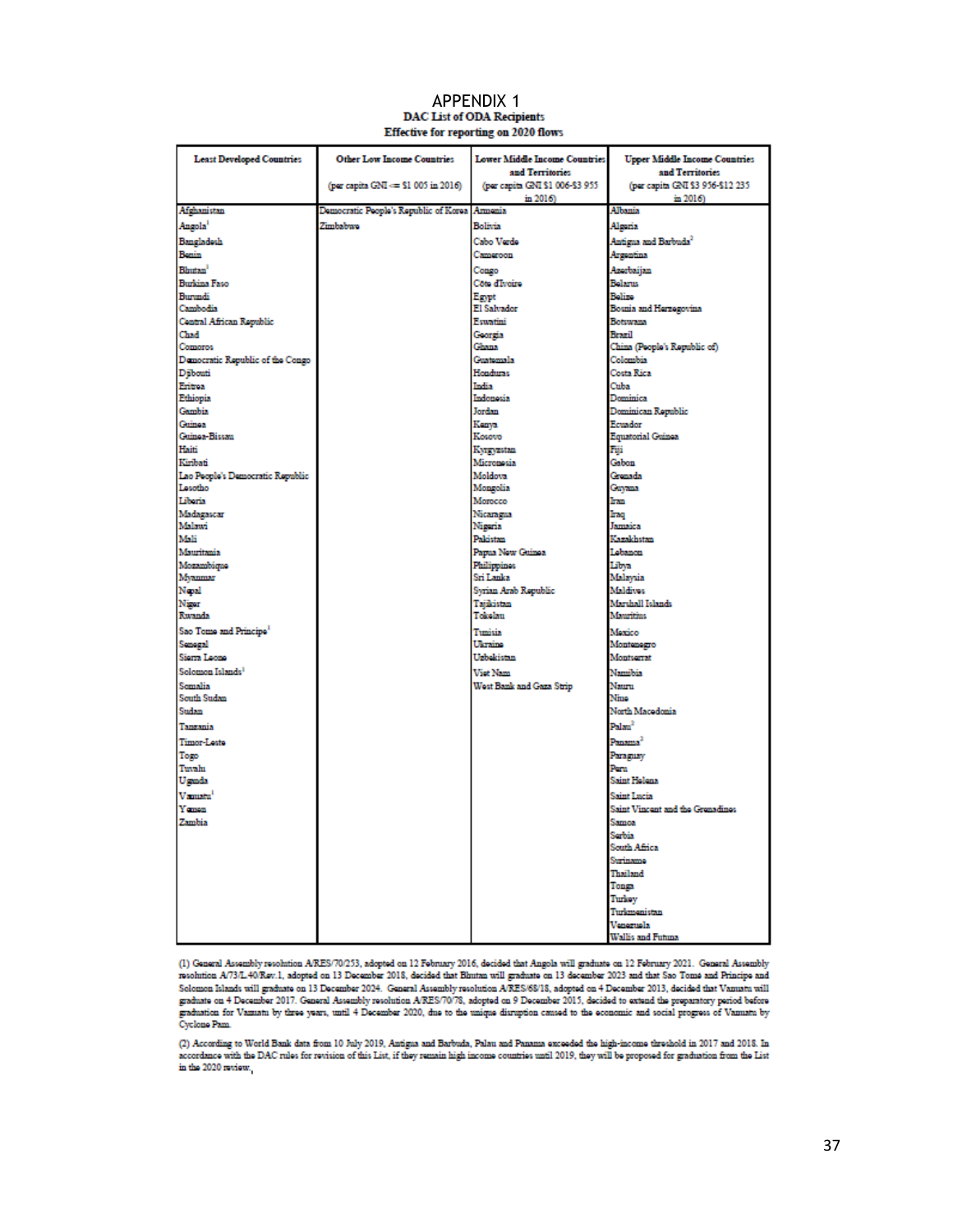## APPENDIX 2 **TERMS OF REFERENCE RESOURCE MOBILIZATION SUB-COMMITTEE**

#### <span id="page-44-0"></span>(As modified by the 1st Meeting of the Sub-committee on 20 September 2016)

#### **Introduction**

The Resource Mobilization Sub-committee is tasked with the responsibility of developing a resource mobilization strategy that will include traditional and new donors, innovative financing methods, securing contributions of Member States, and developing project proposals to support the funding needs for the implementation of the CRFM Strategic Plans and other policy commitments of the CRFM.

The Sub-committee will review the resource needs and funding gaps of the CRFM, analyze possible financing scenarios and provide advice and guidance to the Forum and Ministerial Council on the most effective ways of mobilizing adequate financial, human and organizational resources for sustainable fisheries and aquaculture development based on the agreed policies and priorities established by the CRFM Ministerial Council and other regional policy makers.

The Sub-committee shall seek resources to support agreed regional programmes and projects as well as national initiatives, and shall avoid competing with Member States or Associate Member States for donor resources.

The Sub-committee will operate under the direction of the Forum and the Executive Committee to carry out its work.

#### **Functions**

The Resource Mobilization Sub-committee's responsibilities are to:

- 1. Develop a comprehensive resource mobilization strategy for the CRFM, including targeting international donor agencies and international development partners, as well as identifying innovative financing mechanisms to support the work of the CRFM.
- 2. Develop proposals and make recommendations to mobilize financial, physical and human resources for the development and implementation of projects and programmes within the priority areas of the CRFM Strategic Plan (2013-2021), Common Fisheries Policy and other policy commitments including future strategic plans.
- 3. Develop draft project proposals to meet priority needs of the CRFM through bilateral and multilateral donor agencies and international development partners.
- 4. Develop a database of donors and international development partners and identify their funding mechanisms that may be available to CRFM States and the procedure for accessing such resources.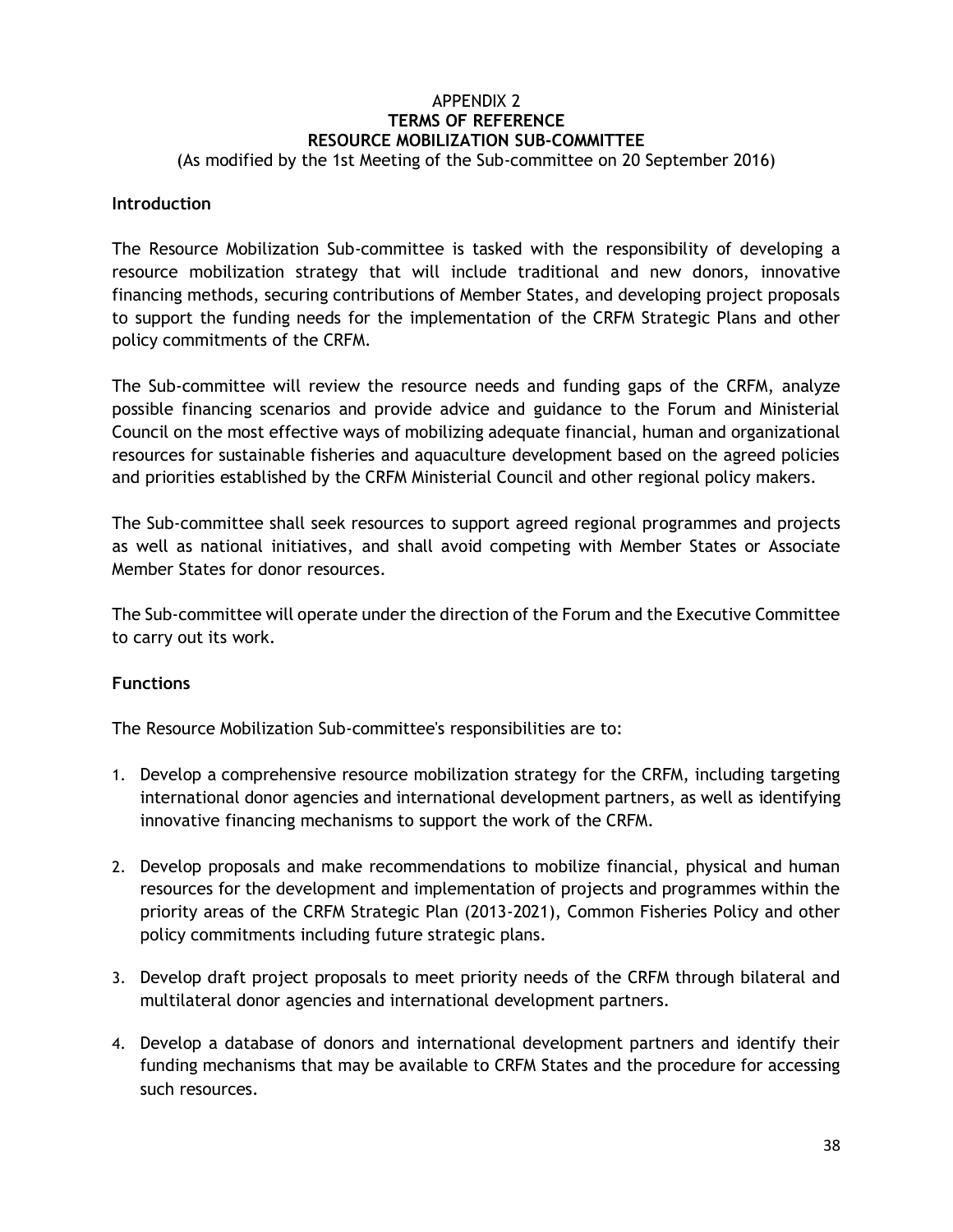- 5. Recommend ways of promoting a positive local and international profile and credibility of the CRFM in order to boost its chances of securing donor funding.
- 6. Review the status of Member States contribution to the CRFM and make recommendations to the Forum and Ministerial Council to secure timely payment of such contributions.
- 7. Submit annual reports and draft project proposals to the Forum or Executive Committee on the resource mobilization efforts.
- 8. The first meeting of the Sub-committee may review and develop the TORs of the Subcommittee.

#### **Membership of the Committee & Participation**

- 1. The membership of the Sub-committee shall be comprised of no less than 4 representatives from Member States or Associate Member States, if any. The individual members will be selected on the basis of their knowledge of resource mobilization and will, as far as possible, include persons with practical experience and expertise in resource mobilization and fund raising, and shall not be limited to staff of the Fisheries Departments/Divisions.
- 2. The Members of the Sub-committee shall be elected annually by the Forum and will serve for two (2) years. After the first 2 years of operation, half of the members will be replaced and the remaining half will continue to serve for 1 additional year to ensure continuity in the work of the Sub-committee. Thereafter, one-half of the Sub-committee shall be elected annually by the Forum.
- 3. Persons with recognized expertise and regional agencies which are interested in collaborating and cooperating in the mobilization of resources for development and sustainable use and management of fisheries and aquaculture development in the region may be invited to participated in the deliberations of the Sub-committee.
- 4. The Sub-committee may be assisted by representatives of international development partners, donor agencies and persons with expertise and experience in fundraising and resource mobilization.

#### **Mode of Operation and Meetings**

- 1. The Sub-committee shall elect a Chairman from among the Members and Associate Members of the Mechanism.
- 2. The CRFM Secretariat will be responsible for coordinating the activities of the Subcommittee.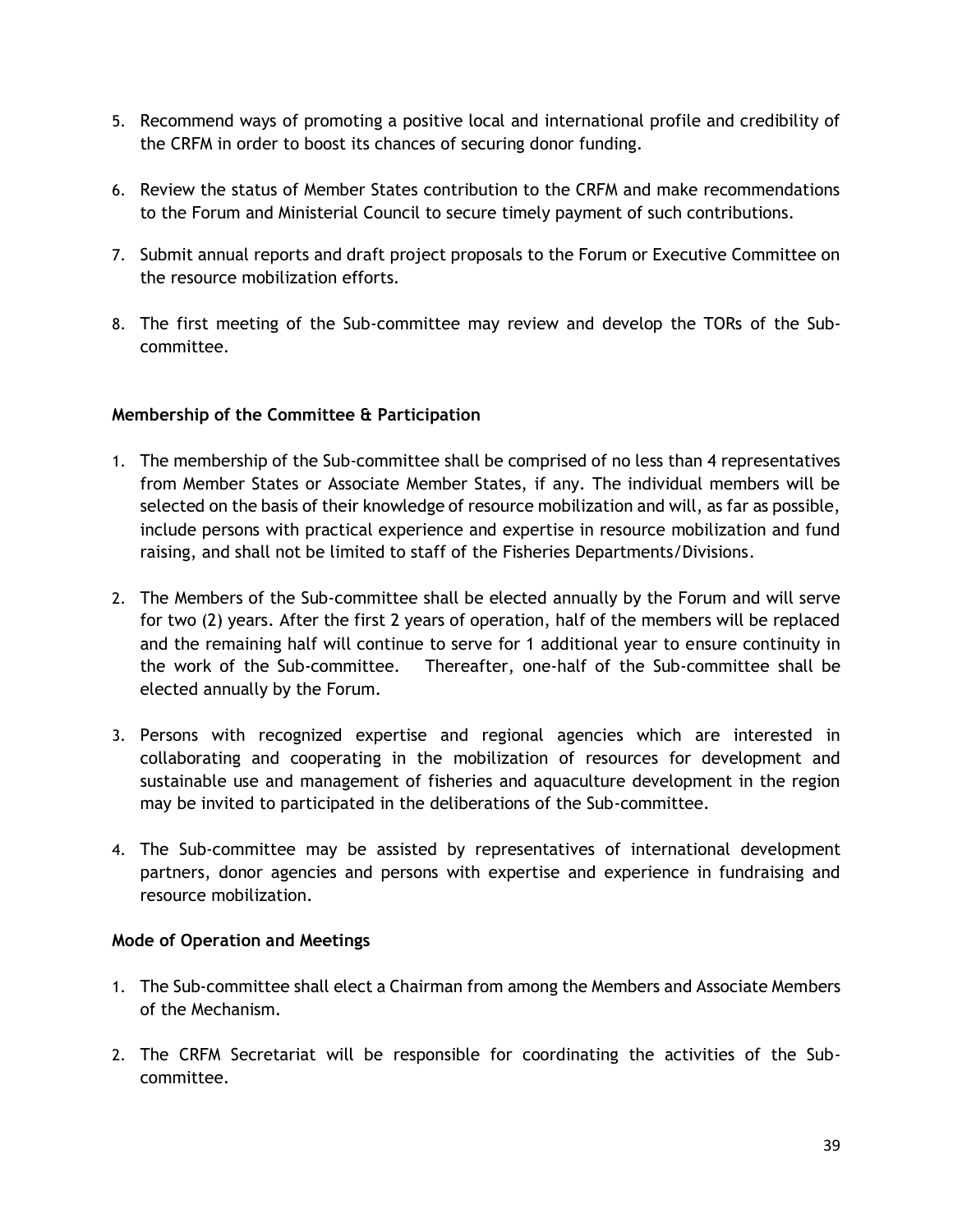- 3. Decision / recommendation of the Sub-committee shall be made by consensus.
- 4. The Sub-committee will meet by way of regular electronic meetings and face to face meetings as necessary to carry out its functions.
- 5. The CRFM Rules of Procedure (2002) shall, as far as practicable, apply to the proceedings of the Resource Mobilization Sub-committees.
- 6. Funds allocated in the CRFM Work Plan and Budget to support the activities of the Subcommittee may be used to engage experts or consultants to assist with the work of the Subcommittee and/or support face-to-face meetings of the Sub-committee.

#### **Reporting**

- 1. The Sub-committee shall report annually to the Forum or Executive Committee, and through these bodies, to the Ministerial Council, on its activities.
- 2. The Sub-committee shall submit written recommendations and draft project proposals to the Forum or Executive Committee for consideration and approval before these are submitted to potential donors.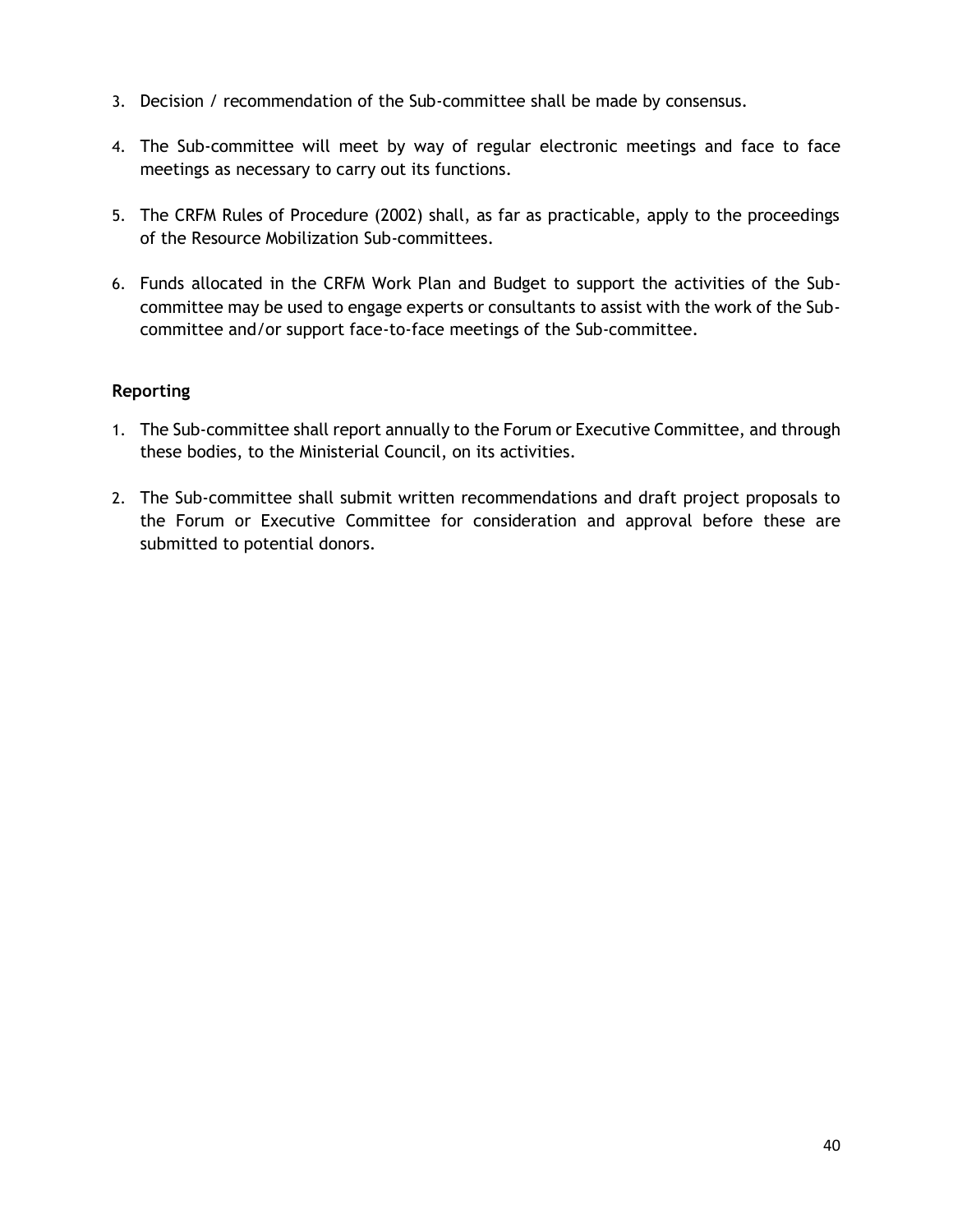#### APPENDIX 3 **Sample of Recent Donor Funded Projects**

- <span id="page-47-0"></span>1. JICA funded project for Strengthening Sustainable Use and Management of Coastal Fisheries Resources in the CARICOM Countries (COASTFISH Project).
- 2. New Zealand funded project entitled, "Developing Sargassum Products for Climate Resilience in the Caribbean"
- 3. 11<sup>th</sup> EDF Sanitary and Phytosanitary Measures Project (fisheries sector component).
- 4. GEF/UNDP Caribbean Large Marine Ecosystem and North Brazil Shelf Large Marine Ecosystem (CLME+) Project.
- 5. The Pilot Program for Climate Resilience (PPCR) which is funded by the Strategic Climate Fund (SCF), one of the two Climate Investment Funds (CIF) (Marine component).
- 6. JICA funded Caribbean Fisheries Co-management (CARIFICO) Project.
- 7. The 10<sup>th</sup> EDF funded Sanitary and Phytosanitary Standards Project in the CARIFORUM countries (fisheries sector component)
- 8. GIZ funded project to improve energy and energy efficiency in the fishing sector
- 9. FAO funded project to develop action plan and strategy for climate change adaptation and disaster risk management in the fisheries and aquaculture sectors in the Caribbean
- 10. FAO funded project to review lobster fisheries management in the Caribbean
- 11. FAO funded project to review fisheries management and conservation in the Caribbean
- 12. CTA funded knowledge management project, blue growth project, and regional aquaculture development study
- 13. GEF funded CLME Flyingfish and Large Pelagic Case Studies
- 14. JICA funded project on the formulation of master plan on sustainable use of fisheries resources for coastal community development in the Caribbean
- 15. EU funded ACP Fish II Project on the strengthening of fisheries and marine biodiversity management in the Caribbean ACP States
- 16. Government of Spain funded project to determine poverty levels in fishing communities in the CARICOM region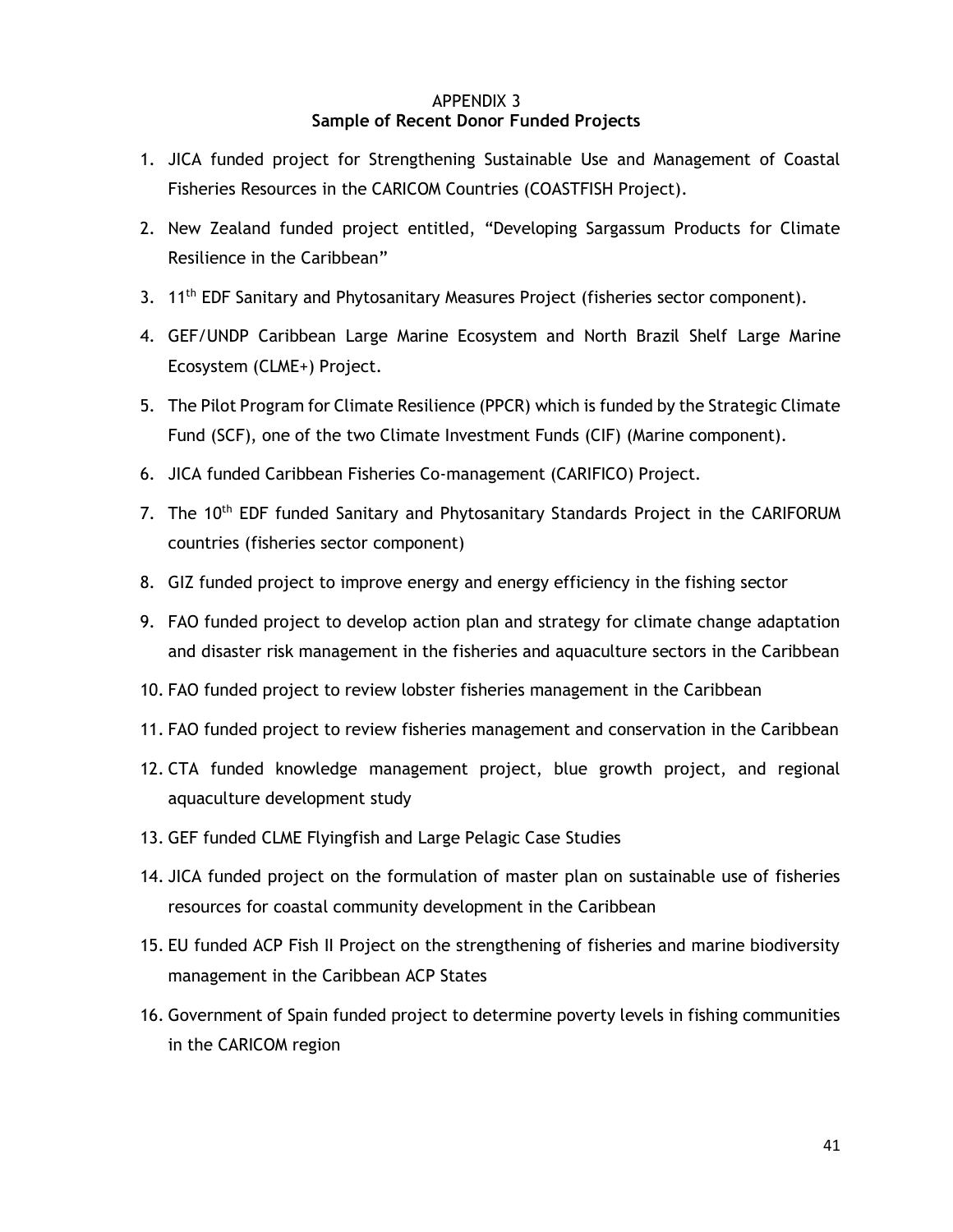- 17. CTA funded project on the development of a Caribbean network of fisher folk organizations
- 18. Government of Iceland funded projects on Leadership development in CARICOM fisheries organizations; training in fisheries statistics and fish stock assessment; and training in value-chain approaches in fisheries for CARICOM States.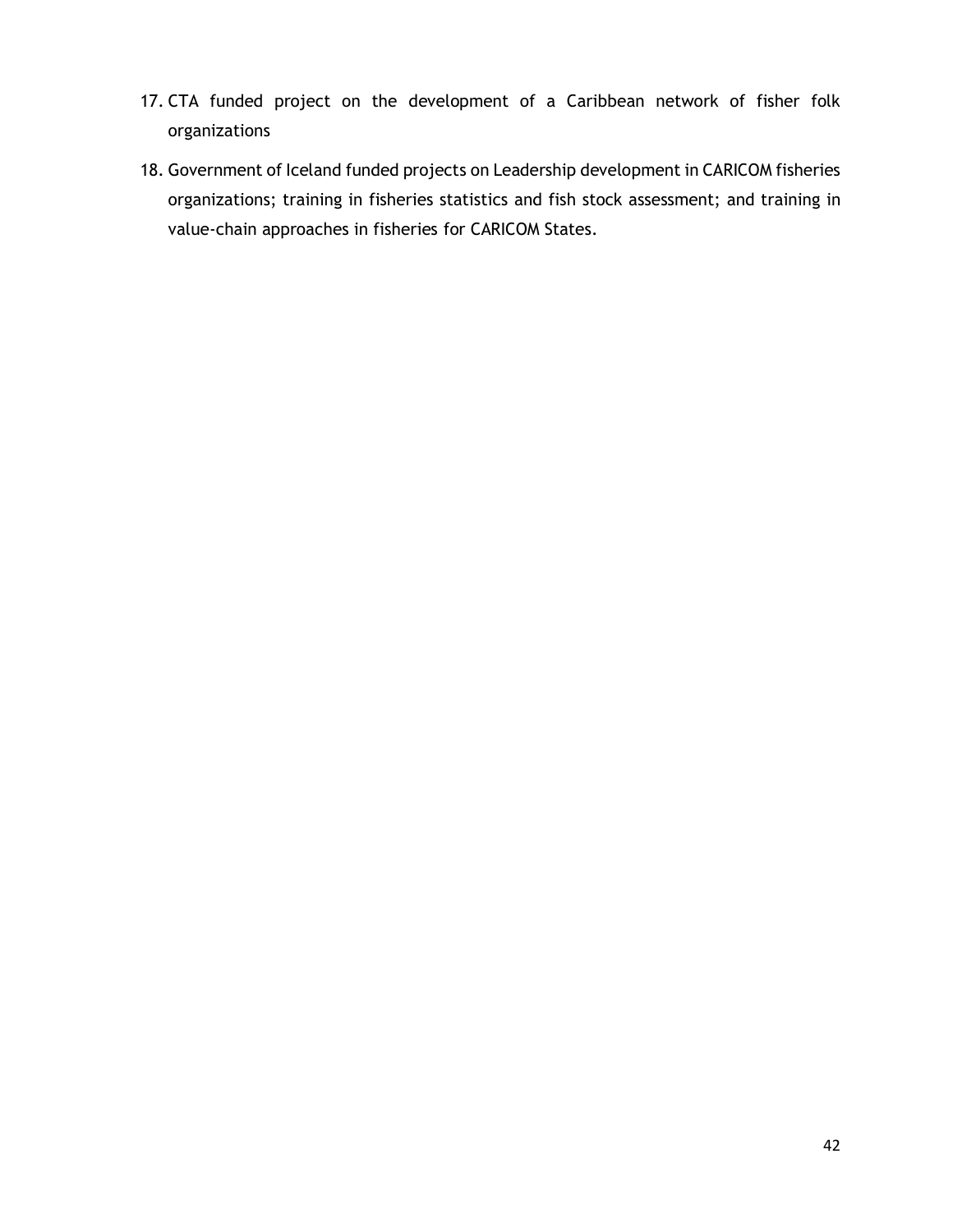#### APPENDIX 4

#### <span id="page-49-0"></span>**List of Organizations with which the CRFM has formal Cooperative Agreements**

- 1. University of the West Indies (UWI);
- 2. UNESCO GRO-FTP (formerly United Nations University, Fisheries Training Programme), Iceland;
- 3. International Oceans Institute (IOI), Dalhousie University, Canada;
- 4. Virginia Institute of Marine Sciences, USA;
- 5. Sea Grant University of Florida, Gainsville, Florida, USA;
- 6. University of Belize, Belmopan, Belize;
- 7. University of Wollongong, New South Wales, Australia;
- 8. Central American Fisheries and Aquaculture Organization (OSPESCA);
- 9. UN Food and Agriculture Organization / Western Central Atlantic Fisheries Commission (FAO/WECAFC);
- 10. UN Environment, Nairobi, Kenya
- 11. UNESCO Intergovernmental Oceanographic Commission (IOC Sub-Commission for the Caribbean and Adjacent Regions (IOCARIBE);
- 12. Network of Aquaculture Centres in the Asia-Pacific Region (NACA);
- 13. The French Research Institute for Exploration of the Sea (IFREMER), France;
- 14. Caribbean Disaster Management Agency (CDEMA), Barbados;
- 15. Caribbean Catastrophe Risk Insurance Facility Segregated Portfolio Company (CCRIF SPC);
- 16. Caribbean Agricultural Health and Food Safety Agency (CAHFSA) and CARICOM Regional Organization for Standards and Quality (CROSQ).